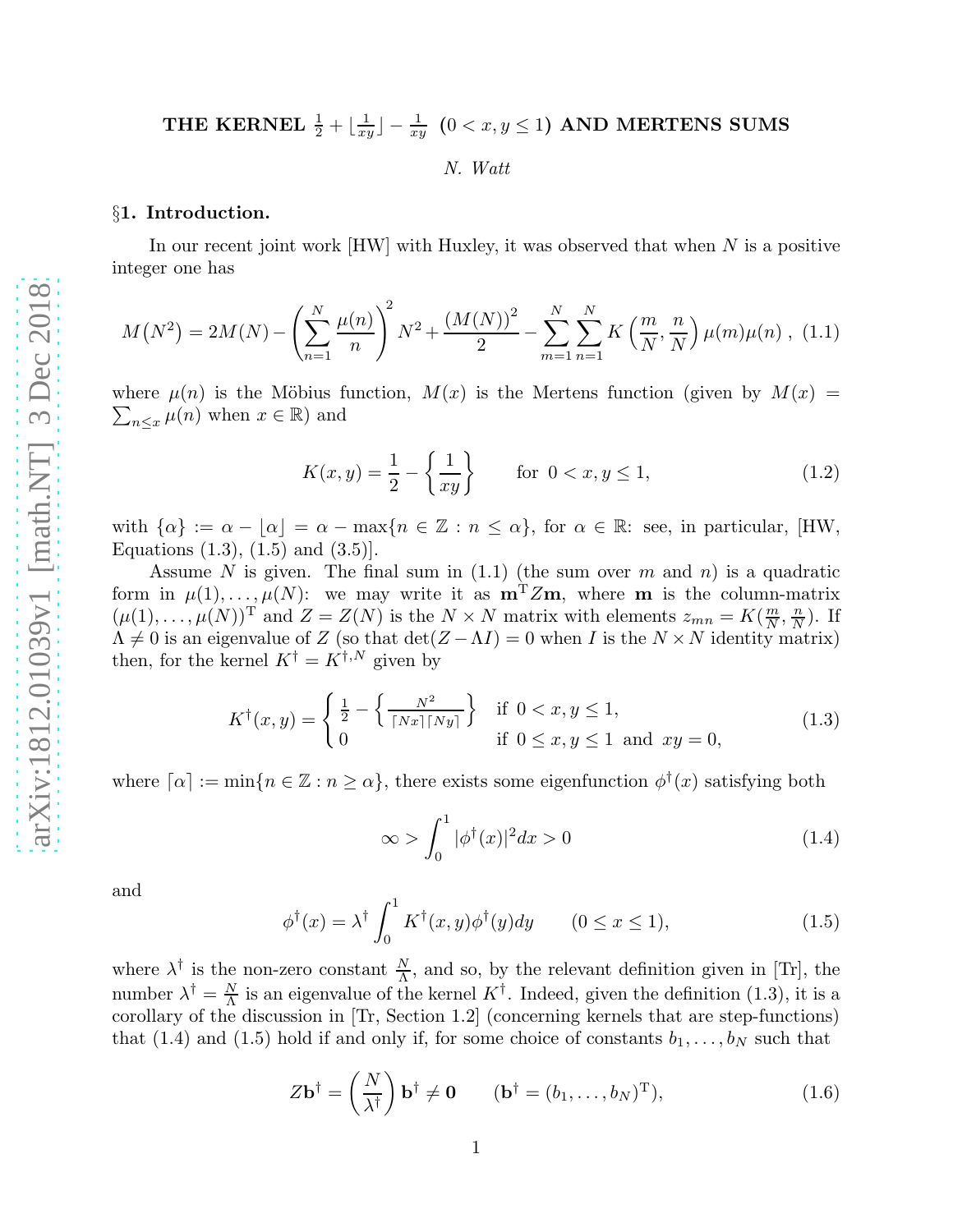one has, for  $0 \leq x \leq 1$ ,

$$
\phi^{\dagger}(x) = \begin{cases} b_{\lceil Nx\rceil} & \text{if } 0 < x \le 1, \\ 0 & \text{if } x = 0. \end{cases}
$$
\n(1.7)

We therefore have a one-to-one mapping,  $\lambda^{\dagger} \mapsto \frac{N}{\lambda^{\dagger}}$ , from the set of eigenvalues of the kernel  $K^{\dagger} = K^{\dagger,N}$  onto the set of non-zero eigenvalues of the matrix  $Z = Z(N)$ , and, together with that, a one-to-one correspondence (made explicit by (1.7)) between the set of eigenspaces of  $K^{\dagger}$  and the set of those eigenspaces of Z that are associated with non-zero eigenvalues. In this paper we deal mainly with kernels, and matrices, that are real and symmetric: the eigenvalues of such kernels, or matrices, are real numbers (and in the case of the kernels, the eigenvalues are, by definition, non-zero).

We are interested in the eigenvalues and eigenvectors of the matrix  $Z$  due to their relevance in respect of  $(1.1)$ : it being natural to consider the application, there, of the spectral decomposition of the quadratic form  $m<sup>T</sup>Zm$  (see [HW, Section 3] for some discussion of this matter). The eigenvalues and eigenfunctions of the kernel  $K^{\dagger} = K^{\dagger,N}$  are of equal interest to us, for any information regarding these is translatable (by means of the correspondences noted in the previous paragraph) into information concerning the eigenvalues and eigenvectors of Z. When N is large, one may view the relevant kernel  $K^{\dagger,\bar{N}}: [0,1] \times [0,1] \to \mathbb{R}$ as being a step-function approximating the unique kernel  $K : [0, 1] \times [0, 1] \rightarrow \mathbb{R}$  defined by (1.2) and the relations  $K(x, 0) = K(0, x) = 0$  ( $0 \le x \le 1$ ). One of our aims, in this paper, is to investigate the approximation of eigenvalues of this symmetric kernel  $K$  by non-zero eigenvalues of  $Z(N)$ .

We also investigate how the eigenvalues of  $K$  are distributed, as regards their size. This leads us to consider an alternative family of step-function approximations to the kernel K, different from those in the sequence  $K^{\dagger,1}, K^{\dagger,2}, K^{\dagger,3}, \ldots$  : we construct these new approximations to  $K$  in the next paragraph. The results of this second investigation will be shown to have implications concerning the distribution of the eigenvalues of the matrix  $Z(N)$   $(N = 1, 2, ...)$ .

Let N be a positive integer (preferably quite a large one). We take  $\varepsilon = \varepsilon(N)$  to be the unique real solution of the equation

$$
2\sinh(\varepsilon) = e^{-N\varepsilon} \tag{1.8}
$$

This implies  $\varepsilon > 0$ . Next, we put

$$
\delta = e^{-\varepsilon} \,,\tag{1.9}
$$

and

$$
x_i = \delta^{i-1} \quad \text{for } i = 1, \dots, N+1. \tag{1.10}
$$

Then, putting  $x_{N+2} = 0$ , we have:

$$
1 = x_1 > x_2 > \cdots > x_{N+1} > x_{N+2} = 0.
$$
 (1.11)

When  $(x, y) \in [0, 1]^2$  is such that the sets  $\{x, y\}$  and  $\{x_1, x_2, \ldots, x_{N+2}\}$  are not disjoint, we put  $K^{\triangleleft}(x, y) = K^{\triangleleft, N}(x, y) = 0$ . In all other cases (where, still,  $(x, y) \in [0, 1]^2$ ), there will exist a unique ordered pair  $(i, j) \in \{1, 2, ..., N + 1\}^2$  such that the open rectangle

$$
\mathcal{R}_{i,j} := (x_{i+1}, x_i) \times (x_{j+1}, x_j) \tag{1.12}
$$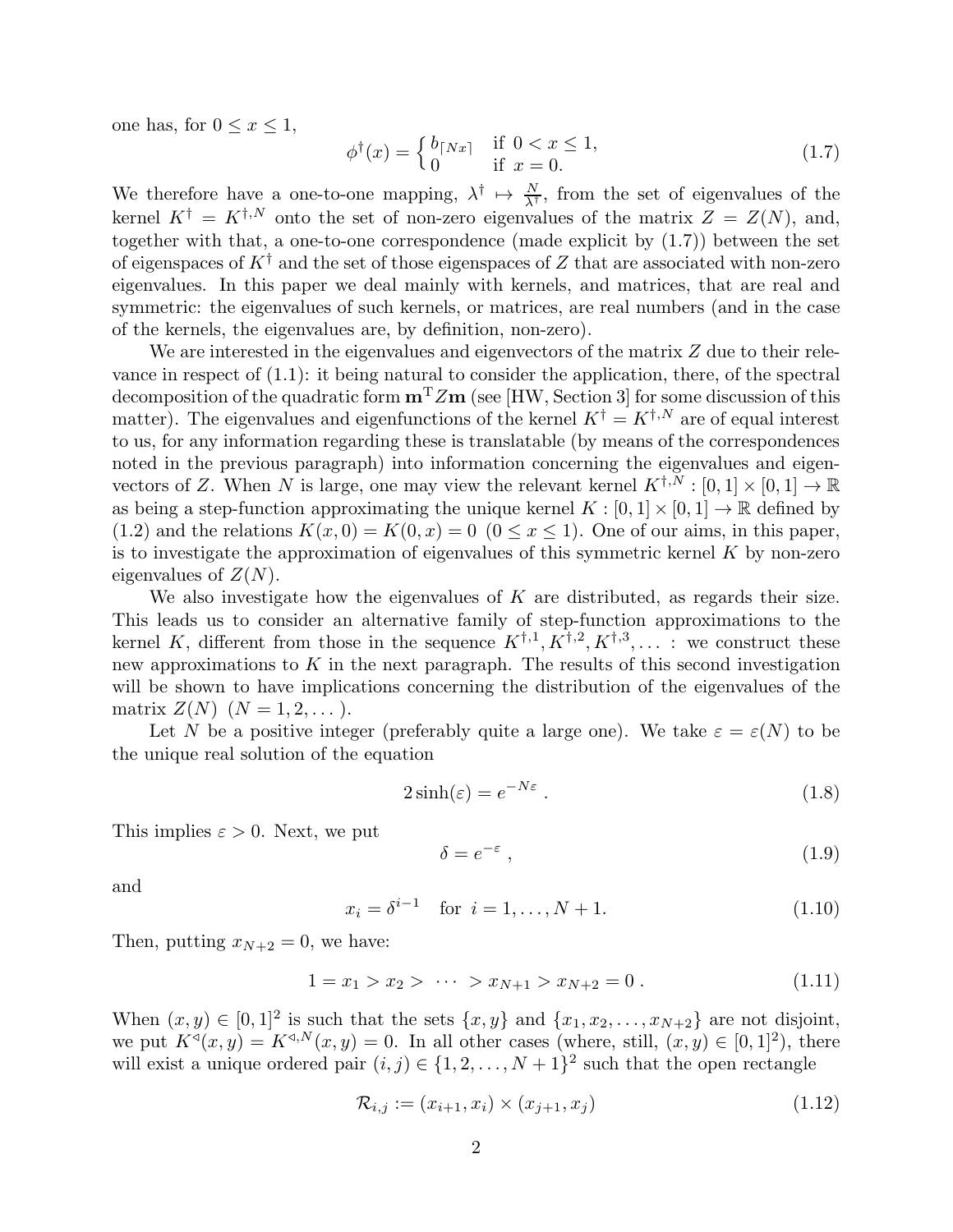contains the point  $(x, y)$ . If, here,  $i + j > N + 1$ , then we put  $K^{\triangleleft}(x, y) = 0$  (as before). If, however,  $i + j \leq N + 1$ , then we put  $K^{\triangleleft}(x, y) = \mu_{i,j}$ , where

$$
\mu_{i,j} = \mu_{i,j}(N) := \left(\int\int\limits_{\mathcal{R}_{i,j}} dx dy\right)^{-1} \int\int\limits_{\mathcal{R}_{i,j}} K(x,y) dx dy \tag{1.13}
$$

(so that  $\mu_{i,j}$  is a real number, and depends only on i, j and N). Since the kernel K is symmetric, the substitution of x for y (and vice versa) in  $(1.13)$  shows that, given  $(1.12)$ , we have

$$
\mu_{i,j} = \mu_{j,i}
$$
  $(i, j \in \mathbb{N} \text{ and } i + j \le N + 1).$  (1.14)

In order to make clear the reason for (1.8), and for the distinction (in the preceding) between the cases with  $i + j > N + 1$  and those with  $i + j \le N + 1$ , we remark that (1.8) and (1.9) ensure that  $1 - \delta^2$  is equal to  $\delta^{N+1}$ , so that it follows by (1.10) that one has

$$
\frac{1}{x_{i+1}x_{j+1}} - \frac{1}{x_ix_j} = \frac{1 - \delta^2}{\delta^{i+j}} = \delta^{N+1-(i+j)} \le 1 \iff i+j \le N+1,
$$
 (1.15)

when  $i, j \in \mathbb{N}$ . Thus, when i and j are positive integers satisfying  $i + j \leq N + 1$ , the set  $\mathcal{S}_{i,j} := \{\lfloor \frac{1}{xy} \rfloor : (x,y) \in \mathcal{R}_{i,j}\}\$  will contain no more than two elements (i.e. either  $\mathcal{S}_{i,j}$ is a singleton, and the kernel  $K(x, y)$  is continuous on the open rectangle  $\mathcal{R}_{i,j}$ , or else  $\mathcal{S}_{i,j} = \{m, m-1\}$  for some integer  $m > 1$ , and the set of points of  $\mathcal{R}_{i,j}$  at which  $K(x, y)$ is not continuous is the intersection of the hyperbola  $xy = \frac{1}{m}$  with  $\mathcal{R}_{i,j}$ .

In Section 6 we shall discuss the kernel  $K^{\triangleleft} = K^{\triangleleft, N}$  in greater detail. Here we make just a few observations.

Our first observation is that  $K^{\triangleleft}$  is a symmetric kernel (as follows by  $(1.16)-(1.18)$ , below, and  $(1.14)$ .

Secondly, we note the existence of a correspondence between eigenvalues and eigenfunctions of  $K^{\triangleleft,N}$  and eigenvalues and eigenvectors of a certain  $N \times N$  matrix  $H = H(N)$ , similar to the correspondence between eigenvalues and eigenfunctions of  $K^{\dagger,N}$  and eigenvalues and eigenvectors of the  $N \times N$  matrix  $Z(N)$  that was mentioned below (1.7). Indeed, by our above definition of the kernel  $K^{\triangleleft}$ , we have

$$
K^{q}(x, y) = \sum_{i=1}^{N} \sum_{j=1}^{N} h_{ij} \psi_{i}(x) \psi_{j}(y) \qquad (0 \le x, y \le 1), \qquad (1.16)
$$

where

$$
\psi_i(x) := \begin{cases} \frac{1}{\sqrt{x_i - x_{i+1}}} & \text{if } x_{i+1} < x < x_i, \\ 0 & \text{otherwise,} \end{cases} \tag{1.17}
$$

and

$$
h_{ij} := \begin{cases} \sqrt{(x_i - x_{i+1})(x_j - x_{j+1})} \cdot \mu_{i,j} & \text{if } i + j \le N + 1, \\ 0 & \text{otherwise,} \end{cases}
$$
(1.18)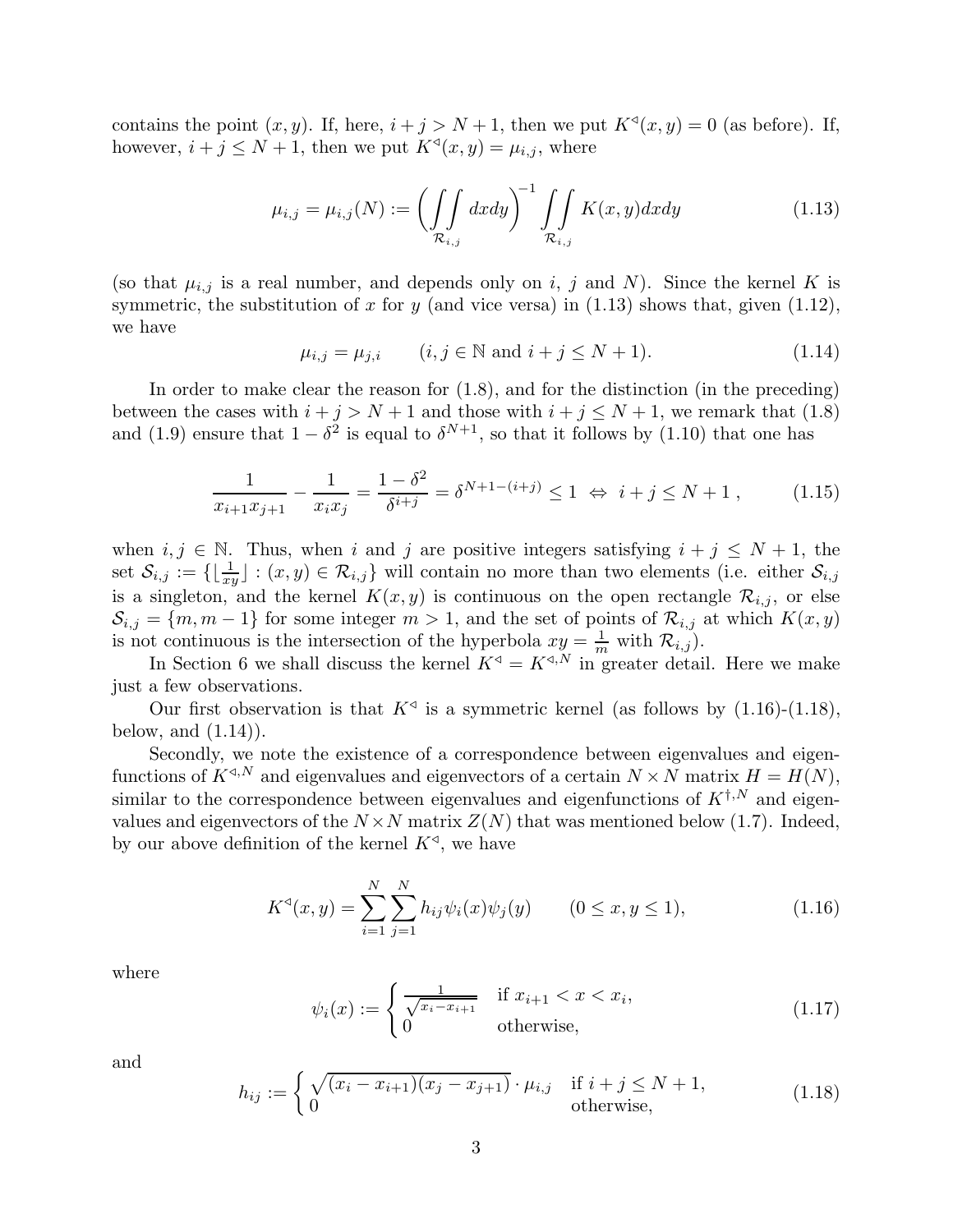and so any eigenfunction of  $K^{\triangleleft}$  is necessarily of the form

$$
\phi^{\triangleleft}(x) = \sum_{i=1}^{N} v_i \psi_i(x) \tag{1.19}
$$

(where  $v_1, \ldots, v_N$  denote real constants), and must be associated with a real eigenvalue  $\lambda^{\triangleleft} \neq 0$  such that

$$
\sum_{i=1}^{N} v_i \psi_i(x) = \lambda^4 \int_0^1 \sum_{i=1}^{N} \sum_{j=1}^{N} h_{ij} \psi_i(x) \psi_j(y) \sum_{k=1}^{N} v_k \psi_k(y) dy
$$
  
=  $\lambda^4 \sum_{i=1}^{N} \psi_i(x) \sum_{j=1}^{N} h_{ij} \sum_{k=1}^{N} v_k \int_0^1 \psi_j(y) \psi_k(y) dy = \lambda^4 \sum_{i=1}^{N} \psi_i(x) \sum_{j=1}^{N} h_{ij} v_j \cdot 1$ ,

for  $0 \le x \le 1$  (the last equality following by virtue of (1.17) and (1.11)). It follows (using, again, (1.17) and (1.11)) that  $\phi^{\triangleleft}$ , as given by (1.19), will be an eigenfunction of  $K^{\triangleleft}$  if and only if one has

$$
\sum_{j=1}^{N} h_{ij} v_j = \frac{v_i}{\lambda^{\triangleleft}} \quad \text{for } i = 1, ..., N ,
$$
 (1.20)

so that  $\mathbf{v}^{\triangleleft} := (v_1, \ldots, v_N)^{\mathrm{T}}$  is an eigenvector of the  $N \times N$  matrix  $H = H(N)$  with elements  $h_{ij}$ , and the corresponding eigenvalue of H is the real number  $1/\lambda^4 \neq 0$ . We therefore have a one-to-one mapping,  $\lambda^q \mapsto 1/\lambda^q$ , from the set of eigenvalues of the kernel  $K^{\triangleleft} = K^{\triangleleft, N}(x, y)$  onto the set of non-zero real eigenvalues of the  $N \times N$  matrix  $H = H(N)$ .

By  $(1.18)$  and  $(1.14)$ , the matrix H is symmetric, and so does not have any eigenvalues that are not real; it is, in fact, easily seen to be a Hankel matrix (see Section 6). This fact is undoubtedly related to the (quite straightforward) connection that exists between K and the Hankel operator  $\Gamma_h$  with kernel

$$
h(s) = e^{-\frac{1}{2}s} K\left(e^{-s}, 1\right) = e^{-\frac{1}{2}s} \left(\frac{1}{2} - \{e^s\}\right) \qquad (0 \le s < \infty). \tag{1.21}
$$

Given any (Lebesgue) measurable function  $v : [0, \infty) \to \mathbb{C}$  that satisfies  $\int_0^\infty |v(s)|^2 ds < \infty$ , the Hankel operator  $\Gamma_h$  maps v to the function  $\Gamma_h v : [0, \infty) \to \mathbb{C}$  given by:

$$
\left(\Gamma_h v\right)(s) = \int_0^\infty h(s+t)v(t)dt \qquad (0 \le s < \infty). \tag{1.22}
$$

In order to obtain the connection with the kernel K, one need only substitute  $e^{-t} = y$  in  $(1.22)$ : given  $(1.2)$  and  $(1.21)$ , one finds thereby that the relation  $(1.22)$  is equivalent to having

$$
\left(\Gamma_h v\right)(s) = e^{-\frac{1}{2}s} \int_0^1 K\left(e^{-s}, y\right) y^{-\frac{1}{2}} v\left(-\log y\right) dy \qquad (0 \le s < \infty).
$$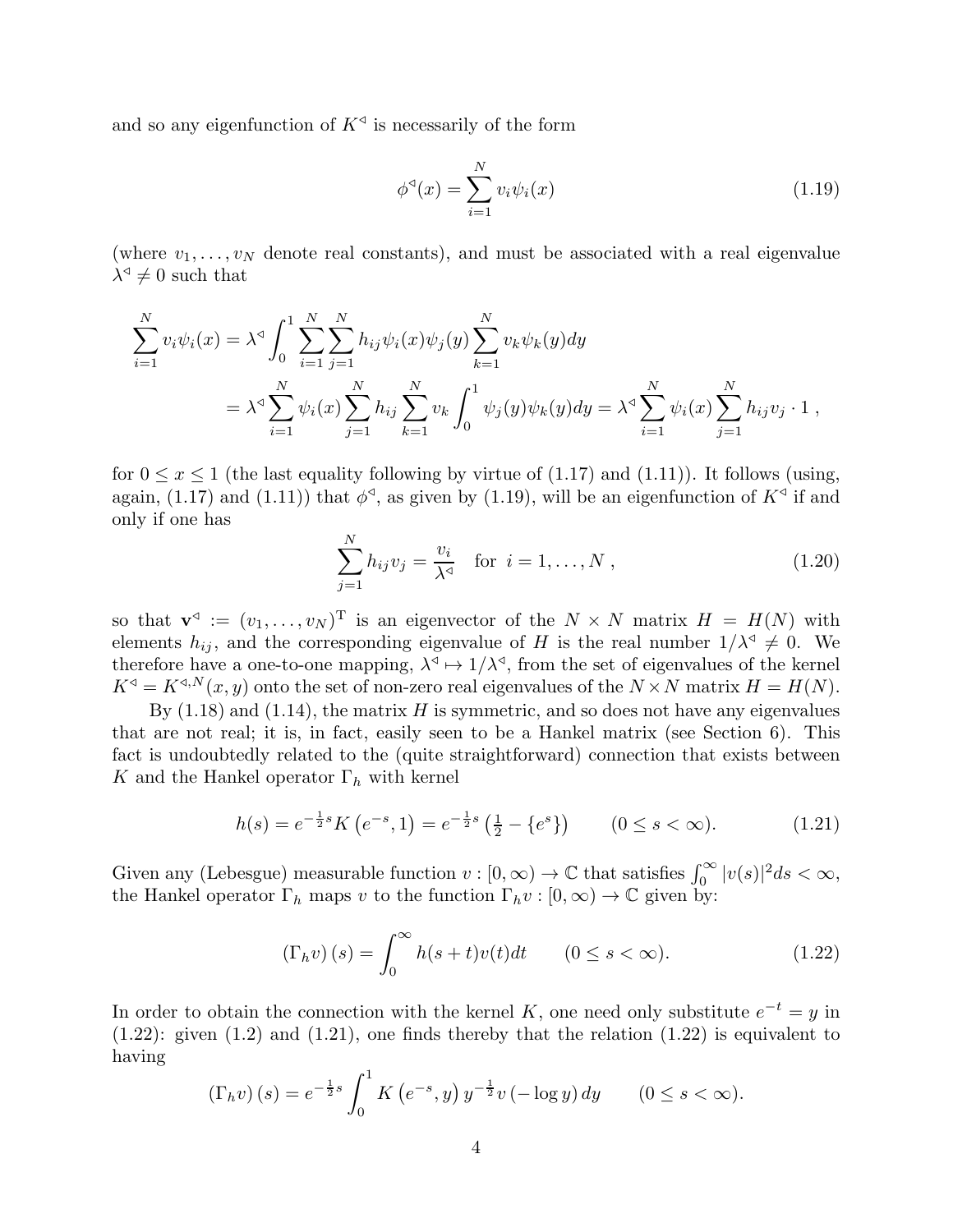Thus, if  $\phi(x)$  is an eigenfunction of the kernel K, and  $\lambda$  the relevant eigenvalue of K, then, by putting  $v(t) = e^{-t/2} \phi(e^{-t})$   $(0 \le t < \infty)$ , one finds that

$$
\left(\Gamma_h v\right)(s) = e^{-\frac{1}{2}s} \int_0^1 K\left(e^{-s}, y\right) \phi(y) dy = e^{-\frac{1}{2}s} \lambda^{-1} \phi\left(e^{-s}\right) = \lambda^{-1} v(s) \tag{1.23}
$$

for  $s \geq 0$ , so that  $\frac{1}{\lambda}$  is an eigenvalue of the operator  $\Gamma_h$ , while v lies in the associated eigenspace (i.e. one can verify, directly, that  $v(t)$  does have the requisite property of being 'square integrable'). We remark that K is obviously a real symmetric kernel, and that  $\Gamma_h$ is Hermitian, in that one has  $\int_0^\infty (\Gamma_h v_1)(s)\overline{v_2(s)}ds = \int_0^\infty v_1(s)(\Gamma_h v_2)(s)ds$  for all square integrable  $v_1, v_2$  (this following by virtue of (1.22) and the fact that h is real valued).

The above mentioned connection between K and  $\Gamma_h$  is something of an afterthought in this paper: the author currently knows very little about Hankel operators. The discussion of this connection will therefore be limited to the few brief observations which follow.

Our first observation is that (1.21) implies that one has

$$
\int_0^\infty |h(s)|ds \le \int_0^\infty \frac{1}{2} e^{-\frac{1}{2}s} ds < \infty \,,\tag{1.24}
$$

so that it follows by [Pa, Corollary 7.2] that  $\Gamma_h$  is compact. By (1.21) and [Pa, Theorem 7.3, we find also that  $\Gamma_h$  is a 'Hilbert-Schmidt' operator, with Hilbert-Schmidt norm:

$$
\left\| \Gamma_h \right\|_{\text{HS}} := \left( \sum_i \sigma_i^2 \right)^{\frac{1}{2}} = \left( \int_0^\infty |h(s)|^2 \, s ds \right)^{\frac{1}{2}} = \|K\| < \infty \;, \tag{1.25}
$$

where  $\sigma_i$  is the *i*-th singular value of  $\Gamma_h$ , while  $||K||$  is the positive number defined in (2.1), below (note that the rightmost equality in (1.25) is obtained by substituting  $x = e^{-\frac{1}{2}(s+t)}$ ,  $y = e^{-\frac{1}{2}(s-t)}$  in the double integral there). Since  $\Gamma_h$  is Hermitian, and since its eigenvalues are the reciprocals of those of  $K$ , the result  $(1.25)$  has an equivalent formulation that is the case  $K^* = K$  of Lemma 2.1 (below).

By (1.24) and [Pa, Corollary 7.10] (a corollary of a result that V.V. Peller [Pe] and R.R. Coifman and R. Rochberg [C-R] discovered), it follows that if  $\Gamma_h$  were a 'trace-class' operator (i.e. if it were 'nuclear') then there would exist both a set  $\mathcal{E} \subset (0,\infty)$  having Lebesgue measure 0 and a continuous function  $h_0 : (0, \infty) \to \mathbb{C}$  satisfying  $h_0(s) = h(s)$ for all  $s \in (0,1)\setminus \mathcal{E}$ . If this were the case then, for any given  $s \in (0,\infty)$ , one could find a pair of convergent real sequences,  $(s'_n)$ ,  $(s''_n)$  (say), that each have s as their (common) limit, and that satisfy the conditions  $s'_n, s''_n \in (0, \infty) \setminus \mathcal{E}$  and  $s'_n < s < s''_n$ , for all  $n \in \mathbb{N}$ : considering (for example) the special case  $s = \log 2$ , one would then have  $\lim_{n\to\infty} h(s'_n) =$  $\lim_{n\to\infty} h_0(s'_n) = h_0(\log 2)$  and (similarly)  $h_0(\log 2) = \lim_{n\to\infty} h_0(s''_n) = \lim_{n\to\infty} h(s''_n)$ , and so would obtain  $\lim_{n\to\infty} h(s'_n) = \lim_{n\to\infty} h(s''_n)$ , which is absurd, since (1.21) implies that  $\lim_{s\to(\log 2)-} h(s)$  and  $\lim_{s\to(\log 2)+} h(s)$  differ (the first being  $-1/\sqrt{8}$ ; the second:  $1/\sqrt{8}$ ). By this *reductio ad absurdum* we may conclude that the kernel  $h(s)$  in (1.21)- $(1.22)$  is discontinuous in a way that precludes  $\Gamma_h$  from being a trace-class operator. One therefore has  $\sum_i \sigma_i = \infty$ , and so (bearing in mind our earlier observations) we deduce that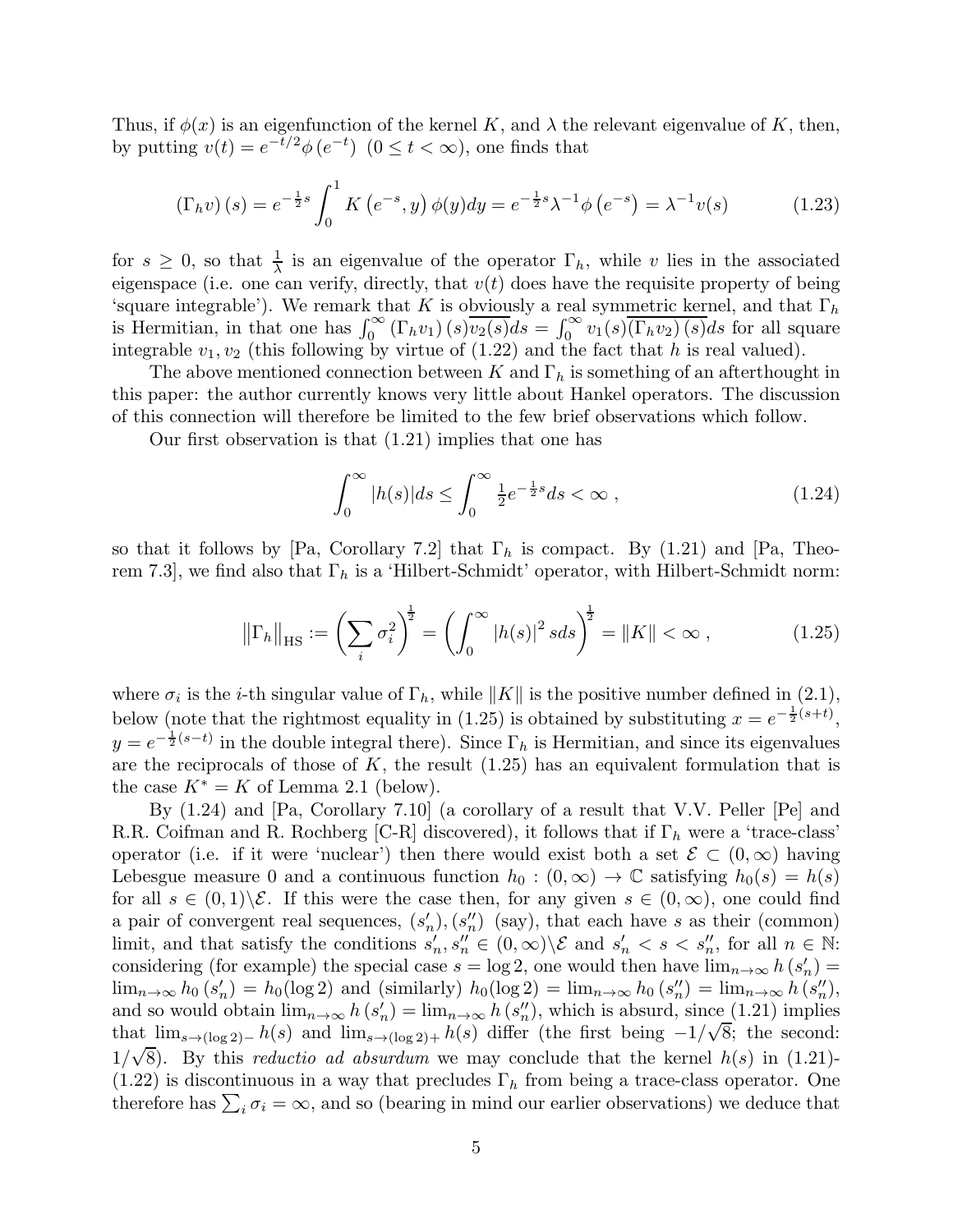any sequence  $\lambda_1, \lambda_2, \ldots$  of eigenvalues of K in which each eigenvalue of K occurs just as many times as there are elements in a basis of the corresponding eigenspace is necessarily an infinite sequence satisfying

$$
\sum_{i=1}^{\infty} |\lambda_i|^{-1} = \infty \tag{1.26}
$$

This observation supplies some context for our result in Theorem 6 (below): see also the Remark following that theorem.

The principal tools used in our proofs, in this paper, are certain well-known elements of the theory of linear homogenous Fredholm equations (of the second kind) that involve a real symmetric  $L_2$  kernel: see especially [Tr, Chapter III] for the relevant theory and terminology. We need, in particular, the result from the Hilbert-Schmidt theory that is stated in Lemma 2.3 (below). Also very significant for our work are the inequalities (involving eigenvalues of real symmetric kernels) that were obtained by Weyl [We]: see Lemma 2.2,  $(2.7)$  and the beginning of Section 3 (up to Lemma 3.1) regarding these inequalities.

Machine computations, especially of approximations to eigenvalues and eigenvectors of the matrices  $Z$  and  $H$  (for selected values of N), have stimulated and informed the (mostly theoretical) work reported in this paper. Much of our earlier computational work, however, has been superseded by our (later) theoretical results: further such computational work might well be worthwhile, but we feel that this would require either additional theoretical input, or else the ability to carry out those computations for some choice of N considerably greater than 10<sup>6</sup> (something that this author has little hope of doing, at present). We therefore report just those numerical results that are mentioned in Section 7.

The organisation of the paper is as follows. In Section 2 we define some notation and terminology (to be used in stating our results, and throughout the paper) and state three previously known results that have a fundamental part to play in our proofs. Our principal new results (Theorems 1 to 7) are stated in Section 3. All but three of these are either corollaries, or else have short proofs that we include in Section 3: the three exceptions are Theorems 1, 3 and 4, which are proved in Sections 4, 5 and 6 (respectively). In Section 7 we briefly discuss a computational application of certain of our lemmas, along with some of the numerical results that are thereby obtained.

#### §2. Notation and Lemmas.

The kernel K defined in our Introduction is (in the terminology of  $|Tr|$ ) a real symmetric, non-null  $L_2$ -kernel. Thus the function  $K(x, y)$  is real and measurable on  $[0, 1] \times [0, 1]$ , and one has both  $K(x, y) = K(y, x) \in \mathbb{R}$ , for  $0 \le x, y \le 1$ , and

$$
0 < \|K\| := \left(\int_0^1 \int_0^1 (K(x, y))^2 dx dy\right)^{1/2} < \infty \tag{2.1}
$$

It is known (see [Tr, Section 3.8], for example) that the set of eigenvalues of such a kernel is a non-empty countable subset of  $\mathbb{R}\setminus\{0\}$  that has no accumulation point in R. Moreover, for each eigenvalue of such a kernel, the associated set of eigenfunctions spans a vector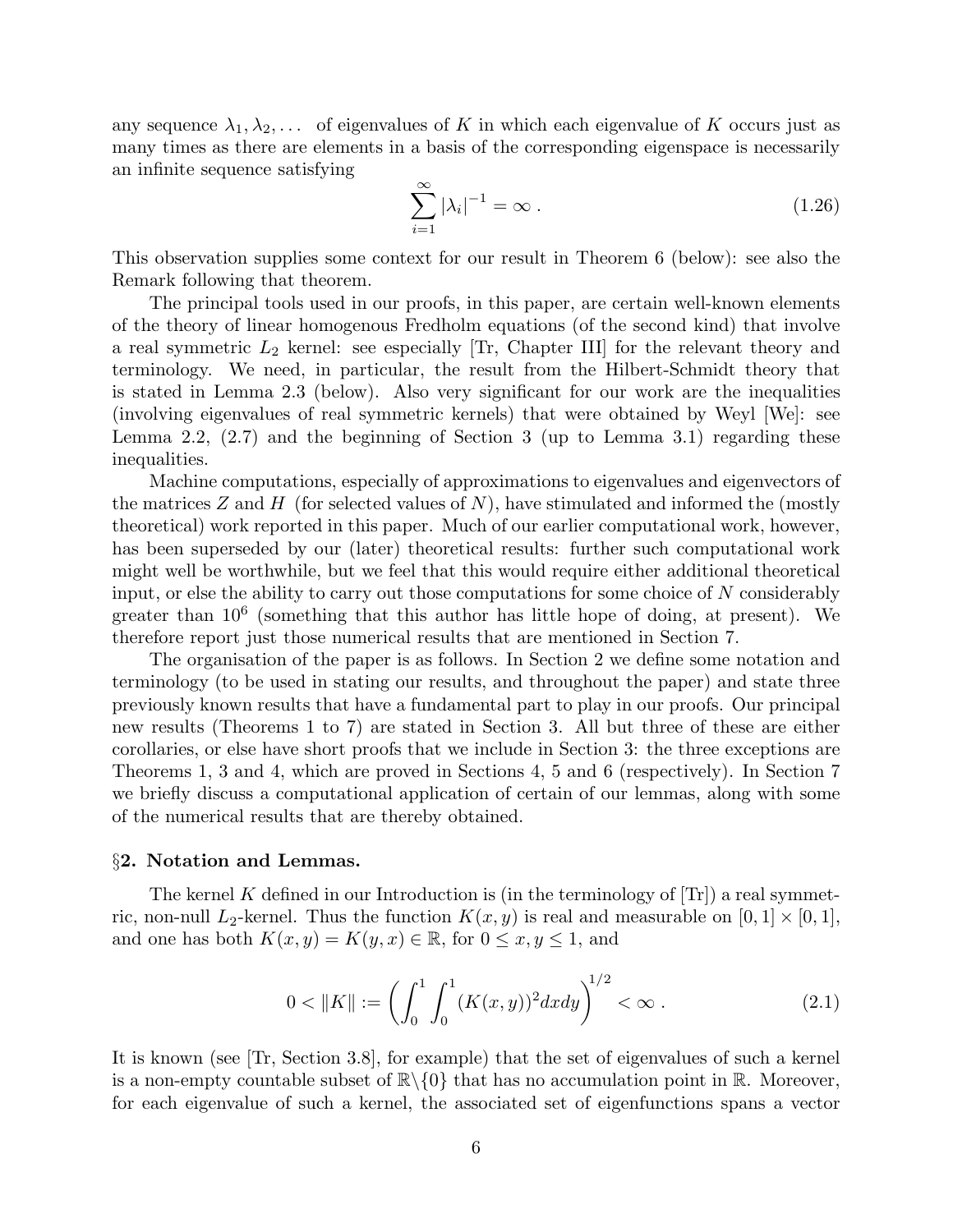space (over  $\mathbb{C}$ ) of some finite dimension  $m = m(\lambda, K) \in \mathbb{N}$ : Tricomi [Tr] calls this m the 'index' of the eigenvalue, and we shall follow him in this.

Let  $K^* = K^*(x, y)$  be an arbitrary real symmetric  $L_2$  kernel with domain  $[0, 1] \times [0, 1]$ . We take  $\lambda_{k+1}^*$   $(k \in \mathbb{N}$  and  $k \leq p^*$ ) to be that monotonically increasing sequence of positive eigenvalues of  $K^*$  in which each  $\lambda > 0$  that is an eigenvalue of  $K^*$  occurs exactly  $m(\lambda, K^*)$ times. It may be supposed that we have here:  $p^* = \infty$ , if  $K^*$  has infinitely many positive eigenvalues;  $p^* \in \mathbb{N} \cup \{0\}$ , otherwise. Similarly, we take  $\lambda_{k-1}^*$   $(k \in \mathbb{N}$  and  $k \leq q^*$ ) to be that monotonically decreasing sequence of negative eigenvalues of  $K^*$  in which each  $\lambda < 0$  that is an eigenvalue of  $K^*$  occurs exactly  $m(\lambda, K^*)$  times. We may assume that  $q^* \in \mathbb{N} \cup \{0, \infty\}.$ 

**Definition 2.1.** Let  $k \in \mathbb{N}$ . We put:  $\nu_{k+}^* = 1/\lambda_{k+}^*$ , if the condition  $k \leq p^*$  is satisfied;  $\nu_{k+}^* = 0$ , otherwise;  $\nu_{k-}^* = 1/\lambda_{k-}^*$ , if the condition  $k \leq q^*$  is satisfied;  $\nu_{k-}^* = 0$ , otherwise. The number  $\nu_{k+}^*$  (resp.  $\nu_{k-}^*$ ) is the k-th *reciprocal positive eigenvalue* (resp. *reciprocal negative eigenvalue*) of  $K^*$ : note that we use this terminology even in cases where  $\nu_{k+}^*$ , or  $\nu_{k-}^*$ , has the value zero, which is never the reciprocal of an eigenvalue.

The notation used in Definition 2.1 is easily adapted for use in connection with a variety of differently named real symmetric  $L_2$  kernels, including the kernels  $K, K^{\dagger}$  (or  $K^{\dagger,N}$  and  $K^{\lhd}$  (or  $K^{\lhd,N}$ ) that were defined in Section 1, as well as several other such kernels  $K', K'', \ldots$  that are yet to be defined: in each case the superscript to the kernel (or the absence thereof) transfers to the ' $\lambda$ ', ' $\nu$ ', 'p', or 'q' in question. For example, the reciprocal positive eigenvalues of  $K''(x, y)$  will be  $\nu''_{1+}, \nu''_{2+}, \ldots$ , while those of K are  $\nu_{1+}, \nu_{2+}, \ldots$ .

One immediate consequence of Definition 2.1 is that, when  $k \in \mathbb{N}$  one has:

$$
(0, \infty) \ni \nu_{k+}^* \ge \nu_{(k+1)+}^*, \text{ if } 1 \le k \le p^*; \qquad \nu_{k+}^* = 0, \text{ if } k > p^*; \tag{2.2}
$$

$$
(-\infty, 0) \ni \nu_{k-}^* \le \nu_{(k+1)-}^*, \text{ if } 1 \le k \le q^*; \qquad \nu_{k-}^* = 0, \text{ if } k > q^*.
$$
 (2.3)

Another consequence is that one can find two sequences of eigenfunctions,  $\phi_{k+}^*$  ( $k \in \mathbb{N}$ ) and  $k \leq p^*$ ) and  $\phi_{k-}^*$   $(k \in \mathbb{N}$  and  $k \leq q^*$ ), say, such that, for  $k \in \mathbb{N}$ ,  $x \in [0,1]$ , one has:  $(\nu_{k+}^*)\phi_{k+}^*(x) = \int_0^1 K^*(x,y)\phi_{k+}^*(y)dy$ , if the condition  $k \leq p^*$  is satisfied;  $(\nu_{k-}^*)\phi_{k-}^*(x) =$  $\int_0^1 K^*(x, y)\phi_{k-}^*(y)dy$ , if  $k \leq q^*$ . Clearly we may assume that these eigenfunctions are real, for if one is not, then either its real part, or else its imaginary part, will be a satisfactory replacement for it. As is shown in [Tr, Section 3.8], these eigenfunctions  $\phi_{k\pm}^*$  may be selected in such a way that the set  $\{\phi_{k+}^*: k \in \mathbb{N} \text{ and } k \leq p^*\} \cup \{\phi_{k-}^*: k \in \mathbb{N} \text{ and } k \leq q^*\}$ is orthonormal with respect to the (semi-definite) inner-product

$$
\langle \alpha, \beta \rangle = \int_0^1 \alpha(x) \beta(x) dx
$$

(defined whenever  $\alpha$  and  $\beta$  lie in  $L^2([0,1])$ , the semimetric space of those Lebesgue measurable functions  $f : [0,1] \to \mathbb{R}$  that satisfy the condition  $\int_0^1 (f(x))^2 dx < \infty$ .

Wherever it might relevant in what follows, we shall assume (without further comment) that the eigenfunctions  $\phi_{k\pm}^*$  are chosen in just such a way. Note that, unless  $K^*$  be a null kernel (i.e. one with  $||K^*|| = 0$ ), the pair of sequences  $\phi_{k+}^*$  ( $k \in \mathbb{N}$  and  $k \leq p^*$ ) and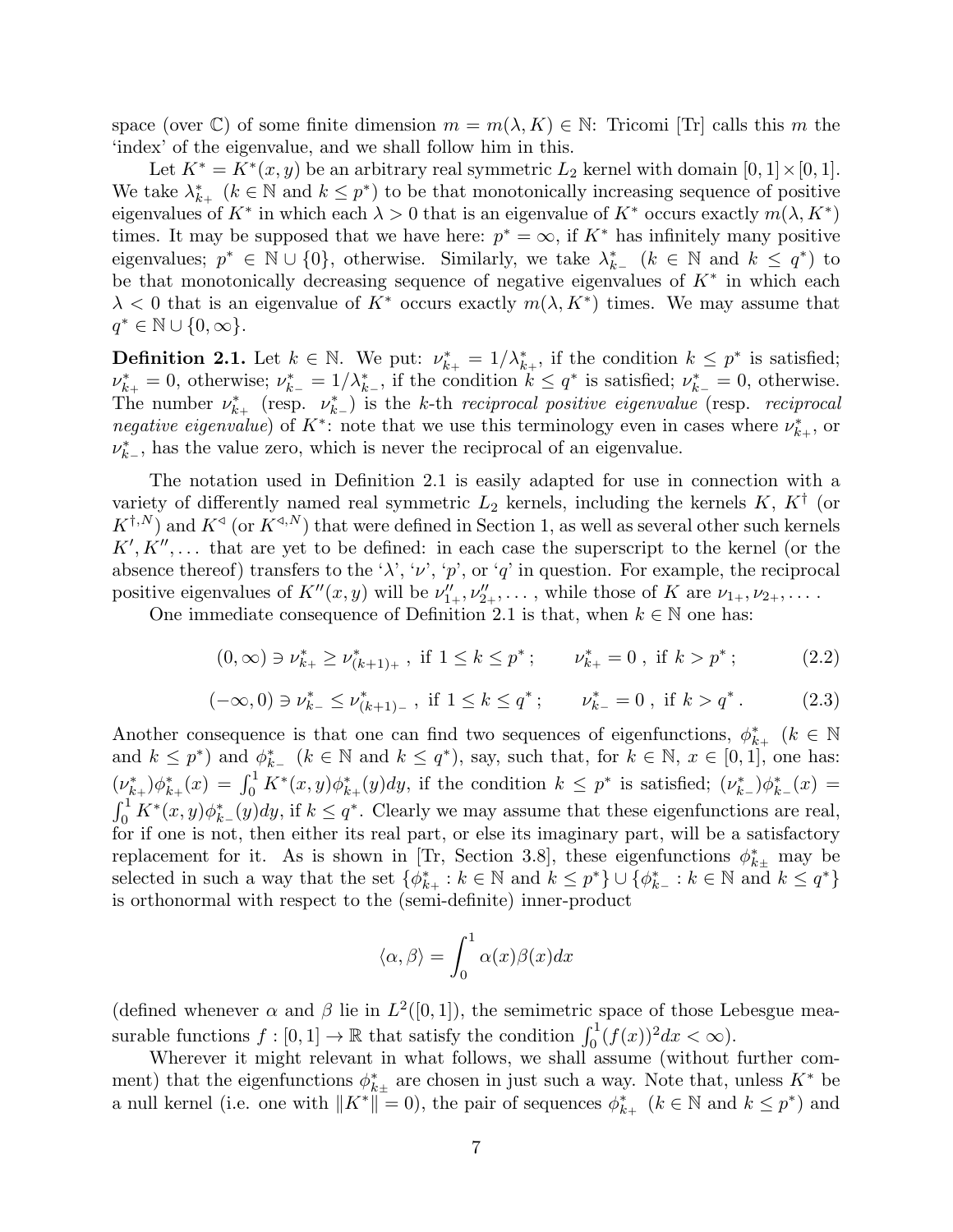$\phi_{k-1}^*$  ( $k \in \mathbb{N}$  and  $k \leq q^*$ ) will not be uniquely determined by  $K^*$  (even if all eigenvalues of  $K^*$  have index equal to 1), for any member of either sequence is capable of being replaced by  $-1$  times itself.

In [Wa] (to appear) we show that the kernel  $K$ , in particular, has infinitely many eigenvalues that are positive, and also infinitely many that are negative. Thus we have  $p = q = \infty$ , and so

$$
0 < \lambda_{1+} \leq \lambda_{2+} \leq \cdots \qquad \text{and} \qquad 0 > \lambda_{1-} \geq \lambda_{2-} \geq \cdots \quad (2.4)
$$

and, by  $(2.2)$  and  $(2.3)$  (for  $K^* = K$ ),

$$
\infty > \nu_{k+} \ge \nu_{(k+1)+} > 0 > \nu_{(k+1)-} \ge \nu_{k-} > -\infty \qquad (k \in \mathbb{N}).
$$
 (2.5)

Lemma 2.1. *We have*

$$
\sum_{k=1}^{\infty} \left( \left( \nu_{k+}^* \right)^2 + \left( \nu_{k-}^* \right)^2 \right) = \int_0^1 \int_0^1 \left( K^*(x, y) \right)^2 dx dy = \| K^* \|^2,
$$

*where the definition of*  $||K^*||$  *is analogous to that of*  $||K||$ *, in (2.1).* 

**Proof.** The second equality is trivial. The first only restates (using our terminology) a well-known result, the case  $m = 2$  of [Tr, Section 3.10, (8)], and may also be obtained as a fairly direct consequence of the (more fundamental) relation  $[\text{Tr}, \text{Section 3.9}, (3)]$ .

**Remark.** By  $(2.2)$ ,  $(2.3)$  and Lemma 2.1 one has, when  $m \in \mathbb{N}$ ,

$$
\left(\nu_{m+}^*\right)^2 + \left(\nu_{m-}^*\right)^2 \leq \frac{1}{m} \sum_{k=1}^m \left(\left(\nu_{k+}^*\right)^2 + \left(\nu_{k-}^*\right)^2\right) \leq \frac{\left\|K^*\right\|^2}{m},
$$

and so

$$
||K^*|| m^{-\frac{1}{2}} \ge \nu_{m+}^* \ge 0 \ge \nu_{m-}^* \ge -||K^*|| m^{-\frac{1}{2}}.
$$
 (2.6)

Lemma 2.2 (Weyl, [We, Satz III]). *Let the functions* K<sup>∗</sup> *,* K′ *and* K′′*, defined on the common domain*  $[0, 1] \times [0, 1]$ *, each be a real symmetric*  $L_2$  *kernel for that domain. Suppose moreover that*

$$
K^*(x, y) = K'(x, y) + K''(x, y) \qquad (0 \le x, y \le 1).
$$

*The relevant reciprocal positive eigenvalues then satisfy the relations*

$$
\nu_{(m+n-1)+}^* \le \nu_{m+}' + \nu_{n+}'' \qquad (m, n \in \mathbb{N}).
$$

**Proof.** The proof is sketched in Weyl's paper [We]: it is (essentially) an elaboration of the detailed proof that Weyl does supply for the result [We, Satz I].  $\blacksquare$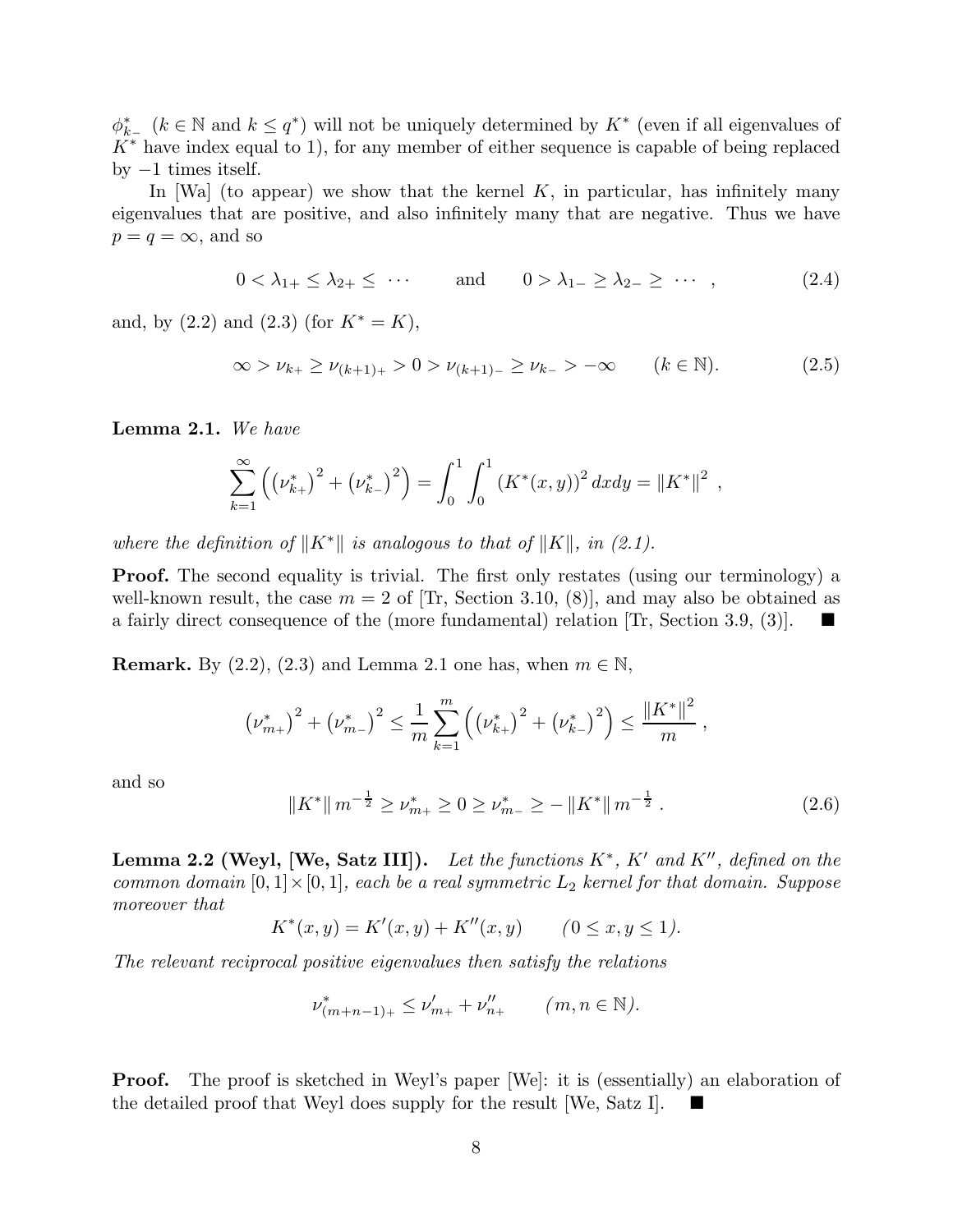Remark. Subject to the hypotheses of the above lemma, one has also

$$
\nu_{(m+n-1)-}^* \ge \nu_{m-}'+\nu_{n-}'' \qquad (m, n \in \mathbb{N}),\tag{2.7}
$$

which follows by Lemma 2.2, the observation that one has  $\nu_{k+}^{\bullet} = -\nu_{k-}^*$  ( $k \in \mathbb{N}$ ) when  $K^{\bullet} = -K^*$ , and similar observations in respect of the reciprocal eigenvalues of the kernels  $-K'$  and  $-K''$ .

**Lemma 2.3 (Hilbert-Schmidt).** Let  $\phi, \psi \in L^2([0,1])$  and put

$$
J^* = J^*(\phi, \psi) = \int_0^1 \int_0^1 K^*(x, y) \phi(x) \psi(y) dx dy.
$$

*Then*

$$
J^*=\sum_{{\mathbb N}\ni k\leq p^*}\langle \phi,\phi^*_{k+}\rangle\langle \phi^*_{k+},\psi\rangle\nu^*_{k+}+\sum_{{\mathbb N}\ni k\leq q^*}\langle \phi,\phi^*_{k-}\rangle\langle \phi^*_{k-},\psi\rangle\nu^*_{k-}
$$

*and the sums over* k *that appear in this equality are absolutely convergent (when not finite or empty).*

Proof. See [Tr, Section 3.11], where this result is deduced from a theorem of Hilbert and Schmidt (for which see [Tr, Section 3.10]).

**Definitions 2.2.** When  $\phi \in L^2([0,1])$  we define  $\|\phi\|$  (the 'norm' of  $\phi$ ) by:  $\|\phi\| = \sqrt{\langle \phi, \phi \rangle}$ . This  $\|\phi\|$  should not be confused with the notation  $\|K^*\|$  defined earlier, in which  $K^* =$  $K^*(x, y)$ , being a function of two variables, is not a member of  $L^2([0,1])$ .

Note that one has  $\|\phi\| = 0$  if and only if the set  $\{x \in [0, 1] : \phi(x) \neq 0\}$  has Lebesgue measure 0: thus  $\|\phi\|$  is, in fact, only a seminorm on  $L^2([0,1])$ .

When  $\phi \in L^2([0,1])$  and  $\|\phi\| > 0$ , we put  $\hat{\phi} = \|\phi\|^{-1}\phi$  (so that  $\|\hat{\phi}\| = 1$ ).

## §3. Statements of the main results.

By (2.1) and the definition of K given in Section 1, one certainly has  $||K|| < \frac{1}{2}$  $\frac{1}{2}$ . We may therefore deduce from (2.5) and the case  $K^* = K$  of (2.6) that one has:

$$
\frac{1}{2\sqrt{m}} > \nu_{m+} > 0 > \nu_{m-} > -\frac{1}{2\sqrt{m}} \qquad (m \in \mathbb{N}).
$$
 (3.1)

Note that it can be shown that  $||K||^2 = \frac{3}{4} - \frac{\pi^2}{24} - \frac{(\log(2\pi) - 1)^2}{2} + \frac{\gamma_0^2}{2} + \gamma_1$ , where  $(-1)^n \gamma_n/n!$ is the coefficient of  $(s-1)^n$  in the Laurent series expansion of the Riemann zeta function,  $\zeta(s)$ , about the pole at  $s = 1$ . We omit the proof of this result, since our main results is this paper are obtained independently of it. By this result, and known approximations for  $\pi$ ,  $\gamma_1$  and  $\gamma_0$  (Euler's constant), we estimate that  $||K||$  is approximately 0.286. This estimate would therefore yield, via (2.6), a modest strengthening of the first and last bounds in  $(3.1)$ . In respect of cases where the positive integer m is sufficiently large, we obtain, by Theorem 6 (below), a more significant strengthening of the same bounds.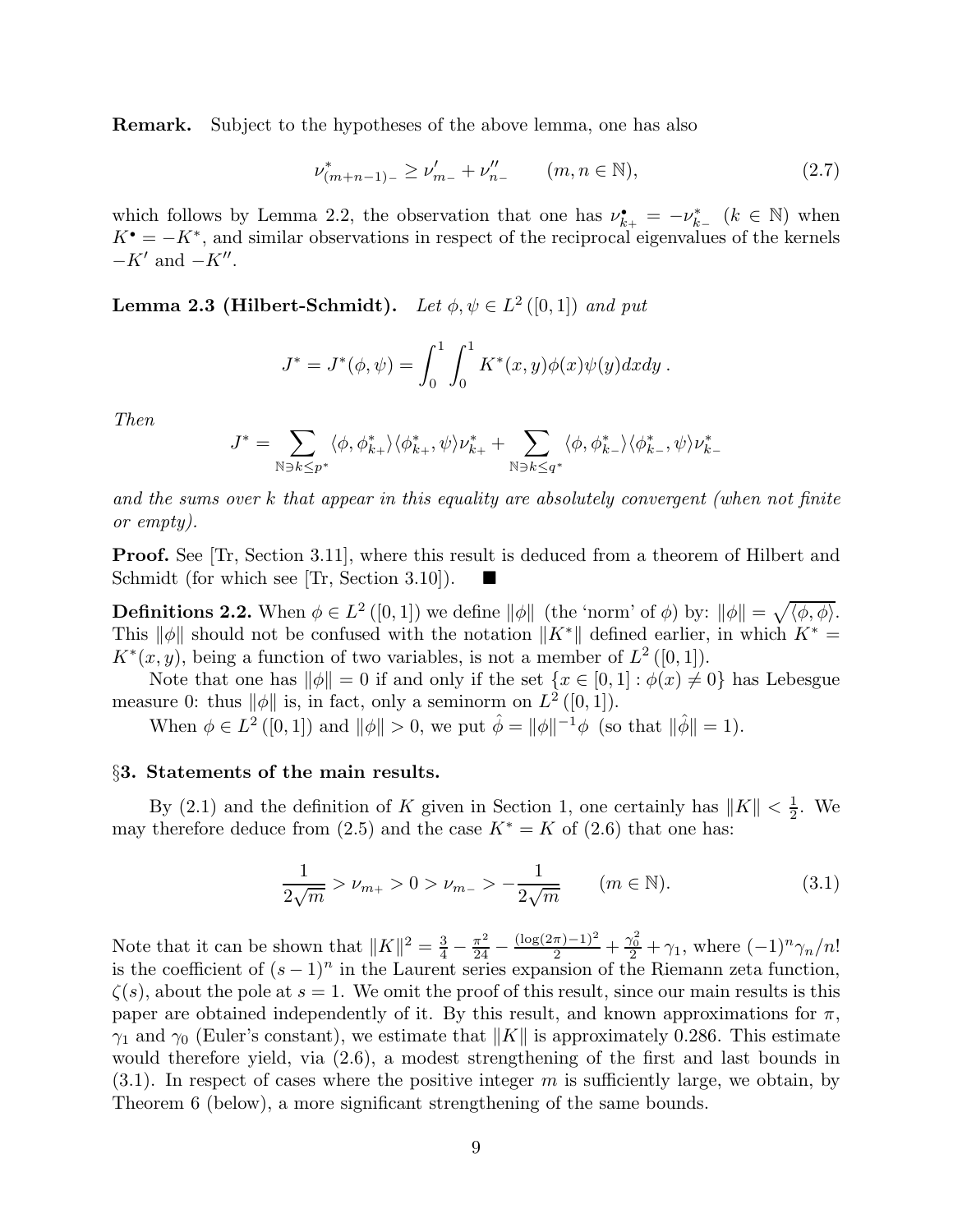Let N be a positive integer, and let the kernels K,  $K^{\dagger} = K^{\dagger,N}$  and  $K^{\dagger} = K^{\dagger,N}$  be as defined in Section 1. Put  $K^{\ddagger} = K^{\ddagger,N} = K - K^{\dagger}$  and  $K^{\bowtie} = K^{\bowtie,N} = K - K^{\triangleleft}$ . We suppose henceforth that  $K^{\square} = K^{\square,N}$  is one member of the pair  $K^{\dagger}, K^{\triangleleft}$ , and that we have  $K^{\#} = K^{\#}, N = K - K^{\Box}$ ; we therefore have  $K^{\#} \in \{K^{\ddagger}, K^{\bowtie}\},$  with  $K^{\#} = K^{\ddagger}$  holding if and only if  $K^{\square} = K^{\dagger}$ . Since  $K = K^{\square} + K^{\#}$ , it follows by Weyl's inequalities, Lemma 2.2 and (2.7), that we have:

$$
\nu_{m+}^{\square} + \nu_{n+}^{\#} \ge \nu_{(m+n-1)+} \quad \text{and} \quad \nu_{(m+n-1)-} \ge \nu_{m-}^{\square} + \nu_{n-}^{\#} \qquad (m, n \in \mathbb{N}). \tag{3.2}
$$

Since we have  $K^{\square} = K + (-K^{\#})$ , it therefore follows (by the observation used in justifying (2.7)) that Weyl's inequalities imply also that one has

$$
\nu_{m+} - \nu_{n-}^{\#} \ge \nu_{(m+n-1)+}^{\Box} \quad \text{and} \quad \nu_{(m+n-1)-}^{\Box} \ge \nu_{m-} - \nu_{n+}^{\#} \qquad (m, n \in \mathbb{N}). \tag{3.3}
$$

Now, by (1.6) and (1.7), if  $K^{\square} = K^{\dagger}$  (and otherwise by (1.19) and (1.20)), we must have  $p^{\Box} + q^{\Box} \leq N$ , with  $p^{\Box} + q^{\Box} = N$  holding if and only if the relevant  $N \times N$  matrix (which is either  $Z(N)$ , or  $H(N)$ ) is non-singular. Since  $p^{\Box}$  and  $q^{\Box}$  have been defined (just prior to Definition 2.1) in such way as to ensure that each is a member of the set  $\mathbb{N}\cup\{0,\infty\}$ , we may conclude now that they are non-negative integers satisfying  $p^{\Box}, q^{\Box} \leq N$ . By this conclusion and (2.2) and (2.3), it is certainly the case that

$$
\nu_{m\pm}^{\square} = 0 \quad \text{for } m = N + 1, N + 2, \dots \tag{3.4}
$$

By the special case  $m = N + 1$  of (3.4), combined with the same case of (3.2), we find that, for all  $n \in \mathbb{N}$ , one has both  $\nu_{n+1}^{*,N} \ge \nu_{(N+n)+}$  and  $\nu_{n-1}^{*,N} \le \nu_{(N+n)-}$ . By this and  $(2.5)$ , it follows that

$$
\nu_{n+}^{\#} > 0 > \nu_{n-}^{\#} \qquad (n \in \mathbb{N}). \tag{3.5}
$$

Thus  $K^*$  shares with the kernel K the property of having infinitely many positive eigenvalues and infinitely many negative eigenvalues, and so we have  $p^* = q^* = \infty$ .

By  $(3.2)$  and  $(3.3)$ , with  $n = 1$ , we have (immediately) the following result.

**Lemma 3.1.** Let  $N \in \mathbb{N}$ . Suppose that  $K^{\square} \in \{K^{\dagger,N}, K^{\triangleleft,N}\}\$ , and that  $K^{\#} = K - K^{\square}$ . *Then, for either (consistent) choice of sign (*±*), one has*

$$
\nu_{1+}^{\#} \ge \nu_{m+} - \nu_{m+}^{\Box} \ge \nu_{1-}^{\#} \qquad (m \in \mathbb{N}).
$$

By Lemma 3.1 and the case  $K^* = K^*$ ,  $m = 1$  of (2.6), we obtain the bounds

$$
|\nu_{m\pm} - \nu_{m\pm}^{\Box}| \le ||K^{\#}|| \qquad (m \in \mathbb{N}).
$$
 (3.6)

In view of (3.6), it is natural to seek a good estimate for  $||K^*||$ : our first theorem deals with the cases in which  $K^{\square} = K^{\dagger,N}$ , with  $N \in \mathbb{N}$  sufficiently large.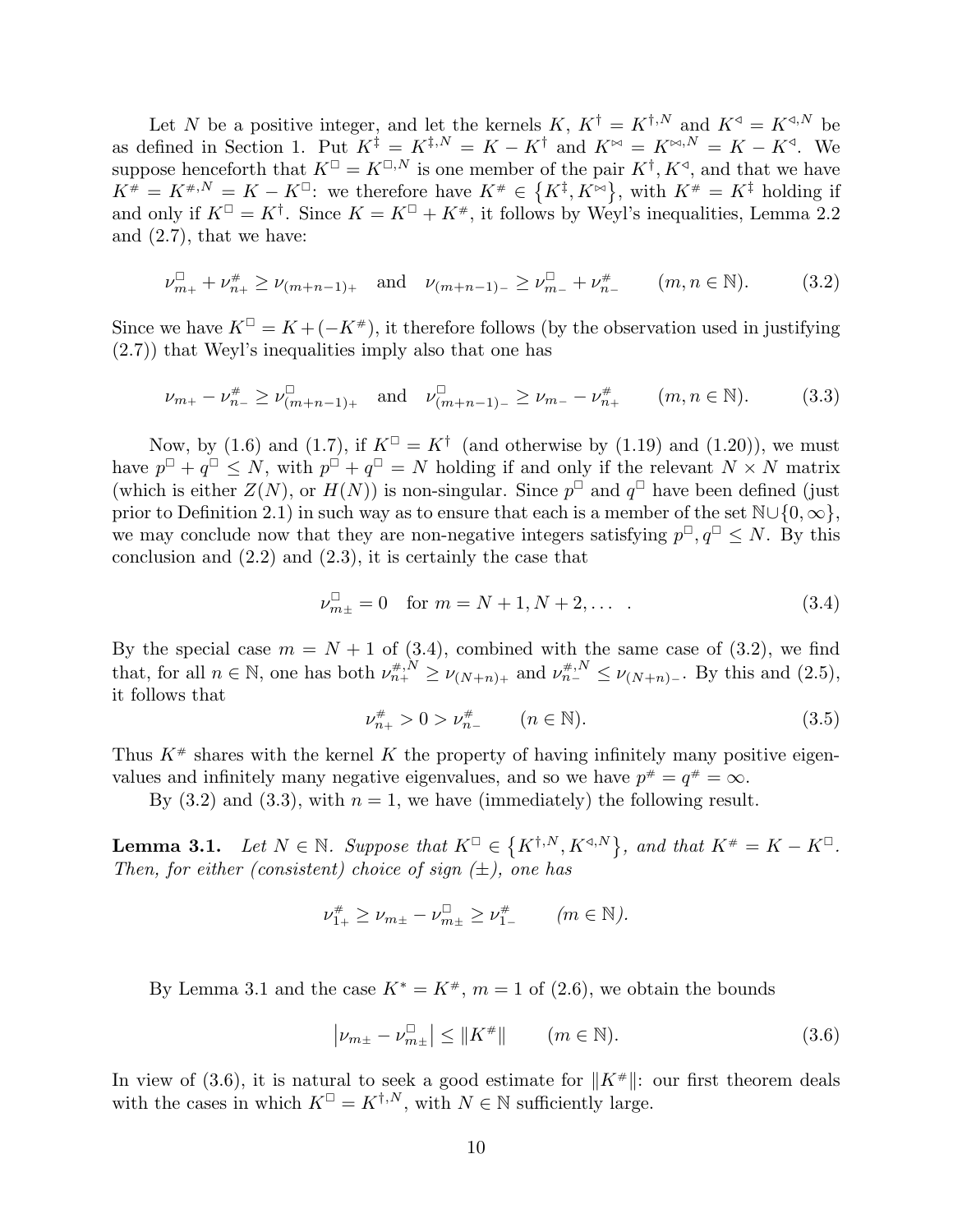**Theorem 1.** Let N be an integer satisfying  $N \geq 25$ . Then

$$
||K^{\ddagger,N}||^2 < \left(2\sqrt{\log N} + \left(1 + \frac{1}{\sqrt{N}}\right)^8 \left(\frac{4}{9} + \frac{23}{30}N^{-1/6}\right) + \frac{\log\log(N) + 9}{\sqrt{\log N}}\right) N^{-1/2}.
$$

By Theorem 1 and (3.6), we immediately obtain the following result.

**Theorem 2.** Let  $m \geq 1$  and  $N \geq 25$  be integers. Then, for either (consistent) choice of *sign (*±*), one has*

$$
\left|\nu_{m\pm} - \nu_{m\pm}^{\dagger,N}\right| < \left(2\sqrt{\log N} + \left(1 + \frac{1}{\sqrt{N}}\right)^8 \left(\frac{4}{9} + \frac{23}{30}N^{-\frac{1}{6}}\right) + \frac{\log\log(N) + 9}{\sqrt{\log N}}\right)^{\frac{1}{2}} N^{-\frac{1}{4}}.
$$

Our proof of Theorem 1 requires a certain elementary estimate, which we obtain in Lemma 4.2. Aided by the same elementary estimate, we are able to deduce from (1.1) the following result (to be proved in Section 5).

**Theorem 3.** Let  $N \in \mathbb{N}$  and  $\delta \in \mathbb{R}$  satisfy the condition

$$
\delta > \sqrt{\frac{1 + \log N}{N}} \,. \tag{3.7}
$$

*Then*

$$
M(N^{2}) = \sum_{\substack{j \in \mathbb{N} \\ |\nu_{j-}| > \delta}} \left( \sum_{n=1}^{N} \mu(n) \phi_{j-} \left( \frac{n}{N} \right) \right)^{2} |\nu_{j-}| - \sum_{\substack{j \in \mathbb{N} \\ \nu_{j+} > \delta}} \left( \sum_{n=1}^{N} \mu(n) \phi_{j+} \left( \frac{n}{N} \right) \right)^{2} \nu_{j+}
$$
  
+ 
$$
\frac{\left( M(N) \right)^{2}}{2} - \left( \sum_{n=1}^{N} \frac{\mu(n)}{n} \right)^{2} N^{2} + O\left( \delta N^{2} \right).
$$

## Remarks.

**1.** By Theorem 6 (below), the sums over  $j$  occurring in Theorem 3 contain no more than  $O(1+\delta^{-1}|\log \delta|^{3/2})$  summands.

**2.** In [Wa2] (in preparation) we show that each eigenfunction  $\phi_{j\pm}(x)$  is continuous on the interval [0, 1], and differentiable at every point of the set  $(0, 1] \setminus {\frac{1}{2}, \frac{1}{3}}$  $\frac{1}{3}, \frac{1}{4}$  $\frac{1}{4}, \ldots \}$ .

Our next theorem is an estimate for the size of  $||K^*||$  in cases where, for some sufficiently large positive integer N, one has  $K^{\square} = K^{\triangleleft, N}$  (and so  $K^{\#} = K - K^{\triangleleft, N} = K^{\bowtie, N}$ ).

**Theorem 4.** Let N be an integer satisfying  $N \geq 3$ . Then

$$
||K^{\bowtie, N}||^{2} \leq \left(\frac{7}{60} + O\left((\log N)^{-\frac{2}{3}}\right)\right) \cdot N^{-1} \log^{3} N.
$$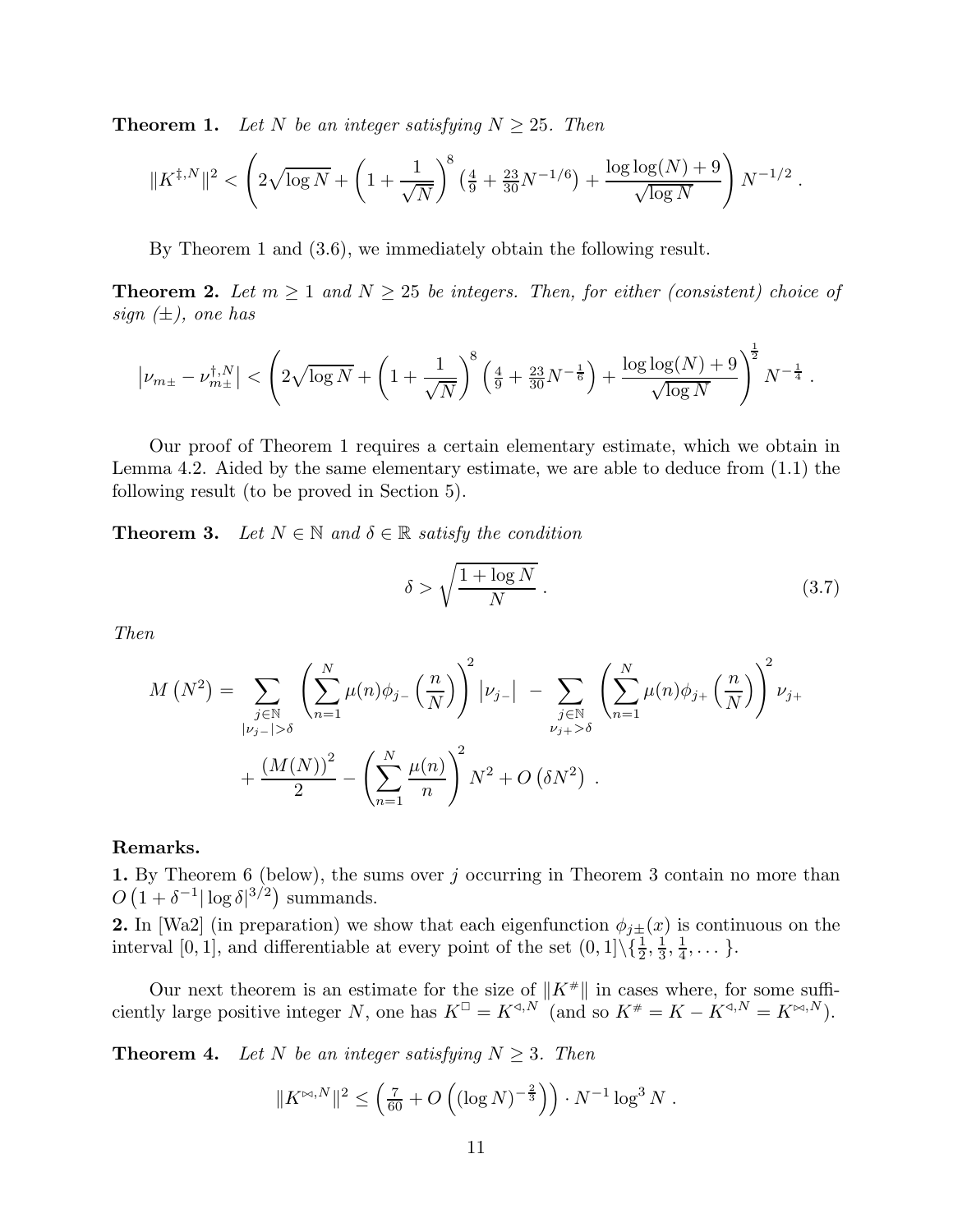We prove Theorem 4 in Section 6. By Theorem 4 and (3.6), we have the following result (analogous to Theorem 2).

**Theorem 5.** Let  $m \geq 1$  and  $N \geq 3$  be positive integers. Then, for either (consistent) *choice of sign (*±*), one has*

$$
\left|\nu_{m\pm} - \nu_{m\pm}^{\mathfrak{A},N}\right| \leq \left(\sqrt{\tfrac{7}{60}} + O\left((\log N)^{-\frac{2}{3}}\right)\right) \cdot N^{-\frac{1}{2}} \log^{\frac{3}{2}} N.
$$

By (2.5), Lemma 2.1 and the case  $K^* = K^{\bowtie N}$   $(K^{\square} = K^{\triangleleft N})$  of the same inequalities,  $\nu_{n_{+}}^{\#,N} \geq \nu_{(N+n)_{+}}$  and  $\nu_{n_{-}}^{\#,N} \leq \nu_{(N+n)_{-}}$ , that led us to (3.5) we have

$$
\left\|K^{\bowtie,N}\right\|^2 = \sum_{n=1}^{\infty} \left( \left(\nu_{n+}^{\bowtie,N}\right)^2 + \left(\nu_{n-}^{\bowtie,N}\right)^2 \right) \ge \sum_{n=1}^{\infty} \left( \left(\nu_{(N+n)+}\right)^2 + \left(\nu_{(N+n)-}\right)^2 \right) \,. \tag{3.8}
$$

Note that this is just a special case of the result [We, Satz VIII] (attributed to Schmidt [Sch, Chapter 4, Section 18], in [We]). Using one of the simpler ideas occurring in the proof of [We, Theorem IX], we deduce from (3.8) and Theorem 5 the following result.

**Theorem 6.** *Let*  $k \geq 9$  *be an integer. Then* 

$$
(\nu_{k+})^2 + (\nu_{k-})^2 \le \left(\frac{21}{40} + O\left((\log k)^{-\frac{2}{3}}\right)\right) \cdot k^{-2} \log^3 k.
$$

**Proof.** Let k, M and N, be positive integers, with  $k \geq 9$ . By (3.8) and (2.5), we have

$$
\left\|K^{\bowtie,N}\right\|^2 > \sum_{n=1}^M \left( \left(\nu_{(N+n)+}\right)^2 + \left(\nu_{(N+n)-}\right)^2 \right) \geq M \left( \left(\nu_{(N+M)+}\right)^2 + \left(\nu_{(N+M)-}\right)^2 \right).
$$

By this and Theorem 4, it follows that when  $N \geq 3$  one has

$$
\left(\nu_{(N+M)+}\right)^2 + \left(\nu_{(N+M)-}\right)^2 \le \left(\frac{7}{60} + O\left((\log N)^{-\frac{2}{3}}\right)\right) \cdot \left(\frac{\log^3 N}{MN}\right) ,
$$

for both choices of sign  $(\pm)$ .

By specialising the above to the cases in which one has  $N = \lceil \frac{k}{3} \rceil$  $\frac{k}{3}$   $\geq \frac{k}{3} \geq 3$  and  $M =$  $k-N\geq \frac{2}{3}$  $\frac{2}{3}(k-1) > 5$ , we find that  $(\nu_{k+1})^2 + (\nu_{k-1})^2 \leq (\frac{7}{60} + O((\log k)^{-\frac{2}{3}})) \cdot (\log k)^3 / (\frac{2}{9})$  $\frac{2}{9}k^2$ , which is equivalent to the result stated in the theorem

Remark. Theorem 6 is, in a certain sense, nearly best-possible. For if one had, say,

$$
(\nu_{k+})^2 + (\nu_{k-})^2 = O\left(k^{-2}(\log k)^{-(2+2\varepsilon)}\right) \qquad (k = k_0 + 1, k_0 + 2, \dots),
$$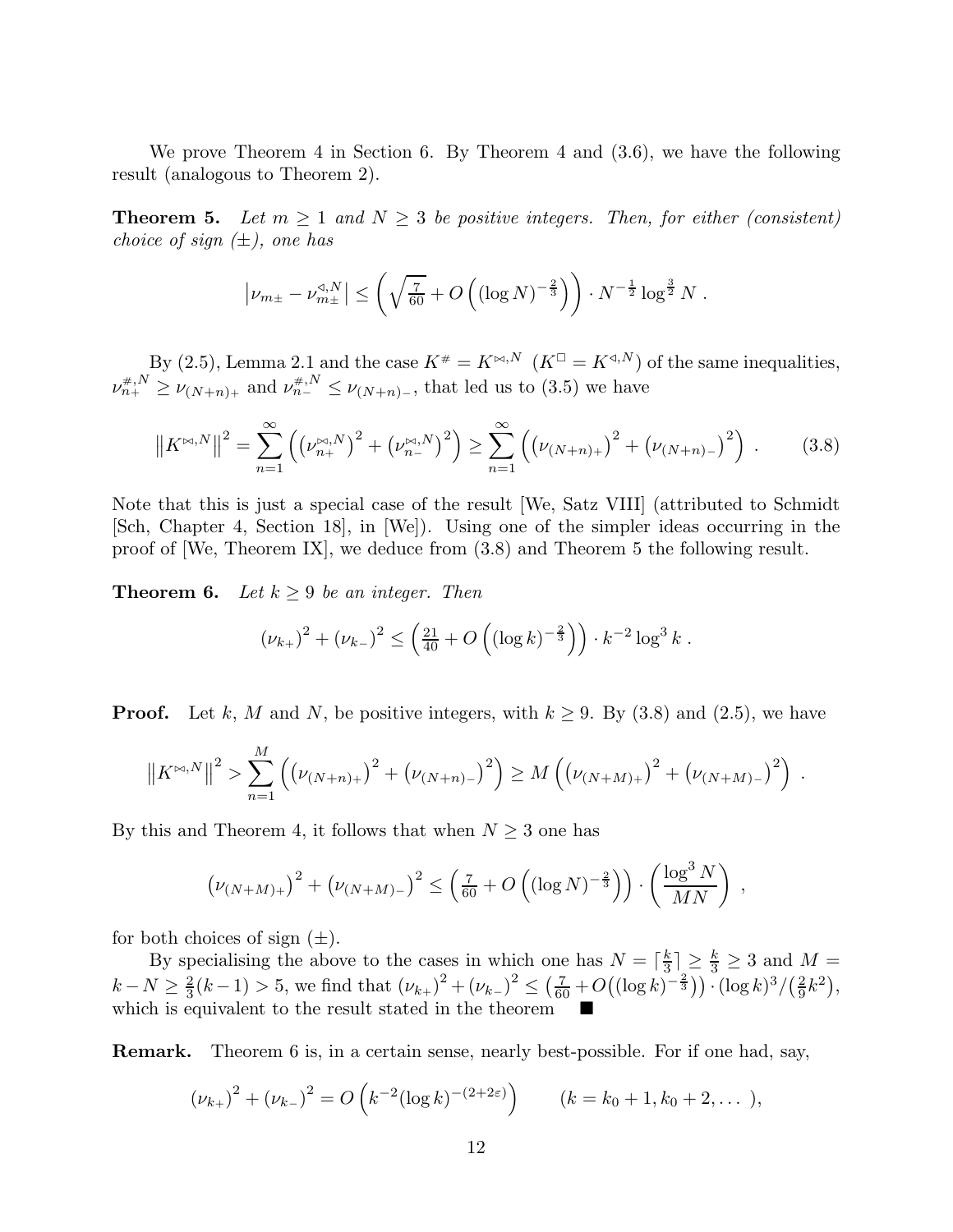for some positive integer  $k_0 \geq 8$ , then this, together with (3.1), would imply that

$$
\sum_{k=1}^{\infty} (|\nu_{k+}| + |\nu_{k-}|) \le \sum_{k=1}^{k_0} (|\nu_{k+}| + |\nu_{k-}|) + O\left(\sum_{k=k_0+1}^{\infty} k^{-1} (\log k)^{-(1+\varepsilon)}\right)
$$
  

$$
\le \sum_{k=1}^{k_0} k^{-\frac{1}{2}} + O\left(\int_{k_0}^{\infty} x^{-1} (\log x)^{-(1+\varepsilon)}\right) \le k_0 + O\left(\frac{1}{\varepsilon (\log k_0)^{\varepsilon}}\right) < \infty,
$$

and so would contradict (1.26) (given that the infinite series occurring there is, by Definition 2.1, just some rearrangement of the series  $|\nu_{1+}| + |\nu_{1-}| + |\nu_{2+}| + |\nu_{2-}| + \cdots$ ). Since we trust our earlier derivation of (1.26) (based on [Pa, Corollary 7.10]), we therefore conclude that, for any fixed choice of  $C, \varepsilon$  with  $C \geq 1$  and  $\varepsilon > 0$ , there must exist infinitely many distinct positive integers k for which the sum  $(\nu_{k+}^2)^2 + (\nu_{k-}^2)^2$  is greater than  $Ck^{-2}(\log k)^{-(2+2\varepsilon)}$ . Thus the upper bound in Theorem 6 falls short of being best-possible by no more than a factor  $(\log k)^{5+o(1)}$ .

Our final result is a consequence of the bounds obtained in Theorems 1, 4 and 6.

**Theorem 7.** Let the symbol  $\pm$  denote an arbitrary choice of sign. Let  $c > 0$ . Then there *exists integers*  $k_1 = k_1(c) \geq 25$ ,  $k_2 = k_2(c) \geq 9$  *(each depending only on c) such that, whenever the kernel*  $K^{\square}$  *and numbers*  $N, k$  *satisfy* 

$$
k, N \in \mathbb{N}, \qquad K^{\square} \in \left\{K^{\dagger, N}, K^{\triangleleft, N}\right\} \tag{3.9}
$$

*and*

$$
N \ge k \ge \begin{cases} k_1 & \text{if } K^{\square} = K^{\dagger, N}, \\ k_2 & \text{if } K^{\square} = K^{\triangleleft, N}, \end{cases}
$$
\n(3.10)

*one has*

$$
\left|\nu_{k\pm}^{\square}\right| \le e^c \cdot \min\left\{\frac{S}{\theta k} + \frac{1}{\sqrt{(1-\theta)Tk}} : 0 < \theta < 1\right\},\tag{3.11}
$$

*where*

$$
S = S(k) := \sqrt{\frac{21}{40}} \cdot (\log k)^{\frac{3}{2}}
$$
 (3.12)

*and*

$$
T = T\left(K^{\square}\right) := \begin{cases} \sqrt{\frac{N}{4 \log N}} & \text{if } K^{\square} = K^{\dagger, N}, \\ \frac{60N}{7 \log^{3} N} & \text{if } K^{\square} = K^{\triangleleft, N}. \end{cases}
$$
\n(3.13)

*The minimum in (3.11) is attained when*  $\theta = \theta_1 = \theta_1(\kappa)$ *, where* 

$$
\kappa = \frac{k}{4S^2T} > 0\tag{3.14}
$$

and  $\theta_1 \in (0,1)$  *is determined (uniquely) by the equation* 

$$
(1 - \theta_1)^3 \theta_1^{-4} = \kappa \,. \tag{3.15}
$$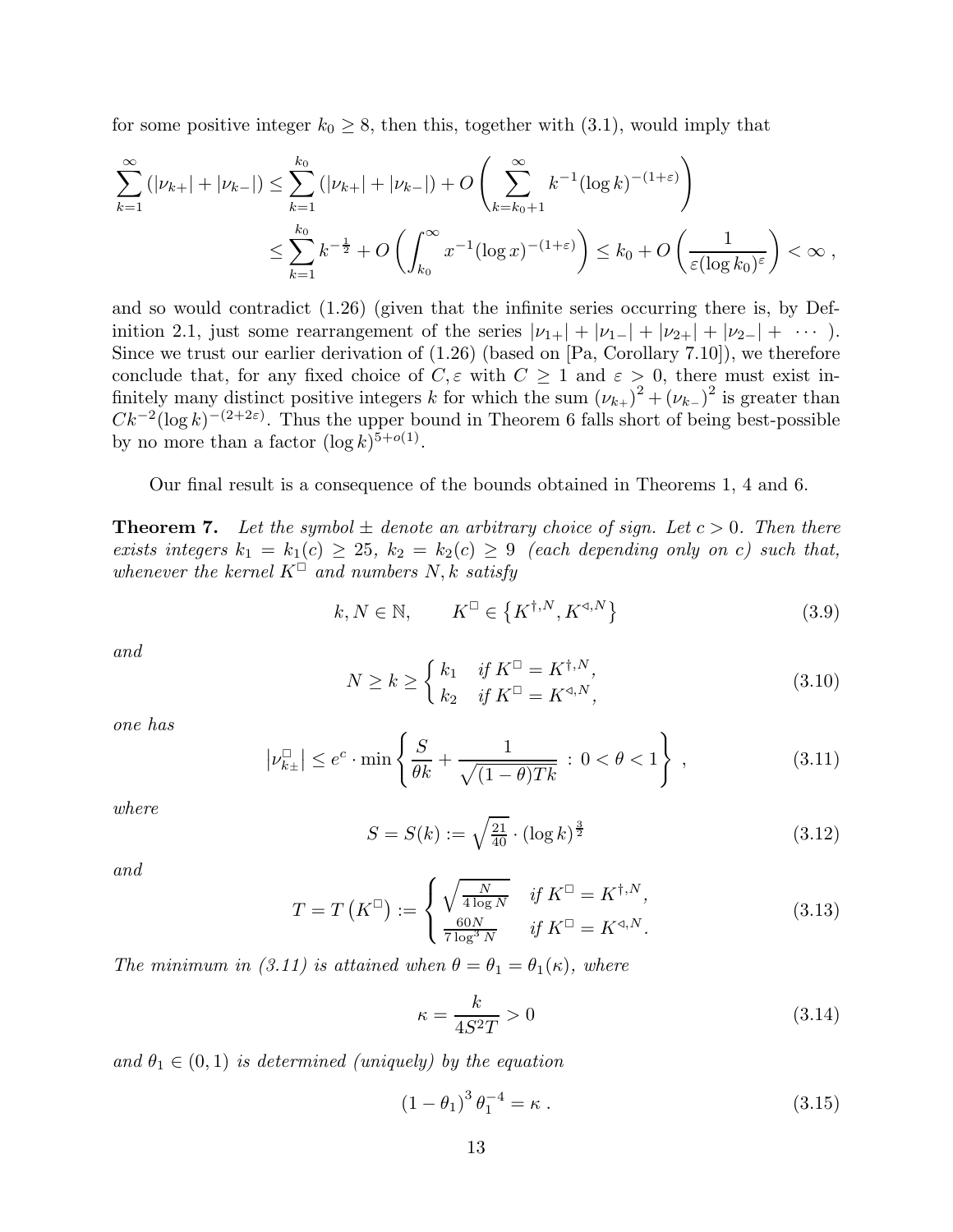*When*  $(3.9)$ ,  $(3.10)$  and  $(3.12)$ - $(3.15)$  hold, and  $0 < \kappa \leq 2$ , one has:

$$
\left|\nu_{k\pm}^{\square}\right| \leq \frac{e^c S}{k} \cdot \left(\frac{1 + 2\left(\kappa \theta_1\right)^{\frac{1}{3}}}{\theta_1}\right) \leq \frac{e^c S}{k} \cdot \min\left\{6, \exp\left(3\kappa^{\frac{1}{3}}\right)\right\} \,. \tag{3.16}
$$

*When (3.9), (3.10) and (3.12)-(3.15) hold, and*  $\kappa \geq 2$ *, one has:* 

$$
\left| \nu_{k\pm}^{\square} \right| \le \frac{e^c}{\sqrt{Tk}} \cdot \left( \frac{1 + \frac{1}{2} \left( \kappa \left( 1 - \theta_1 \right) \right)^{-\frac{1}{4}}}{\left( 1 - \theta_1 \right)^{\frac{1}{2}}} \right) \le \frac{e^c}{\sqrt{Tk}} \cdot \min \left\{ \frac{3}{\sqrt{2}}, \exp \left( \left( 2/\kappa \right)^{\frac{1}{4}} \right) \right\} . \tag{3.17}
$$

**Proof.** We begin by taking note of certain relevant consequences of results that were stated earlier in this section. By Theorem 1, and a short calculation, one finds that

$$
\|K^{\ddagger,N}\|^2 < \left(1 + \frac{4}{\sqrt{\log N}}\right) \left(\frac{N}{4\log N}\right)^{-\frac{1}{2}} \qquad (N = 25, 26, 27, \dots), \tag{3.18}
$$

while Theorem 2 implies (similarly) the existence of an absolute constant  $A_0 > 0$  such that

$$
||K^{\bowtie,N}||^2 \le \left(1 + \frac{A_0}{(\log N)^{\frac{2}{3}}}\right) \left(\frac{60N}{7\log^3 N}\right)^{-1} \qquad (N = 3, 4, 5, ...).
$$
 (3.19)

Theorem 6 implies the existence of an absolute constant  $A_1 > 0$  such that

$$
(\nu_{m\pm})^2 \le \frac{21}{40} \left( 1 + \frac{A_1}{(\log m)^{\frac{2}{3}}} \right) \cdot m^{-2} \log^3 m
$$
  
 
$$
\le \frac{21}{40} \left( 1 + \frac{A_1}{(\log k)^{\frac{2}{3}}} \right) \cdot m^{-2} \log^3 k \qquad (m, k \in \mathbb{N} \text{ and } 9 \le m \le k). \quad (3.20)
$$

In cases where  $m < 9$  we may appeal instead to  $(3.1)$ , which implies that

$$
(\nu_{m\pm})^2 < \frac{1}{4m} < \frac{\log^3 k}{4m^2} \qquad (m, k \in \mathbb{N} \text{ and } m < 9 \le k). \tag{3.21}
$$

We put  $A_2 = \max\{A_0, A_1\}, k_1 = \left[\exp\left(\max\left\{\log(25), 4c^{-2}, (2A_1^{-1}c)^{-\frac{3}{2}}\right\}\right)\right]$  and  $k_2 = \left[\exp\left(\max\left\{\log(9), (2A_2^{-1}c)^{-\frac{3}{2}}\right\}\right)\right]$ . By (3.18)-(3.21) (and the definitions of the kernels  $K^{\ddagger,N}$  and  $K^{\bowtie,N}$ ) we find that, subject to both (3.9) and (3.10) holding, one will have

$$
||K^*||^2 < \frac{e^{2c}}{T} \tag{3.22}
$$

and

$$
(\nu_{m\pm})^2 \le \frac{e^{2c} S^2}{m^2} \qquad (m = 1, \dots, k),
$$
 (3.23)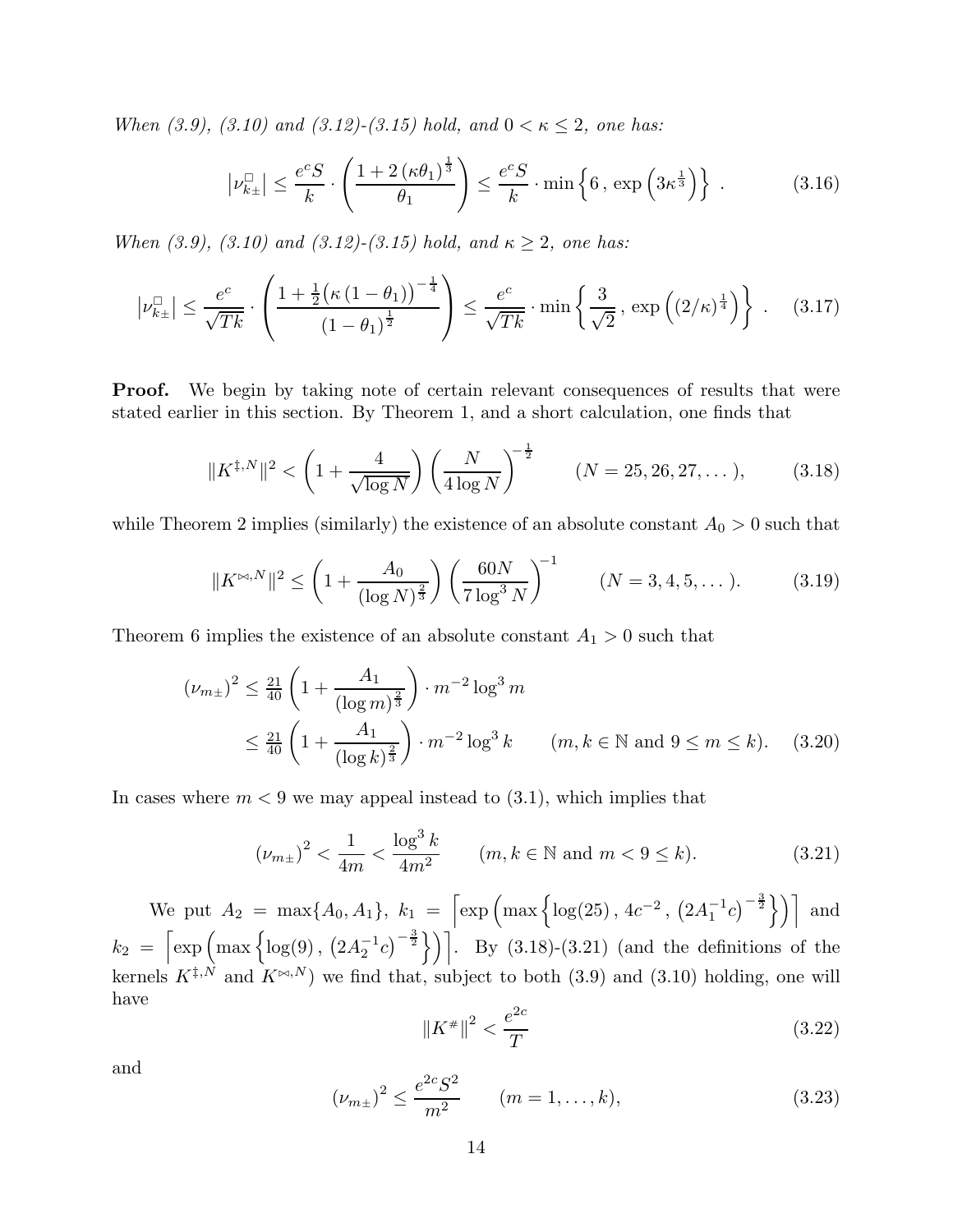where  $K^* = K - K^{\square}$ , and S and T are as stated in (3.12) and (3.13). We shall assume henceforth that k, N and  $K^{\square}$  satisfy the conditions (3.9) and (3.10) (there is, otherwise, nothing for us to prove), that  $K^* = K - K^{\square}$ , and also that  $S, T, \kappa$  and  $\theta_1$  are as specified in  $(3.12)-(3.15)$ .

By  $(3.3)$  and  $(3.5)$ , one has

$$
\left| \nu_{k\pm}^{\square} \right| \leq \left| \nu_{m\pm} \right| + \left| \nu_{n\mp}^{\#} \right| \qquad (m, n \in \mathbb{N} \text{ such that } m+n=k+1), \tag{3.24}
$$

where  $\mp(\pm 1) = -1$ . By (2.6) and (3.22), one obtains the bounds

$$
\left|\nu_{n\mp}^{\#}\right| \le \frac{\|K^{\#}\|}{\sqrt{n}} < \frac{e^c}{\sqrt{Tn}} \qquad (n \in \mathbb{N}).\tag{3.25}
$$

By (3.23), (3.24) and (3.25) applied with  $m = \lfloor \theta k \rfloor \ge \theta k > 0$  and  $n = k + 1 - m > 0$  $(1-\theta)k > 0$  ( $\theta$  here denoting an arbitrary member of the open interval  $(0, 1)$ ), one obtains a set of upper bounds for  $|\nu_{k\pm}^{\square}|$  from which the result (3.11) directly follows.

As for the remainder of the proof, we note firstly that elementary calculus allows one to determine that the minimum of the function  $f(\theta) := (S/k)\theta^{-1} + (Tk)^{-1/2}(1-\theta)^{-1/2}$  on the interval  $(0, 1)$  is attained when  $\theta = \theta_1$ : the details of this are straightforward, and so are omitted here. It is similarly straightforward to show by elementary algebra that, in both (3.16) and (3.17), the first inequality is equivalent to the inequality  $|\nu_{k\pm}| \leq e^c f(\theta_1)$  (with  $f(\theta)$  as defined in the preceding sentence): those inequalities therefore follow immediately from (3.11), since  $\theta_1$  must (by its definition) satisfy  $0 < \theta_1 < 1$ .

We consider now the final inequalities in (3.16) and (3.17). If  $0 < \kappa \leq 2$  then it follows by (3.15) that the number  $\theta_1 \in (0, 1)$  must lie in the shorter interval  $\left[\frac{1}{2}\right]$  $(\frac{1}{2}, 1)$ : for the function of  $\theta_1$  on the left-hand side of Equation (3.15) is strictly monotonic decreasing for  $0 < \theta_1 < 1$ , and is equal to 2 when  $\theta_1 = \frac{1}{2}$  $\frac{1}{2}$ . For the same reasons, one has  $\theta_1 \in (0, \frac{1}{2})$  $\frac{1}{2}$  if  $\kappa \geq 2$ . Thus, if one supposes that  $\kappa \leq 2$ , then (using (3.15)) one finds that

$$
\frac{1}{\theta_1} = 1 + \frac{1 - \theta_1}{\theta_1} = 1 + (\kappa \theta_1)^{\frac{1}{3}} \le \min \left\{ 2 \, , \, 1 + \kappa^{\frac{1}{3}} \right\} \, ,
$$

and so (also) that  $1+2(\kappa\theta_1)^{\frac{1}{3}} \leq 2 \cdot \min\{2, 1+\kappa^{\frac{1}{3}}\}-1 = \min\{3, 1+2\kappa^{\frac{1}{3}}\}$ ; since  $(2)(3) = 6$ and  $(1 + \kappa^{\frac{1}{3}})(1 + 2\kappa^{\frac{1}{3}}) < \exp(\kappa^{\frac{1}{3}}) \exp(\kappa^{\frac{2}{3}}) = \exp(3\kappa^{\frac{1}{3}})$ , we may therefore conclude that the final inequality in (3.16) is valid. Suppose now that one has instead  $\kappa \geq 2$ , so that  $\frac{1}{2} \leq 1 - \theta_1 < 1$ . Then one has both

$$
\frac{1}{1-\theta_1} = 1 + \frac{\theta_1}{1-\theta_1} \le 1 + \frac{\theta_1}{\left(\frac{1}{2}\right)^{\frac{1}{4}}(1-\theta_1)^{\frac{3}{4}}} = 1 + \left(\frac{2}{\kappa}\right)^{\frac{1}{4}} \le \min\left\{2, \exp\left(2^{\frac{1}{4}}\kappa^{-\frac{1}{4}}\right)\right\}
$$

(using (3.15) for the second equality here) and  $1 + \frac{1}{2} \kappa^{-\frac{1}{4}} (1 - \theta_1)^{-\frac{1}{4}} \leq 1 + 2^{-\frac{3}{4}} \kappa^{-\frac{1}{4}} \leq$  $\min\left\{\frac{3}{2}, \exp\left(2^{-\frac{3}{4}}\kappa^{-\frac{1}{4}}\right)\right\}; \text{ since } \left(\frac{3}{2}\right)$  $\left(2^{\frac{1}{2}}\right) = 3/\sqrt{2}$  and  $\exp\left(2^{-\frac{3}{4}}\kappa^{-\frac{1}{4}}\right) = \left(\exp\left(2^{\frac{1}{4}}\kappa^{-\frac{1}{4}}\right)\right)^{\frac{1}{2}}$ , we therefore are able to conclude that the final inequality in (3.17) is valid. This completes the proof of the theorem  $\blacksquare$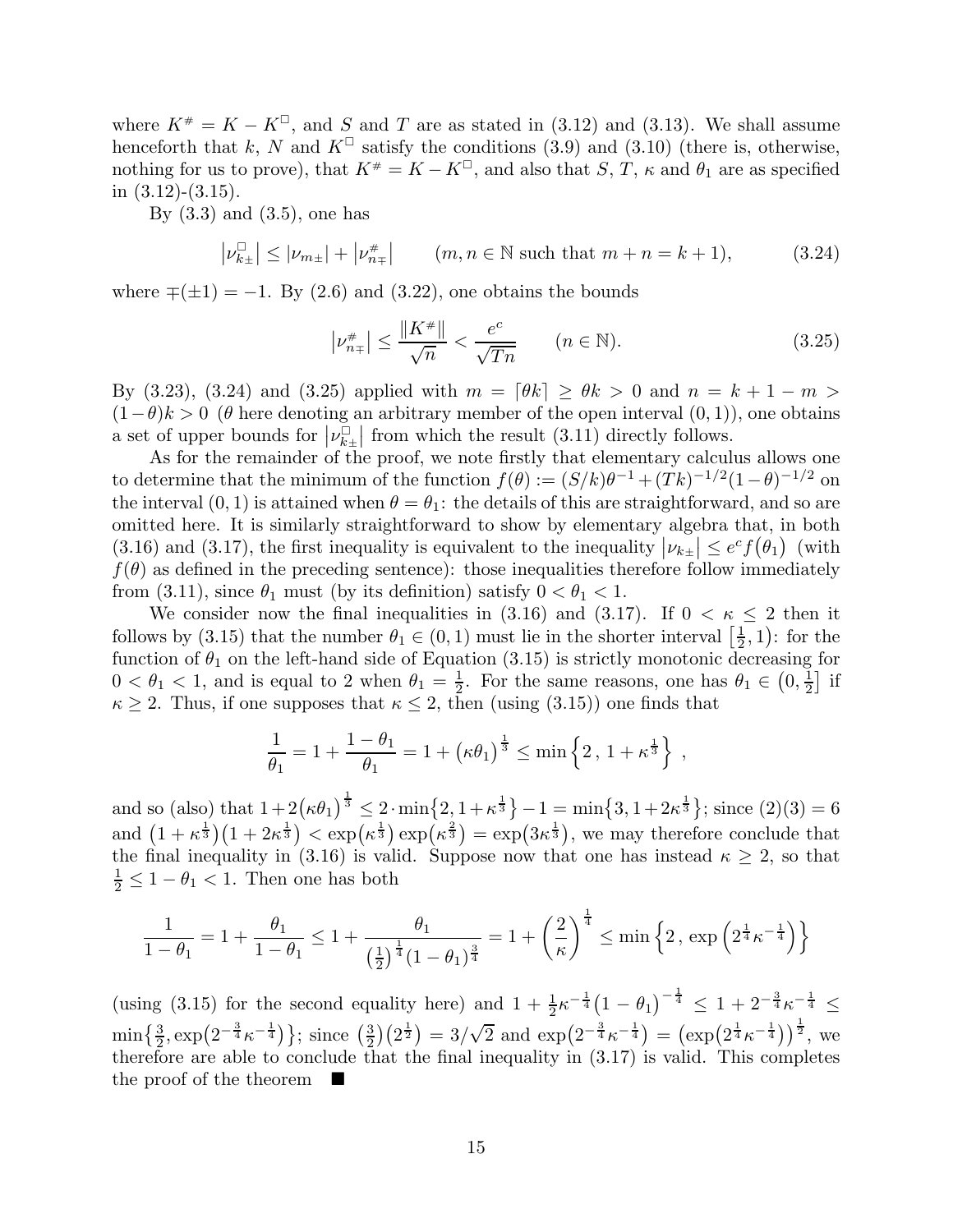## Remarks.

1. The bounds in (3.17) (when applicable) will imply

$$
\left|\nu_{k\pm}^{\square}\right| \le \frac{e^{2c}}{\sqrt{Tk}},\tag{3.26}
$$

provided that the number  $\kappa$  (defined in the theorem) satisfies  $\kappa \geq 2c^{-4}$ . Given (3.14), this last lower bound on  $\kappa$  is equivalent to the relation  $k/\log^3 k \geq \frac{21}{5}$  $\frac{21}{5}c^{-4}T$ , and so is certainly satisfied if, in addition to (3.9) and (3.10), one has  $k \geq \frac{21}{5}$  $\frac{21}{5}c^{-4}T\log^3 N$ . In the case  $K^{\square} = K^{\triangleleft, N}$ , the bound  $k \geq \frac{21}{5}$  $\frac{21}{5}c^{-4}T\log^3 N$  would combine with the upper bound on k in (3.10) to give  $1 \ge k/N \ge 36c^{-4}$ , and so would imply that  $\log k$  differs from  $\log N$ by at most  $O(|\log c|)$ . Therefore, given that we expect that in any practical application of Theorem 7 one would fix c, and so have  $|\log c| = O(1)$ , we find it more interesting to observe that, when one has instead  $K^{\square} = K^{\dagger,N}$ , the bound (3.26) becomes

$$
\left|\nu_{k\pm}^{\dagger,N}\right| \leq e^{2c} \cdot \left(\frac{N}{4\log N}\right)^{-\frac{1}{4}} k^{-\frac{1}{2}},
$$

and is valid for all  $N, k \in \mathbb{N}$  satisfying  $N \ge k \ge \max\left\{k_1(c), \frac{21}{10}c^{-4}N^{\frac{1}{2}}(\log N)^{\frac{5}{2}}\right\}$ . 2. The bounds in (3.16) (when applicable) will imply

$$
\left|\nu_{k\pm}^{\Box}\right| \le \frac{e^{2c}S}{k} = \frac{e^{2c} \cdot \left(\frac{21}{40}\right)^{\frac{1}{2}} \log^{\frac{3}{2}} k}{k},\tag{3.27}
$$

provided that  $\kappa$  (given by (3.12)-(3.14)) satisfies  $\kappa \leq (c/3)^3$ . This last upper bound on  $\kappa$ holds if and only if

$$
\frac{k}{\log^3 k} \le \frac{7}{90} c^3 T \,. \tag{3.28}
$$

We remark that, given that  $\min\{k_1(c), k_2(c)\}\geq 9$ , it may be shown that (3.28) will hold if one has both (3.10) and  $\exp(c^{-\frac{3}{2}}) \leq k \leq \frac{7}{90}T \log T$ .

In the particular case where  $c = \left(\frac{3}{2}\right)$  $\frac{3}{2}$ ,  $\frac{3}{2}$  and  $K^{\square} = K^{\triangleleft, N}$ , one finds (using (3.13)) that the condition (3.28) becomes  $k/\log^3 k \leq \frac{2}{3}$  $\frac{2}{3}c^3N/\log^3 N = N/\log^3 N$ , and so is satisfied whenever  $e^3 \leq k \leq N$ . By this and (3.27), it follows that one has

$$
\left|\nu_{k\pm}^{\triangleleft,N}\right| \leq \frac{\exp\left(12^{\frac{1}{3}}\right) \cdot \left(\frac{21}{40}\right)^{\frac{1}{2}} \log^{\frac{3}{2}} k}{k} < \frac{8 \log^{\frac{3}{2}} k}{k},
$$

for all  $k, N \in \mathbb{N}$  satisfying  $N \ge k \ge \max\left\{e^3, k_2\left(\frac{3}{2}\right)^{\frac{1}{3}}\right\}.$ 

## §4. Proof of Theorem 1.

We assume that N is a positive integer and that  $K^{\ddagger} = K^{\ddagger,N}$  is the kernel given by  $K^{\dagger} = K - K^{\dagger}$ , where the kernels K and  $K^{\dagger} = K^{\dagger,N}$  are as defined in Section 1. Our definition of  $||K^{\ddagger}||$  is analogous to that of  $||K||$ , in (2.1).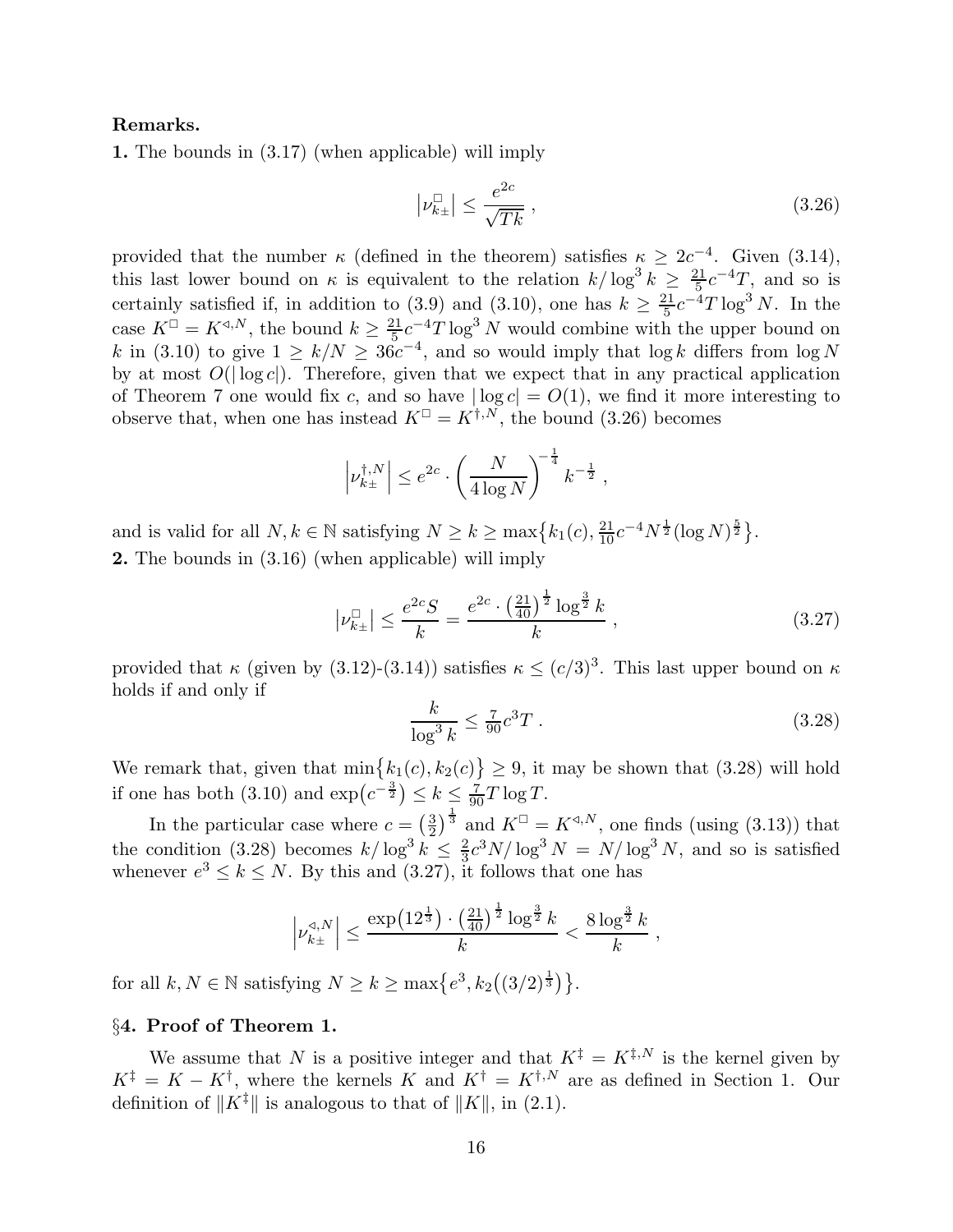Definition 4.1. *We put*

$$
\mathcal{U}(N) = \bigcup_{m \in \mathbb{N}} \left\{ (p,q) \in \mathbb{Z} \times \mathbb{Z} : 0 \le p, q < N \text{ and } \frac{pq}{N^2} < \frac{1}{m} < \frac{(p+1)(q+1)}{N^2} \right\} \; .
$$

**Remark.** This definition implies that when  $N = 1$  the set  $\mathcal{U}(N)$  is just the singleton  $\{(0,0)\}.$  We therefore have  $|\mathcal{U}(1)|=1$ .

**Lemma 4.1.** *Let*  $N$  *be an integer satisfying*  $N \geq 25$ *. Then* 

$$
\left\|K^{\ddagger}\right\|^2 < |\mathcal{U}(N)|N^{-2} + \left(1 + \frac{1}{\sqrt{N}}\right)^8 \left(\frac{4}{9} + \frac{23}{30}N^{-1/6}\right)N^{-1/2}
$$

Proof. We have

$$
\left\|K^{\ddagger}\right\|^2 = \sum_{r=0}^{N-1} \sum_{s=0}^{N-1} \int_{\frac{r}{N}}^{\frac{r+1}{N}} \left(\int_{\frac{s}{N}}^{\frac{s+1}{N}} \left(K^{\ddagger}(x,y)\right)^2 dy\right) dx = \sum_{r=0}^{N-1} \sum_{s=0}^{N-1} I_{r,s}(N) \quad \text{(say)}.
$$
 (4.1)

Let r and s be integers satisfying  $0 \le r, s < N$ . For points  $(x, y)$  that lie in the open square

$$
\mathcal{Q}_{r,s}(N) = \left(\frac{r}{N}, \frac{r+1}{N}\right) \times \left(\frac{s}{N}, \frac{s+1}{N}\right) \subset (0,1) \times (0,1) ,\tag{4.2}
$$

.

we have, by  $(1.2)$  and  $(1.3)$ ,

$$
K^{\dagger}(x,y) = K(x,y) - K^{\dagger}(x,y)
$$
  
=  $\left\{ \frac{N^2}{\lceil Nx \rceil Ny \rceil} \right\} - \left\{ \frac{1}{xy} \right\}$  (4.3)  
=  $\left\{ \frac{N^2}{(r+1)(s+1)} \right\} - \left\{ \frac{1}{xy} \right\}$   
=  $\frac{N^2}{(r+1)(s+1)} - \left\lfloor \frac{N^2}{(r+1)(s+1)} \right\rfloor - \left\{ \frac{1}{xy} - \left\lfloor \frac{1}{xy} \right\rfloor \right\}$   
=  $\left( \frac{N^2}{(r+1)(s+1)} - \frac{1}{xy} \right) + \left( \left\lfloor \frac{1}{xy} \right\rfloor - \left\lfloor \frac{N^2}{(r+1)(s+1)} \right\rfloor \right).$  (4.4)

Since fractional parts always lie in the interval  $[0, 1)$ , it follows by  $(4.3)$  that we have  $-1 < K^{\ddagger}(x, y) < 1$  for all  $(x, y) \in \mathcal{Q}_{r,s}(N)$ . It is therefore trivially the case that

$$
I_{r,s}(N) \le \int_{\frac{r}{N}}^{\frac{r+1}{N}} \left( \int_{\frac{s}{N}}^{\frac{s+1}{N}} 1^2 dy \right) dx = \frac{1}{N^2} . \tag{4.5}
$$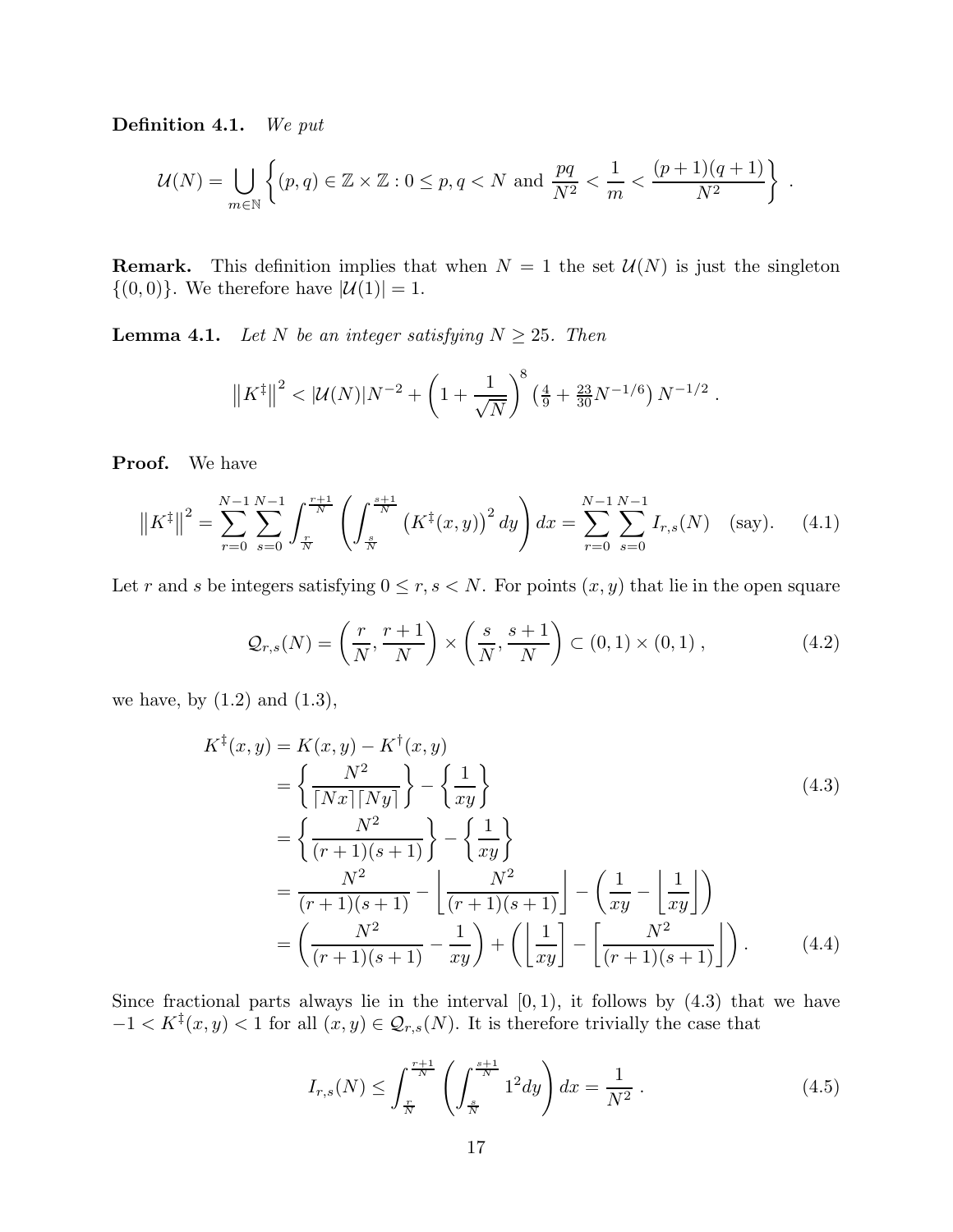For  $(x, y) \in \mathcal{Q}_{r,s}(N)$ , we plainly have  $0 \leq rs/N^2 < xy < (r+1)(s+1)/N^2$ , and so  $\infty > 1/(xy) > N^2/((r+1)(s+1))$ . Hence, supposing  $(x, y) \in \mathcal{Q}_{r,s}(N)$ , the relation  $\left\lfloor \frac{1}{xy} \right\rfloor \ge \left\lfloor \frac{N^2}{(r+1)(s+1)} \right\rfloor$  holds, and we must either have

$$
\left\lfloor \frac{1}{xy} \right\rfloor = \left\lfloor \frac{N^2}{(r+1)(s+1)} \right\rfloor , \tag{4.6}
$$

or else:

$$
\frac{N^2}{(r+1)(s+1)} < m \le \frac{1}{xy}, \quad \text{for some } m \in \mathbb{Z}.
$$

In the latter case we have

$$
\frac{(r+1)(s+1)}{N^2} > \frac{1}{m} \geq xy > \frac{rs}{N^2} ,
$$

and so the point  $(r, s) \in \mathbb{Z} \times \mathbb{Z}$  is an element of the set  $\mathcal{U}(N)$  that is given by Definition 4.1. Therefore, when  $(r, s) \notin \mathcal{U}(N)$ , the relation (4.6) holds for all  $(x, y) \in \mathcal{Q}_{r,s}(N)$ .

Suppose now that  $(r, s) \notin \mathcal{U}(N)$ , so that  $(4.6)$  holds when  $(x, y) \in \mathcal{Q}_{r,s}(N)$ . Then, in view of  $(4.1)$  and  $(4.4)$ , we find that

$$
I_{r,s}(N) = \int_{r/N}^{(r+1)/N)} \left( \int_{s/N}^{(s+1)/N} \left( \frac{N^2}{(r+1)(s+1)} - \frac{1}{xy} \right)^2 dy \right) dx \,. \tag{4.7}
$$

Note, in addition, that since we suppose  $(r, s) \notin \mathcal{U}(N)$  and  $r, s \in [0, N) \cap \mathbb{Z}$ , it follows from Definition 4.1 that  $r$  and  $s$  must both be (strictly) positive integers, and that there can be no integer contained within the open interval  $\left(\frac{N^2}{(r+1)(s+1)}, \frac{N^2}{rs}\right)$ . We therefore must have

$$
\frac{N^2}{rs} - \frac{N^2}{(r+1)(s+1)} \le 1 ,
$$

and so  $(r + s + 1)N^2 \le rs(r + 1)(s + 1)$ , which (as we have  $0 < r, s < N$ ) implies:

$$
\min\{r+1, s+1\} > \frac{N}{\sqrt{\max\{r+1, s+1\}}} \ge \sqrt{N} > 1. \tag{4.8}
$$

We rewrite the double integral in  $(4.7)$ , by means of the substitutions:

$$
\frac{r+1}{Nx} = 1 + \frac{\theta}{r} \,, \qquad \frac{s+1}{Ny} = 1 + \frac{\phi}{s} \,.
$$

This gives us

$$
I_{r,s}(N) = \frac{N^2}{r(r+1)s(s+1)} \int_0^1 \left( \int_0^1 \left( 1 - \left( 1 + \frac{\theta}{r} \right)^{-1} \left( 1 + \frac{\phi}{s} \right)^{-1} \right)^2 d\phi \right) d\theta
$$
  

$$
< \frac{N^2}{r(r+1)s(s+1)} \int_0^1 \left( \int_0^1 \left( \frac{\theta}{r} + \frac{\phi}{s} \right)^2 d\phi \right) d\theta
$$
  

$$
= \frac{N^2}{3r^3(r+1)s(s+1)} + \frac{N^2}{2r^2(r+1)s^2(s+1)} + \frac{N^2}{3r(r+1)s^3(s+1)}.
$$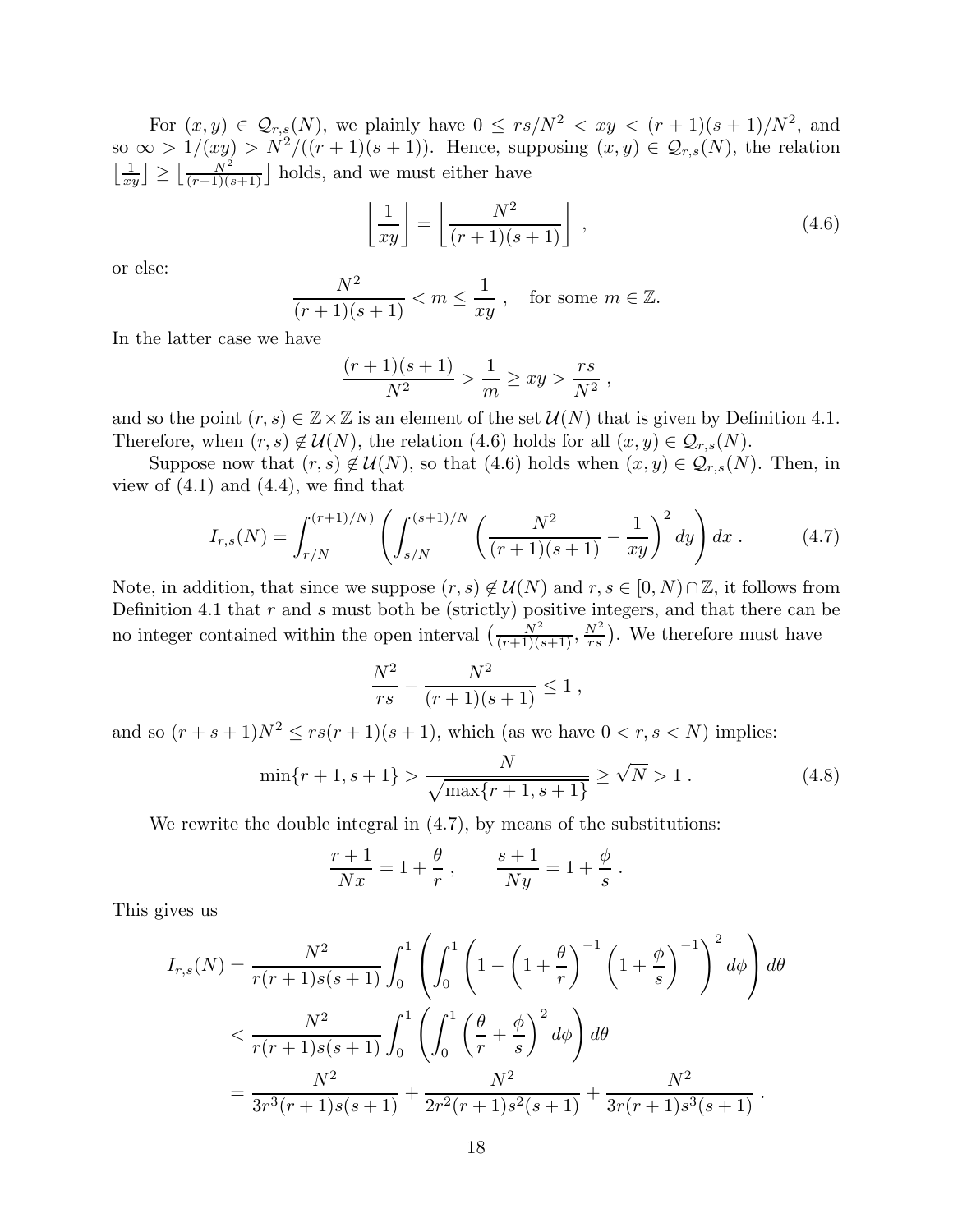By this and (4.8), we obtain (after putting  $m = r + 1$ ,  $n = s + 1$ , and then exploiting some symmetries) the upper bound:

$$
\sum_{\substack{0 \le r,s < N \\ (r,s) \notin \mathcal{U}(N)}} I_{r,s}(N) \le \left(1 - \frac{1}{\sqrt{N}}\right)^{-4} N^2 \left(\frac{2}{3}S_{2,4} + \frac{2}{3}S_{4,2} + S_{3,3}\right) ,\tag{4.9}
$$

where

$$
S_{\alpha,\beta} = \sum_{N^{2/3} < n \le N} \frac{1}{n^{\alpha}} \sum_{N/\sqrt{n} < m \le n} \frac{1}{m^{\beta}}.
$$

Using the bounds

$$
\sum_{\ell>L} \frac{1}{\ell^{\sigma}} < \frac{1}{L^{\sigma}} + \int_{L}^{\infty} \frac{dx}{x^{\sigma}} = \left(1 + \frac{\sigma - 1}{L}\right) \frac{L^{1-\sigma}}{\sigma - 1} \qquad (L > 0 \text{ and } \sigma > 1),
$$

we find that

$$
S_{3,3} < \sum_{N^{2/3} < n \le N} \frac{1}{n^3} \left( 1 + \frac{2}{N/\sqrt{n}} \right) \frac{(N/\sqrt{n})^{-2}}{2}
$$
\n
$$
\le \left( 1 + \frac{2}{\sqrt{N}} \right) \left( \frac{1}{2N^2} \right) \sum_{n > N^{2/3}} \frac{1}{n^2}
$$
\n
$$
< \left( 1 + \frac{2}{\sqrt{N}} \right) \left( \frac{1}{2N^2} \right) \left( 1 + \frac{1}{N^{2/3}} \right) N^{-2/3} < \left( 1 + \frac{1}{\sqrt{N}} \right)^3 \left( \frac{1}{2N^{8/3}} \right) \quad \text{(say)}.
$$

We obtain, similarly, the bounds

$$
S_{4,2} < \sum_{N^{2/3} < n \le N} \frac{1}{n^4} \left( 1 + \frac{1}{N/\sqrt{n}} \right) (N/\sqrt{n})^{-1}
$$
\n
$$
\le \left( 1 + \frac{1}{\sqrt{N}} \right) \left( \frac{1}{N} \right) \sum_{n > N^{2/3}} \frac{1}{n^{7/2}}
$$
\n
$$
< \left( 1 + \frac{1}{\sqrt{N}} \right) \left( \frac{1}{N} \right) \left( 1 + \frac{5/2}{N^{2/3}} \right) \left( \frac{1}{(5/2)N^{5/3}} \right)
$$
\n
$$
< \left( 1 + \frac{1}{\sqrt{N}} \right)^3 \left( \frac{2}{5N^{8/3}} \right)
$$

and

$$
S_{2,4} < \sum_{N^{2/3} < n \le N} \frac{1}{n^2} \left( 1 + \frac{3}{N/\sqrt{n}} \right) \frac{\left(N/\sqrt{n}\right)^{-3}}{3} < \left( 1 + \frac{1}{\sqrt{N}} \right)^3 \left( \frac{1}{3N^3} \right) \sum_{n=1}^N \frac{1}{\sqrt{n}}.
$$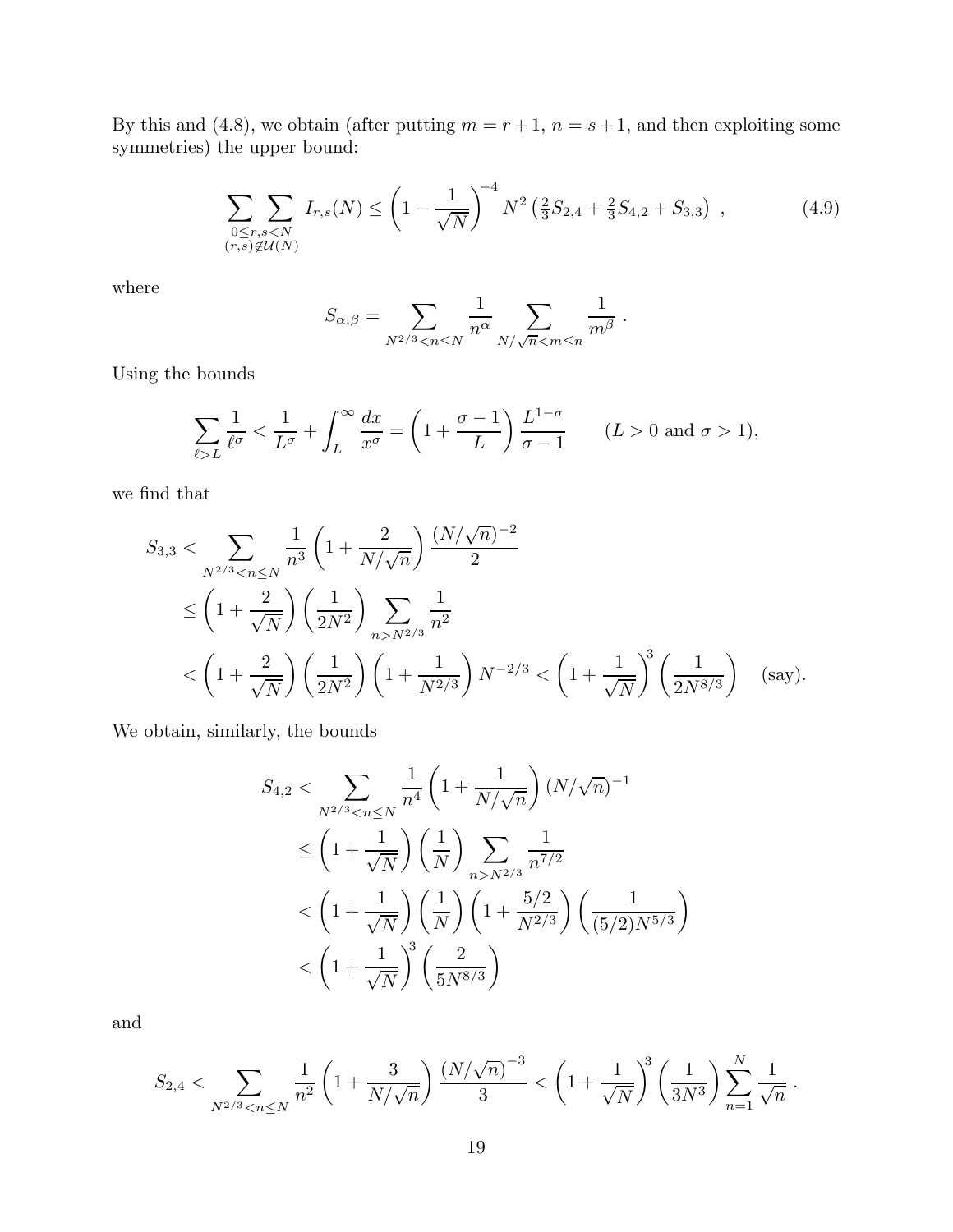Since  $N > 1$  we have

$$
\sum_{n=1}^{N} \frac{1}{\sqrt{n}} < (-1) + \sum_{n=1}^{N} \frac{2}{\sqrt{n} + \sqrt{n-1}} = (-1) + 2\sum_{n=1}^{N} (\sqrt{n} - \sqrt{n-1}) = 2\sqrt{N} - 1,
$$

and so may deduce from the above bounds for  $S_{2,4}$  that

$$
S_{2,4} < \left(1 + \frac{1}{\sqrt{N}}\right)^3 \left(\frac{2}{3N^{5/2}}\right) .
$$

By (4.9) and the estimates just obtained, we find that

$$
\sum_{\substack{0 \le r,s < N \\ (r,s) \notin U(N)}} I_{r,s}(N) \le \left(1 - \frac{1}{\sqrt{N}}\right)^{-4} N^2 \left(1 + \frac{1}{\sqrt{N}}\right)^3 \left(\frac{4}{9}N^{-5/2} + \left(\frac{4}{15} + \frac{1}{2}\right)N^{-8/3}\right)
$$

$$
< \left(1 + \frac{1}{\sqrt{N}}\right)^8 \left(\frac{4}{9}N^{-1/2} + \frac{23}{30}N^{-2/3}\right) ,\tag{4.10}
$$

with the last inequality here holding by virtue of our having  $\sqrt{N} \geq 5$ , and so:

$$
\left(1 + \frac{1}{\sqrt{N}}\right)^5 \left(1 - \frac{1}{\sqrt{N}}\right)^5 = \left(1 - \frac{1}{N}\right)^5 > 1 - \frac{5}{N} \ge 1 - \frac{1}{\sqrt{N}}.
$$

By  $(4.1)$ ,  $(4.5)$  and  $(4.10)$ , the lemma follows

Lemma 4.2 *Let* N *be an integer that is greater than* 1*. Then*

$$
|\mathcal{U}(N)| < \left(2 + \frac{\log\log(N) + 9}{\log N}\right) N^{3/2} \sqrt{\log N} .
$$

**Proof.** We recall the definition, in  $(4.2)$  (within our proof of Lemma 4.1), of the open square  $\mathcal{Q}_{r,s}(N)$ . By Definition 4.1, the number of elements  $(p,q)$  of  $\mathcal{U}(N)$  is equal to the number of those open squares in the set

$$
\mathcal{B}(N) = \{ \mathcal{Q}_{r,s}(N) : r, s \in \mathbb{Z} \text{ and } 0 \le r, s < N \}
$$

that are crossed by one or more members of the sequence of hyperbolae

$$
\mathcal{C}(m) = \left\{ (x, y) \in \mathbb{R} \times \mathbb{R} : xy = \frac{1}{m} \right\} \quad (m \in \mathbb{N}).
$$

We therefore consider, for an arbitrary choice of  $m \in \mathbb{N}$ , the number

$$
\nu(m,N) = |\{ \mathcal{Q} \in \mathcal{B}(N) : \mathcal{Q} \cap \mathcal{C}(m) \neq \emptyset \}|.
$$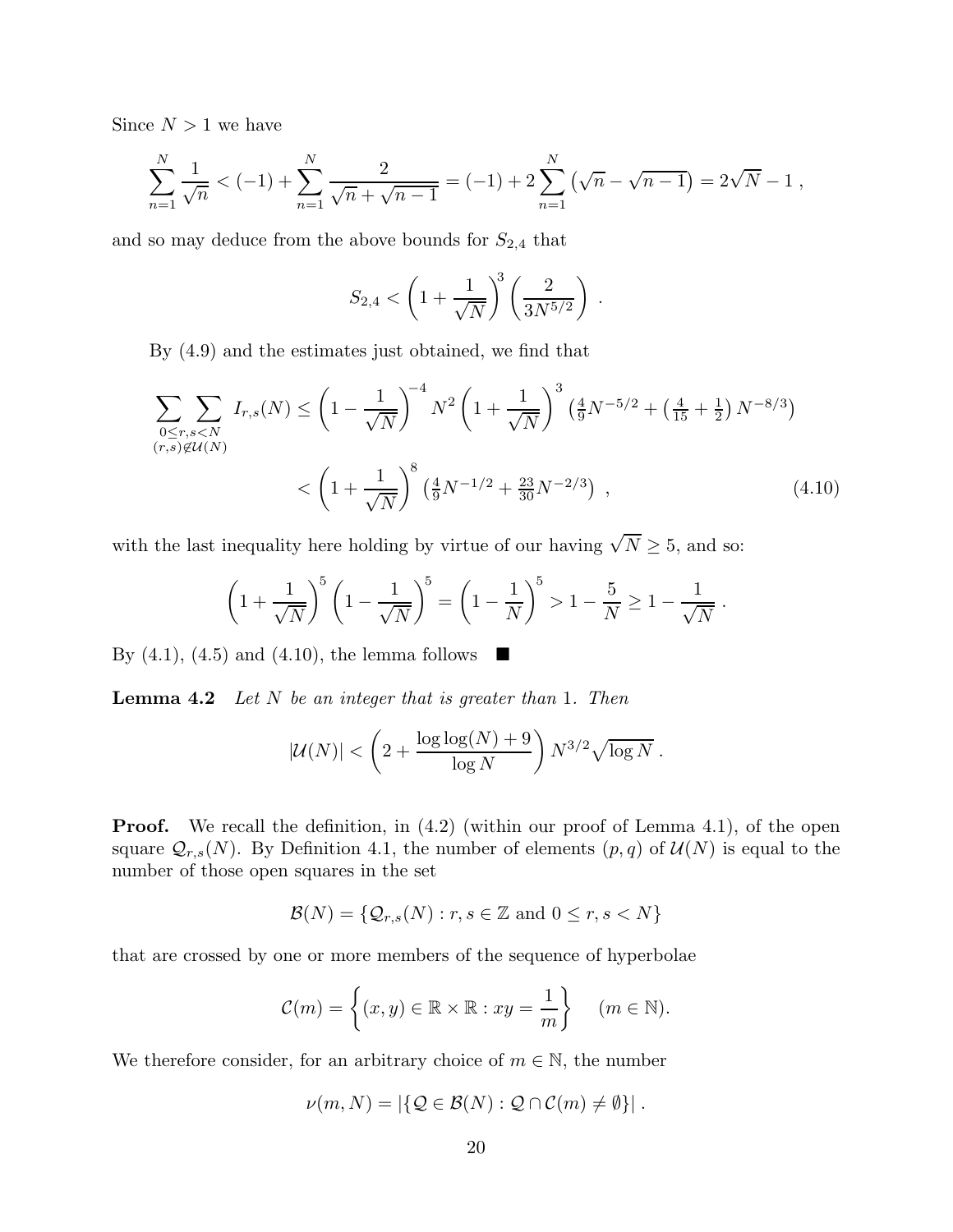Note firstly that the union of all the open squares in the set  $\mathcal{B}(N)$  is a subset of the open square  $(0, 1) \times (0, 1)$ . Hence we can safely ignore all points  $(x, y)$  on the hyperbola  $\mathcal{C}(m)$  that have max $\{x, y\} > 2$  (say). That is, we have only to consider the finite part of this hyperbola that has endpoints  $(\frac{1}{2m}, 2)$  and  $(2, \frac{1}{2m})$ . Let the point P travel at a fixed speed along the hyperbola  $\mathcal{C}(m)$ , starting at the coordinates  $(\frac{1}{2m}, 2)$  and ending its journey at  $(2, \frac{1}{2m})$ . The number of open squares in the set  $\mathcal{B}(N)$  that are crossed by P during its journey will then be equal to  $\nu(m, N)$ . We note that P starts from a point not lying in any of these open squares, and that in entering any one such square it must cross either the topmost or the leftmost of the four straight line segments forming the boundary of that square (for the slope of the hyperbola is negative at any given point on it). Consequently, given the definition of the open squares  $\mathcal{Q}_{r,s}(N)$  that are the elements of  $\mathcal{B}(N)$ , and given that P moves only within the first quadrant of the x, y-plane (without touching or crossing the y-axis in particular), we find that  $\nu(m, N) \leq T_m + L_m$ , where  $T_m = |\{(x, y) \in \mathcal{C}(m) : 0 < x < 1, 0 < y \le 1 \text{ and } Ny \in \mathbb{Z}\}|$  and  $L_m = |\{(x, y) \in \mathcal{C}(m) : 0 < x < 1, 0 < y \le 1 \}$  $0 < x < 1, 0 < y < 1$  and  $Nx \in \mathbb{Z}$ . Given the definition of the hyperbola  $\mathcal{C}(m)$ , we deduce that  $L_m \leq T_m = |\{y \in \mathbb{R} : \frac{1}{m} < y \leq 1 \text{ and } Ny \in \mathbb{Z}\}| = |(\frac{N}{m}, N] \cap \mathbb{Z}| = N - \lfloor \frac{N}{m} \rfloor$ (with the initial inequality following as a consequence of the fact that one has  $(x, y) \in \mathcal{C}(m)$ if and only if  $(y, x) \in C(m)$ . We conclude that one has:

$$
\nu(m, N) \le 2\left(N - \left\lfloor \frac{N}{m} \right\rfloor\right) \qquad (m \in \mathbb{N}).\tag{4.11}
$$

We suppose now that M is some positive integer, and that  $M \leq N$ . By the preceding discussion we have

$$
|\mathcal{U}(N)| = \left| \bigcup_{m \in \mathbb{N}} \{ \mathcal{Q} \in \mathcal{B}(N) : \mathcal{Q} \cap \mathcal{C}(m) \neq \emptyset \} \right|
$$
  
\$\leq\$ 
$$
\left| \bigcup_{\substack{m \in \mathbb{N} \\ m > M}} \{ \mathcal{Q} \in \mathcal{B}(N) : \mathcal{Q} \cap \mathcal{C}(m) \neq \emptyset \} \right| + \sum_{m=1}^{M} \nu(m, N). \tag{4.12}
$$

When  $m > M$  and r and s are integers satisfying  $0 \le r, s < N$  (so that the open square  $\mathcal{Q}_{r,s}(N)$  is one of the elements of  $\mathcal{B}(N)$ , the set  $\mathcal{Q}_{r,s}(N) \cap \mathcal{C}(m)$  is non-empty if and only if one has  $(\frac{r}{N})(\frac{s}{N}) < \frac{1}{m} < (\frac{r+1}{N})$  $\frac{N+1}{N}$ )( $\frac{s+1}{N}$ ), and so is empty if one does not have  $rs/N^2 < 1/M$ . We therefore have

 $\overline{\phantom{a}}$  $\overline{\phantom{a}}$  $\overline{\phantom{a}}$  $\overline{\phantom{a}}$  $\overline{\phantom{a}}$  $\overline{\phantom{a}}$  $\vert$ 

$$
\left| \bigcup_{\substack{m \in \mathbb{N} \\ m > M}} \{ Q \in \mathcal{B}(N) : Q \cap \mathcal{C}(m) \neq \emptyset \} \right| \leq \sum_{\substack{0 \leq r, s < N \\ rs < N^2/M}} 1
$$
\n
$$
\leq (2N - 1) + \sum_{\substack{0 < r \leq s < N \\ rs < N^2/M}} 2
$$
\n
$$
= (2N - 1) + \sum_{\substack{0 < r \leq s < N \\ 0 < r < N/\sqrt{M} \}} \sum_{\substack{r \leq s < \min\{N, N^2/(rM)\} \\ s < 2S_1 + 2S_2 + 2N - 1},
$$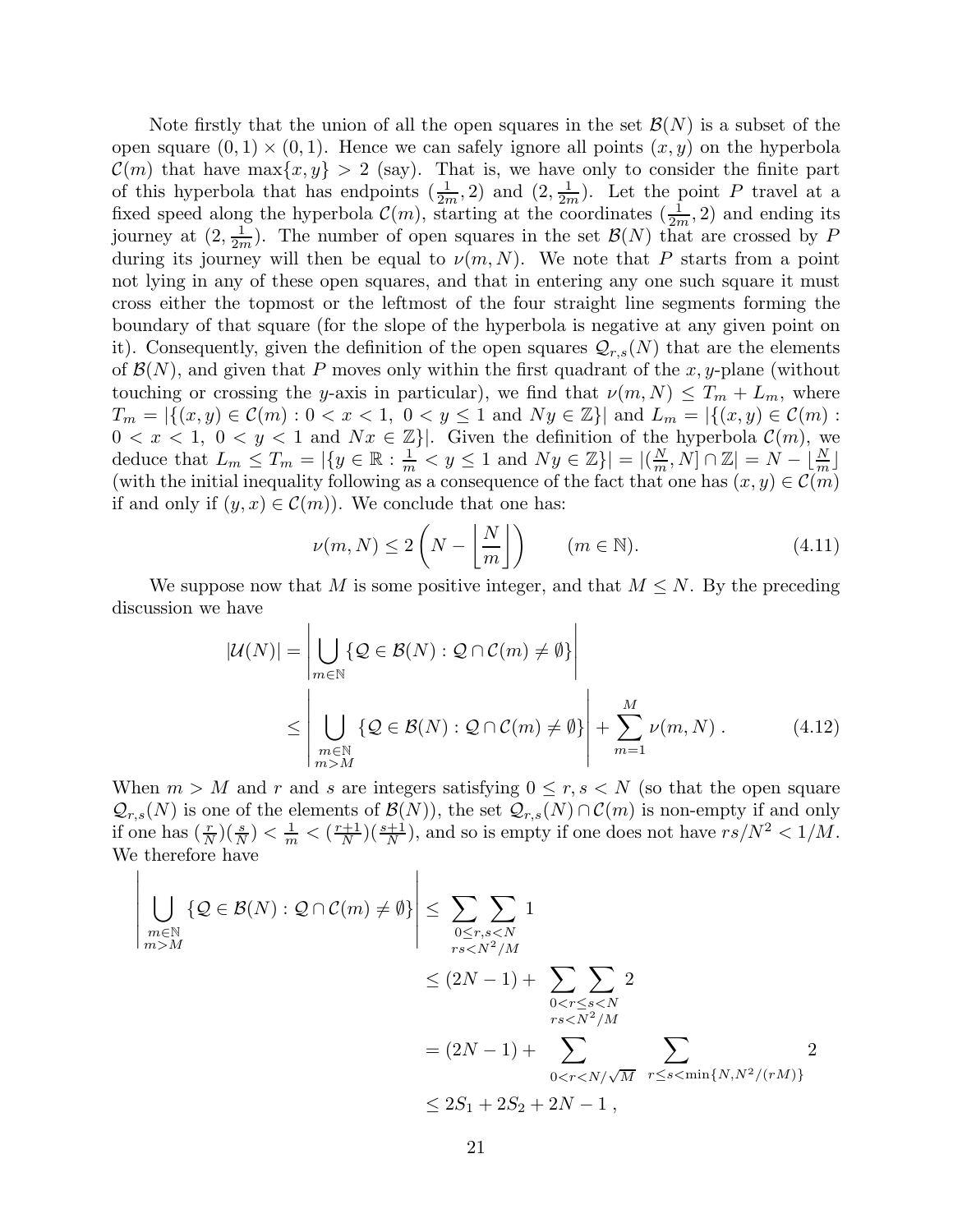where

$$
S_1 = \sum_{0 < r < N/M} \sum_{r \le s < N} 1
$$
\n
$$
\le \sum_{0 < r \le N/M} (N - r) = \left\lfloor \frac{N}{M} \right\rfloor \left( N - \frac{\left\lfloor \frac{N}{M} \right\rfloor + 1}{2} \right) < \frac{N^2}{M} \left( 1 - \frac{1}{2M} \right)
$$

and

$$
S_2 = \sum_{N/M \le r < N/\sqrt{M}} \sum_{r \le s < N^2/(rM)} 1
$$
\n
$$
\langle \sum_{N/M \le r < N/\sqrt{M}} \left( \frac{N^2}{Mr} - (r - 1) \right) \right.
$$
\n
$$
\langle \int_{N/M}^{N/\sqrt{M}} \left( \frac{N^2}{Mx} - (x - 1) \right) dx + \frac{N^2}{MN/M} - (N/M - 1)
$$
\n
$$
= \frac{N^2 \log M}{2M} - \left( \frac{1}{2} \right) \left( \frac{N}{\sqrt{M}} + \frac{N}{M} - 2 \right) \left( \frac{N}{\sqrt{M}} - \frac{N}{M} \right) + N + 1 - \frac{N}{M}
$$
\n
$$
= \left( \frac{N^2}{2M} \right) \left( \log M + \frac{1}{M} - 1 \right) + N \left( 1 + \frac{1}{\sqrt{M}} - \frac{2}{M} \right) + 1,
$$

and so may conclude that

$$
\left| \bigcup_{\substack{m \in \mathbb{N} \\ m > M}} \{ \mathcal{Q} \in \mathcal{B}(N) : \mathcal{Q} \cap \mathcal{C}(m) \neq \emptyset \} \right| < \left( \frac{N^2}{M} \right) (1 + \log M) + N \left( 4 + \frac{2}{\sqrt{M}} - \frac{4}{M} \right) + 1 \,. \tag{4.13}
$$

At the same time, it follows by (4.11) that we have

$$
\frac{1}{2} \sum_{m=1}^{M} \nu(m, N) \le \sum_{m=1}^{M} \left( N - \left\lfloor \frac{N}{m} \right\rfloor \right)
$$
  
 
$$
\le (-1) + \sum_{m=1}^{M} \left( N + 1 - \frac{N}{m} \right) \le (N + 1)M - N \left( \frac{1}{M} + \log M \right) - 1.
$$

By this, together with (4.12) and (4.13), we obtain the bound

$$
|\mathcal{U}(N)| < \left(\frac{N^2}{M}\right)(1 + \log M) + N\left(2M - 2\log(M) + 4 + \frac{2}{\sqrt{M}} - \frac{6}{M}\right) + 2M
$$
  

$$
\leq \left(\frac{N^2}{M}\right)(1 + \log M) + 2NM + 8N
$$
 (4.14)

(with the latter inequality following since we assume that  $1 \leq M \leq N$ ).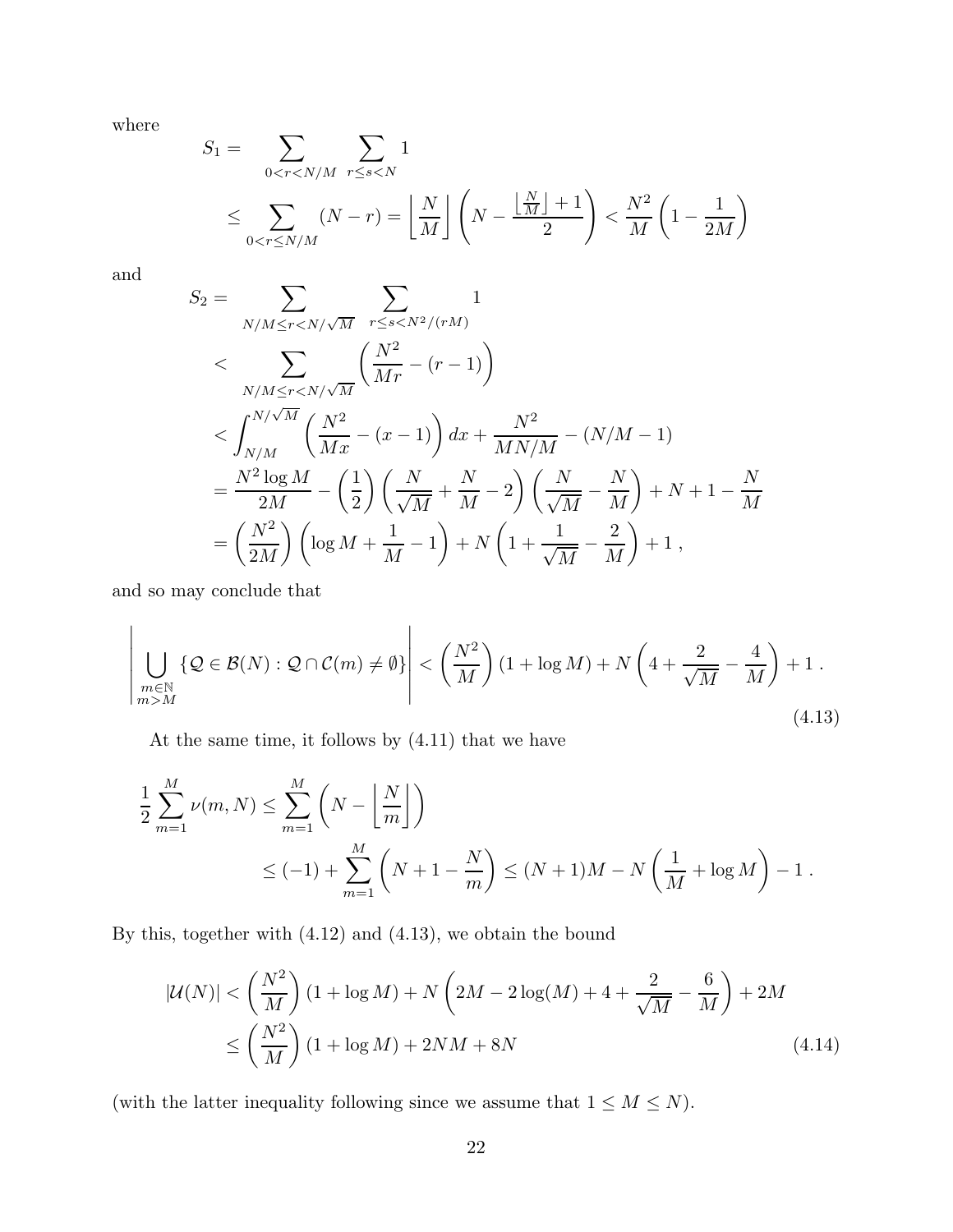In order to extract from this last bound for  $|\mathcal{U}(N)|$  a result that is close to optimal, we specify now that

$$
M = \left\lceil \left(\frac{1}{2}\right) \sqrt{N \log N} \right\rceil \tag{4.15}
$$

Note that, since  $N > 1$ , we have here N log  $N > 0$ , and so (4.15) makes M a positive integer (as we have been assuming all along). We have also  $(1/2)\sqrt{N \log N} \le (1/2)\sqrt{N(N-1)}$  $N/2 \leq N-1 \in \mathbb{Z}$  (given that N is a positive integer greater than or equal to 2), and from this it follows that (4.15) makes  $M \leq N-1$  (so that we do indeed have  $M \leq N$ , as was assumed in (4.12) and our subsequent working). We may therefore conclude that, with M as specified in  $(4.15)$ , the bound  $(4.14)$  will hold. We may note also that, since  $N \geq 2$ , we have  $N \log N > 1$ , so that the choice (4.15) implies:  $\left(\frac{1}{2}\right)$  $\frac{1}{2}$ )  $\sqrt{N \log N} \leq M$  $\left(\frac{1}{2}\right)$  $\frac{1}{2}$ )  $\sqrt{N \log N} + 1 < (\frac{3}{2})$  $\left(\frac{2}{2}\right)\sqrt{N\log N}$ . Hence, by (4.14) and (4.15), we obtain

$$
|\mathcal{U}(N)| < \frac{\left(\log\left(\left(\frac{3}{2}\right)\sqrt{N\log N}\right) + 1\right)N^2}{\left(\frac{1}{2}\right)\sqrt{N\log N}} + \left(\sqrt{N\log N} + 10\right)N
$$
\n
$$
= \left(2 + \frac{\log\log(N) + 2 + 2\log\left(\frac{3}{2}\right)}{\log N} + \frac{10}{\sqrt{N\log N}}\right)N^{3/2}\sqrt{\log N}.
$$

The lemma follows from this, since we have here  $(N \log N)/(\log N)^2 = N/\log N \ge 3/\log 3$ and  $2 + 2\log(3/2) + 10/\sqrt{3/\log 3} < 9$ .

The result of Theorem 1 follows as an immediate consequence of those of Lemmas 4.1 and 4.2, and so Theorem 1 has now been proved.

## §5. Proof of Theorem 3.

Let  $N \in \mathbb{N}$  be given. For  $0 \le x \le 1$ , we put

$$
\theta(x) = \begin{cases} 0 & \text{if } x = 0, \\ \mu(\lceil Nx\rceil) & \text{if } 0 < x \le 1, \end{cases}
$$

where  $\mu(n)$  is the Möbius function. The function  $\theta$  so defined is an element of the space  $L^2([0,1])$  with norm  $\|\theta\|$  satisfying:

$$
\|\theta\|^2 = \int_0^1 |\theta(x)|^2 dx \le \int_0^1 1^2 dx = 1.
$$

Taking the kernel  $K^{\dagger}(x, y)$  to be as defined in Section 1, we find that the quantity

$$
J^{\dagger} = J^{\dagger}(\theta, \theta) = \int_0^1 \int_0^1 K^{\dagger}(x, y) \theta(x) \theta(y) dx dy
$$

satisfies:

$$
J^{\dagger} = \sum_{m=1}^{N} \sum_{n=1}^{N} \int_{(m-1)/N}^{m/N} \left( \int_{(n-1)/N}^{n/N} K\left(\frac{m}{N}, \frac{n}{N}\right) \mu(n) dy \right) \mu(m) dx
$$
  
= 
$$
\frac{1}{N^2} \sum_{m=1}^{N} \sum_{n=1}^{N} K\left(\frac{m}{N}, \frac{n}{N}\right) \mu(n) \mu(m),
$$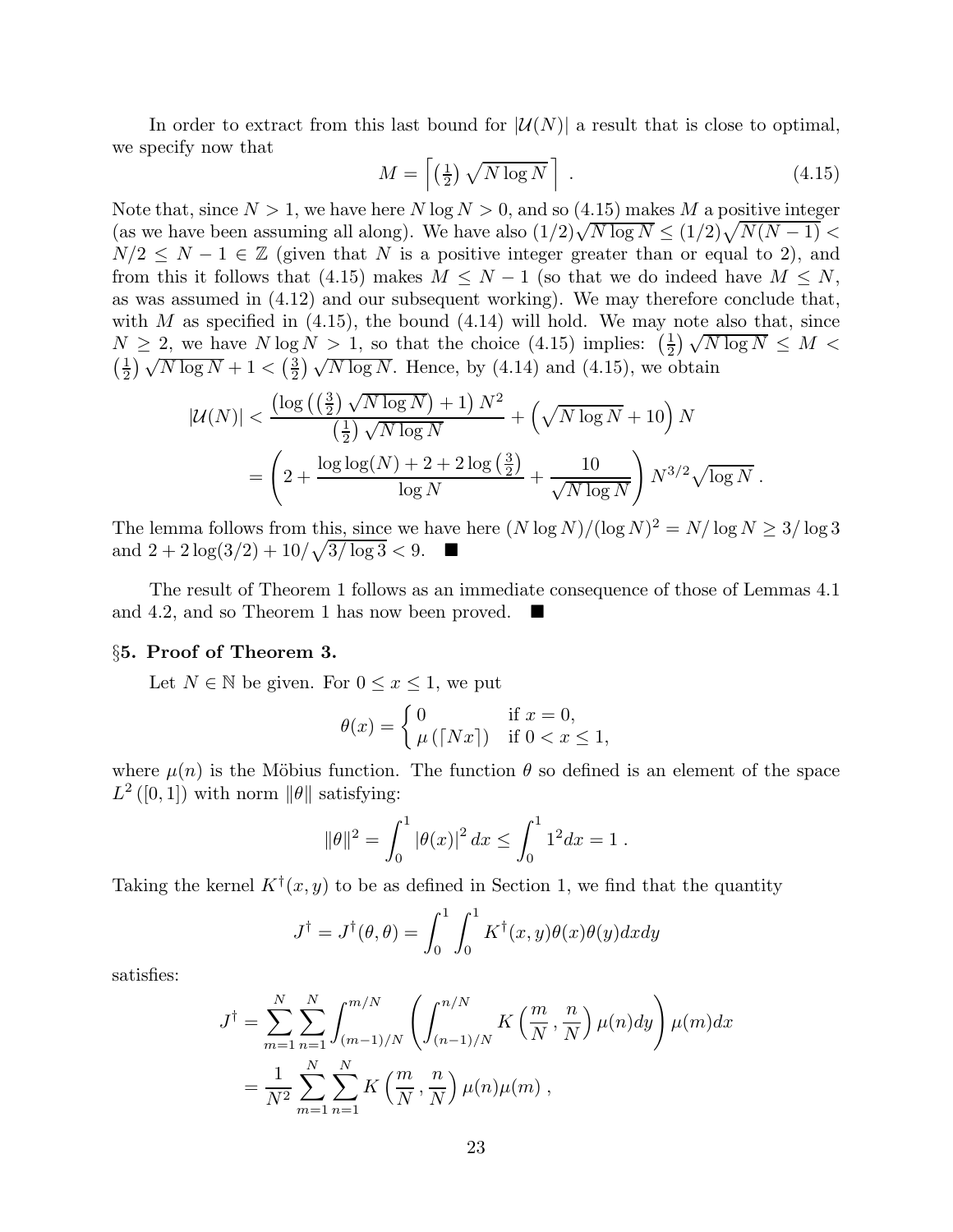so that  $N^2 J^{\dagger}(\theta, \theta)$  is equal to the sum over m and n that occurs on the right-hand side of the identity  $(1.1)$ . We therefore may rewrite  $(1.1)$  as:

$$
M(N^{2}) = \left(\frac{1}{2}\right) \left(M(N)\right)^{2} + 2M(N) - N^{2} \left(\sum_{n=1}^{N} \frac{\mu(n)}{n}\right)^{2} - N^{2} J^{\dagger}(\theta, \theta).
$$
 (5.1)

If we now put also

$$
J = J(\theta, \theta) = \int_0^1 \int_0^1 K(x, y) \theta(x) \theta(y) dx dy,
$$

then we have

$$
J - J^{\dagger} = \int_0^1 \int_0^1 K^{\ddagger}(x, y) \theta(x) \theta(y) dx dy , \qquad (5.2)
$$

where  $K^{\dagger}(x, y) = K(x, y) - K^{\dagger}(x, y)$  (as was the case in Sections 3 and 4).

Lemma 5.1. *We have*

$$
J - J^{\dagger} = O\left(\sqrt{\frac{1 + \log N}{N}}\right) .
$$

**Proof.** By our definition of  $\theta(x)$  we have  $|\theta(x)| \leq 1$  for  $0 \leq x \leq 1$ , and so (5.2) implies that

$$
\left|J - J^{\dagger}\right| \leq \int_{0}^{1} \int_{0}^{1} \left|K^{\ddagger}(x, y)\right| dxdy
$$
  
\n
$$
= \sum_{r=0}^{N-1} \sum_{s=0}^{N-1} \int_{\frac{r}{N}}^{\frac{r+1}{N}} \left(\int_{\frac{s}{N}}^{\frac{s+1}{N}} \left|K^{\ddagger}(x, y)\right| dy\right) dx
$$
  
\n
$$
= \sum_{r=0}^{N-1} \sum_{s=0}^{N-1} L_{r,s}(N) \quad \text{(say)}.
$$
 (5.3)

We note that the term  $L_{r,s}(N)$  in (5.3) is similar to the integral  $I_{r,s}(N)$  that occurs in the proof of Lemma 4.1 (though the integrand of  $I_{r,s}(N)$  is the square of that of  $L_{r,s}(N)$ ). We are therefore able to make use of some facts already noted in our proof of Lemma 4.1.

By  $(4.4)$  and the observations in-between  $(4.5)$  and  $(4.7)$ , we find that when r and s are integers satisfying both  $0 \leq r, s \leq N$  and  $(r, s) \notin \mathcal{U}(N)$  (with  $\mathcal{U}(N)$  being the set of points given by Definition 4.1) one will then have:

$$
L_{r,s}(N) = \int_{\frac{r}{N}}^{\frac{r+1}{N}} \left( \int_{\frac{s}{N}}^{\frac{s+1}{N}} \left( \frac{1}{xy} - \frac{N^2}{(r+1)(s+1)} \right) dy \right) dx
$$
  
=  $\log \left( \frac{r+1}{r} \right) \log \left( \frac{s+1}{s} \right) - \frac{1}{(r+1)(s+1)}$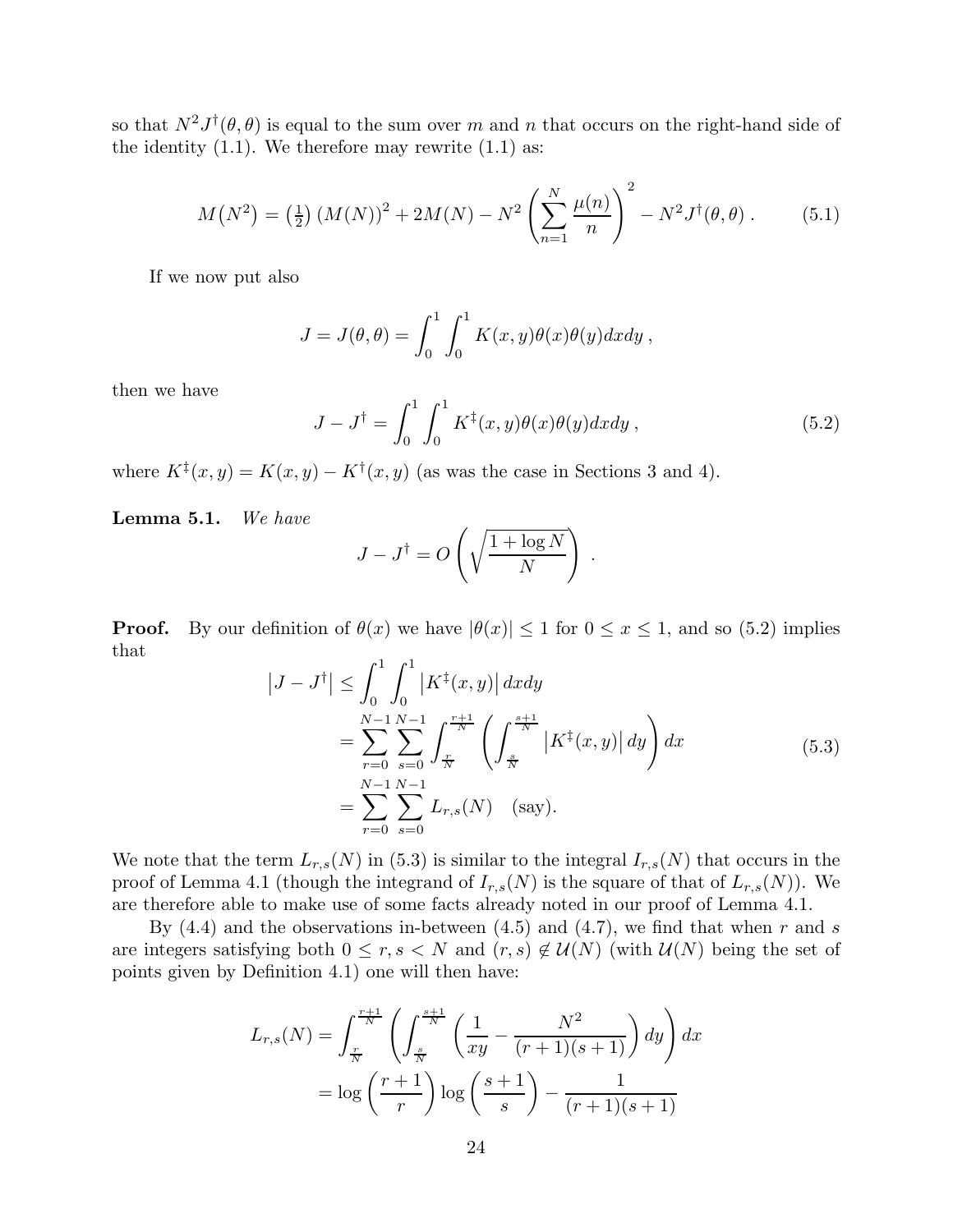(note that one cannot have  $rs = 0$  here, else one would have  $(r, s) \in \mathcal{U}(N)$  - contrary to the conditions we are assuming here). For  $t > 0$ , one has

$$
\log\left(\frac{t+1}{t}\right) = -\log\left(1 - \frac{1}{t+1}\right) = \sum_{n=1}^{\infty} \frac{1}{n(t+1)^n} < \left(\frac{1}{t+1}\right) \left(1 + \sum_{m=1}^{\infty} \frac{1}{2(t+1)^m}\right) \\
= \left(\frac{1}{t+1}\right) \left(1 + \frac{1}{2t}\right) \,,
$$

and so we are able to deduce that, subject to the above mentioned conditions on  $r$  and  $s$ , one has:

$$
0 \le L_{r,s}(N) < \left(\frac{1}{r+1}\right) \left(\frac{1}{s+1}\right) \left(\left(1 + \frac{1}{2r}\right) \left(1 + \frac{1}{2s}\right) - 1\right) \\
 \le \frac{(5/2)}{\left(\min\{r+1, s+1\}\right)^2 \max\{r+1, s+1\}}.
$$

In the remaining cases, where  $(r, s)$  is an element of the set  $\mathcal{U}(N)$ , we simply note that, similarly to  $(4.5)$ , one has:

$$
0 \le L_{r,s}(N) \le \int_{\frac{r}{N}}^{\frac{r+1}{N}} \left( \int_{\frac{s}{N}}^{\frac{s+1}{N}} 1 dy \right) dx = \frac{1}{N^2}.
$$

By (5.3) and our observations following it, combined with (4.8) (which applies when  $(r, s) \notin \mathcal{U}(N)$ , we find that

$$
|J-J^{\dagger}| \leq \frac{|U(N)|}{N^2} + \sum_{\substack{1 \leq m \leq n \leq N \\ m > N/\sqrt{n}}} \frac{5}{m^2 n}
$$
  
= 
$$
\frac{|U(N)|}{N^2} + \sum_{N^{2/3} < n \leq N} \left(\frac{1}{n}\right) \cdot O\left(\frac{\sqrt{n}}{N}\right)
$$
  
= 
$$
\frac{|U(N)|}{N^2} + O\left(\frac{1}{\sqrt{N}}\right).
$$

To complete the proof we need only appeal now to Lemma 4.2 (and, in the case  $N = 1$ , to our Remark immediately below Definition 4.1).  $\blacksquare$ 

In view of the above lemma, we may modify the equation (5.1) by substituting  $-N^2J(\theta,\theta) + O(N^{3/2}\sqrt{1+\log N})$  in place of the term  $-N^2J^{\dagger}(\theta,\theta)$  that occurs there. The next step is to note that, by Lemma 2.3, one has:

$$
J(\theta, \theta) = \sum_{j=1}^{\infty} \left( \langle \theta, \phi_{j+} \rangle^2 \nu_{j+} + \langle \theta, \phi_{j-} \rangle^2 \nu_{j-} \right) . \tag{5.4}
$$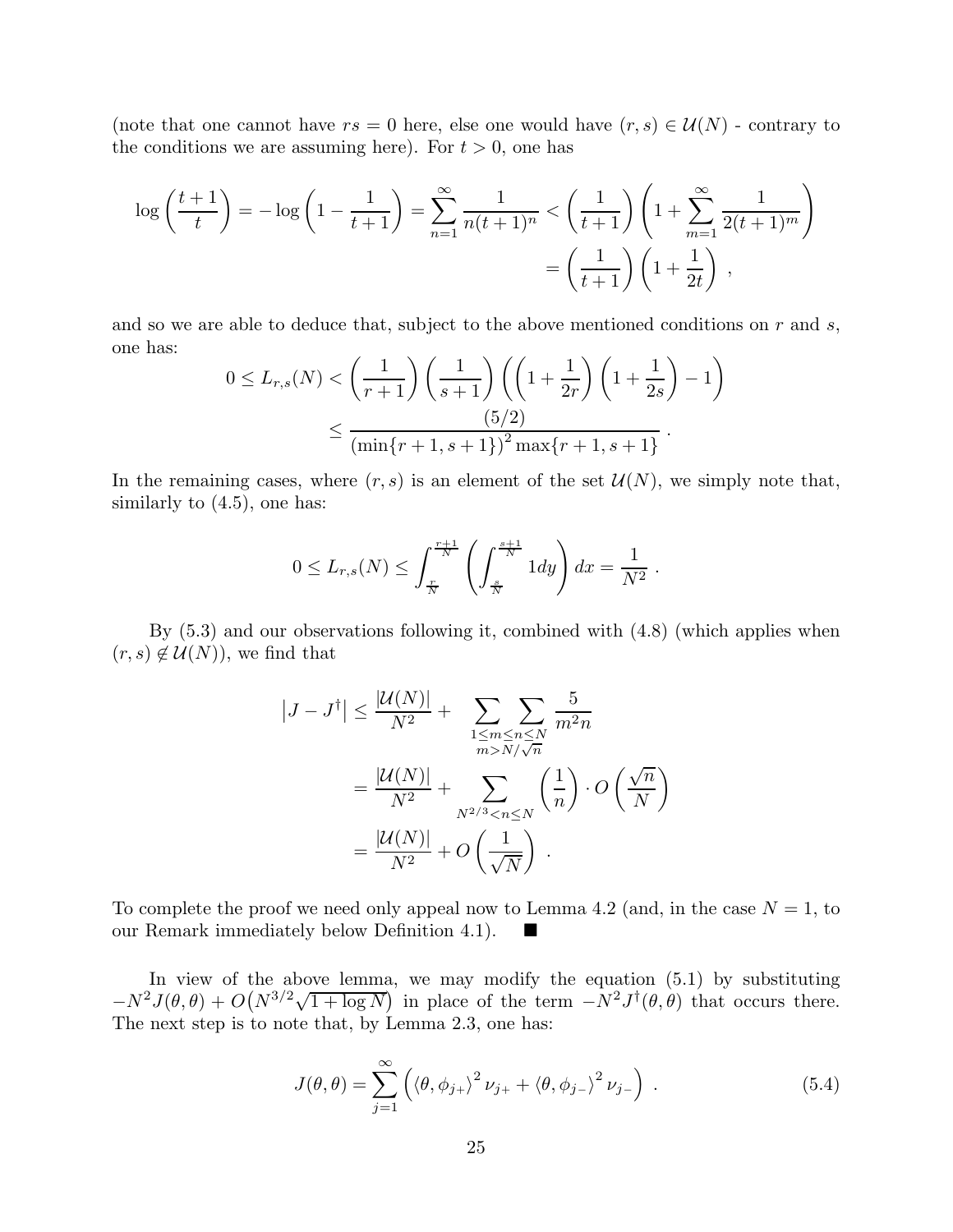Suppose now that  $\delta$  is some positive number. By Bessel's inequality,

$$
\left| \sum_{\substack{j \in \mathbb{N} \\ \nu_{j+} \leq \delta}} \langle \theta, \phi_{j+} \rangle^2 \nu_{j+} + \sum_{\substack{j \in \mathbb{N} \\ |\nu_{j-} | \leq \delta}} \langle \theta, \phi_{j-} \rangle^2 \nu_{j-} \right| \leq \delta \sum_{j=1}^{\infty} \left( \langle \theta, \phi_{j+} \rangle^2 + \langle \theta, \phi_{j-} \rangle^2 \right) \tag{5.5}
$$

We have also the following result.

**Lemma 5.2.** *For*  $j \in \mathbb{N}$ *, one has both* 

$$
\langle \theta, \phi_{j+} \rangle^2 \nu_{j+} = \left(\frac{\nu_{j+}}{N}\right) S_{j+}^2 + 2 \langle \theta, \phi_{j+} \rangle E_{j+} - E_{j+}^2 \nu_{j+}^{-1}
$$
(5.6)

*and*

$$
\langle \theta, \phi_{j-} \rangle^2 \nu_{j-} = \left(\frac{\nu_{j-}}{N}\right) S_{j-}^2 + 2 \langle \theta, \phi_{j-} \rangle E_{j-} - E_{j-}^2 \nu_{j-}^{-1} , \qquad (5.7)
$$

*where, for either (consistent) choice of sign, one has*

$$
S_{j\pm} = \frac{1}{\sqrt{N}} \sum_{n=1}^{N} \mu(n) \phi_{j\pm} \left(\frac{n}{N}\right)
$$

*and*

$$
E_{j\pm} = \int_0^1 \int_0^1 K^{g}(x, y) \theta(x) \phi_{j\pm}(y) dx dy,
$$

*with* K% *being the (non-symmetric) kernel that is given by:*

$$
K^{\mathcal{H}}(x,y) = K(x,y) - K\left(\frac{\lceil Nx\rceil}{N},y\right) \qquad (0 \le x, y \le 1).
$$

**Proof.** It suffices to show  $(5.6)$ : one obtains  $(5.7)$  similarly. We have

$$
\langle \theta, \phi_{j+} \rangle^2 \nu_{j+} = \langle \theta, \nu_{j+} \phi_{j+} \rangle^2 \nu_{j+}^{-1}
$$
\n(5.8)

and

$$
\langle \theta, \nu_{j+} \phi_{j+} \rangle = \int_0^1 \theta(x) (\nu_{j+} \phi_{j+}(x)) dx
$$
  
\n
$$
= \sum_{n=1}^N \mu(n) \int_{\frac{n-1}{N}}^{\frac{n}{N}} \nu_{j+} \phi_{j+}(x) dx
$$
  
\n
$$
= \sum_{n=1}^N \mu(n) \left(\frac{\nu_{j+}}{N}\right) \phi_{j+} \left(\frac{n}{N}\right) + \sum_{n=1}^N \mu(n) \int_{\frac{n-1}{N}}^{\frac{n}{N}} \left(\nu_{j+} \phi_{j+}(x) - \nu_{j+} \phi_{j+}\left(\frac{n}{N}\right)\right) dx
$$
  
\n
$$
= \left(\frac{\nu_{j+}}{\sqrt{N}}\right) S_{j+} + \sum_{n=1}^N \mu(n) \int_{\frac{n-1}{N}}^{\frac{n}{N}} \left(\int_0^1 \left(K(x, y) - K\left(\frac{n}{N}, y\right)\right) \phi_{j+}(y) dy\right) dx
$$
  
\n
$$
= \left(\frac{\nu_{j+}}{\sqrt{N}}\right) S_{j+} + E_{j+}.
$$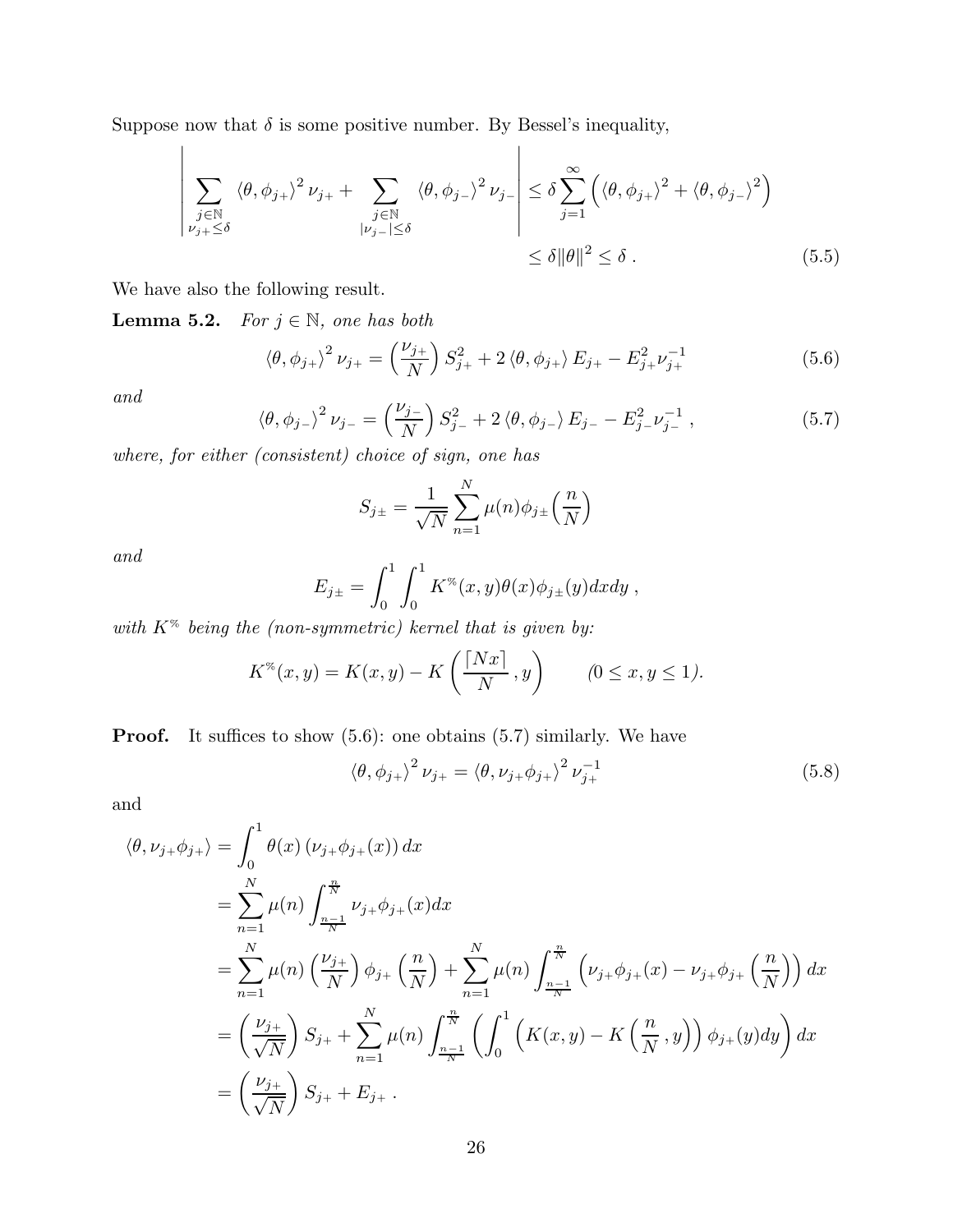By the last five equalities, one has

$$
\left(\frac{\nu_{j+}}{\sqrt{N}}\right)S_{j+} = \langle \theta, \nu_{j+} \phi_{j+} \rangle - E_{j+} ,
$$

and so

$$
\left(\frac{\nu_{j+}^2}{N}\right)S_{j+}^2 = \langle \theta, \nu_{j+} \phi_{j+} \rangle^2 - 2 \langle \theta, \nu_{j+} \phi_{j+} \rangle E_{j+} + E_{j+}^2,
$$

which implies:

$$
\langle \theta, \nu_{j+} \phi_{j+} \rangle^2 = \left( \frac{\nu_{j+}^2}{N} \right) S_{j+}^2 + 2\nu_{j+} \langle \theta, \phi_{j+} \rangle E_{j+} - E_{j+}^2.
$$

By this last equality and (5.8) we get (5.6), as required.  $\blacksquare$ 

By  $(5.4)$ ,  $(5.5)$  and the results of Lemma 5.2, we find that

$$
J(\theta, \theta) = F_+ + 2G_+ - H_+ + F_- + 2G_- - H_- + O(\delta) , \qquad (5.9)
$$

where (for each consistent choice of sign) one has:

$$
F_{\pm} = \frac{1}{N} \sum_{\substack{j \in \mathbb{N} \\ |\nu_{j\pm}| > \delta}} \nu_{j\pm} S_{j\pm}^2 , \qquad G_{\pm} = \sum_{\substack{j \in \mathbb{N} \\ |\nu_{j\pm}| > \delta}} \langle \theta, \phi_{j\pm} \rangle E_{j\pm} , \qquad H_{\pm} = \sum_{\substack{j \in \mathbb{N} \\ |\nu_{j\pm}| > \delta}} \frac{E_{j\pm}^2}{\nu_{j\pm}} .
$$

Lemma 5.3. *For either choice of sign, we have*

$$
\max\left\{\left|G_{\pm}\right|^2, \delta\left|H_{\pm}\right|\right\} \leq D\;,
$$

*where*

$$
D = \int_0^1 \left( \int_0^1 |K^\%(x, y)| \, dx \right)^2 dy \tag{5.10}
$$

*(*K% *here being the non-symmetric kernel that is defined in the statement of Lemma 5.2).*

Proof. Referring back to the definitions made in the statement of Lemma 5.2, we find that, for either choice of sign,

$$
G_{\pm} = \sum_{\substack{j \in \mathbb{N} \\ |\nu_{j\pm}| > \delta}} \langle \theta, \phi_{j\pm} \rangle \int_0^1 \int_0^1 K^{\mathscr{C}}(x, y) \theta(x) \phi_{j\pm}(y) dx dy
$$
  
= 
$$
\int_0^1 \int_0^1 K^{\mathscr{C}}(x, y) \theta(x) \tilde{\theta}_{\pm}(y) dx dy,
$$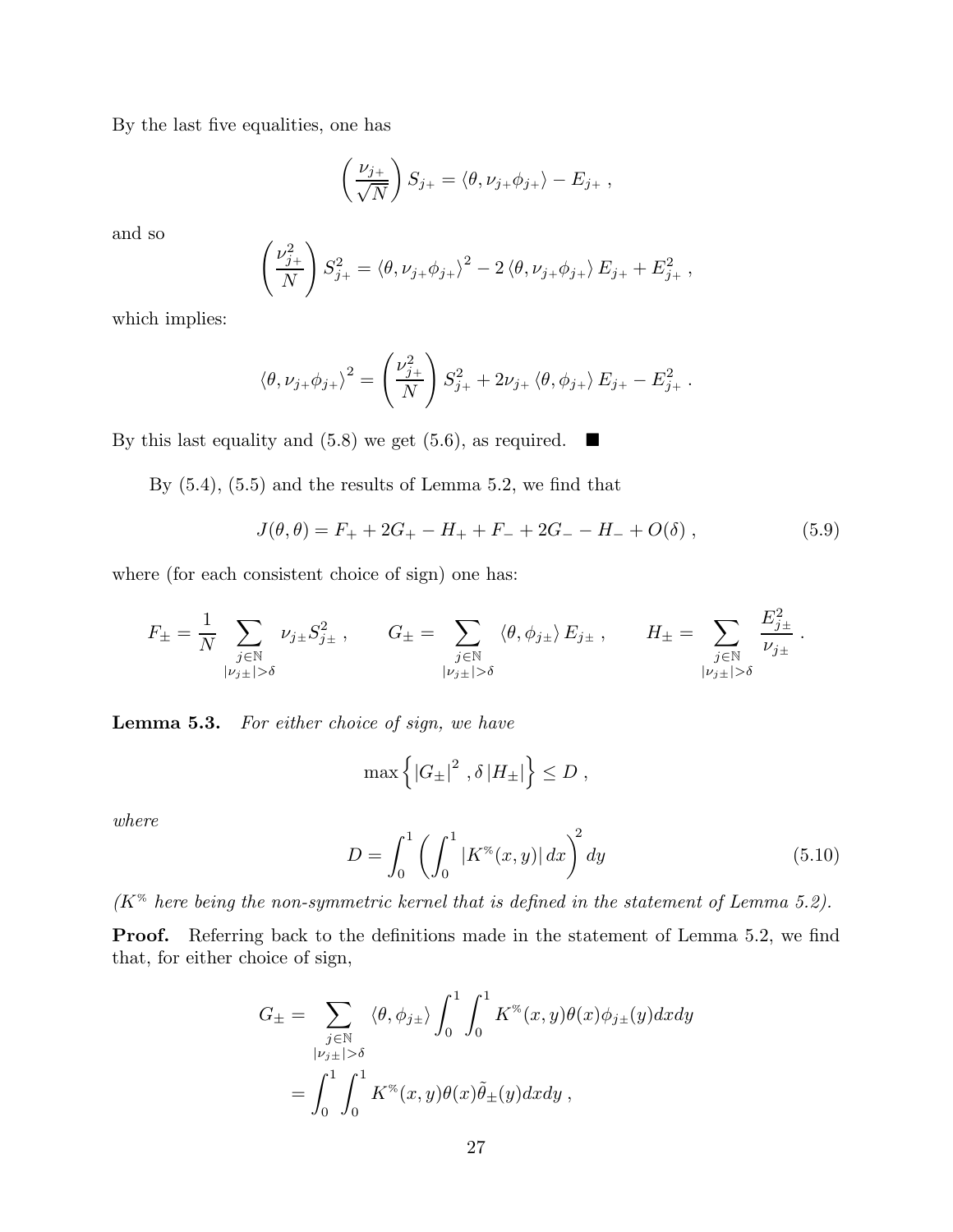where

$$
\tilde{\theta}_{\pm}(y) = \sum_{\substack{j \in \mathbb{N} \\ |\nu_j \pm| > \delta}} \langle \theta, \phi_{j\pm} \rangle \phi_{j\pm}(y)
$$

(we need not consider the question of convergence here, since we know by (3.1), for example, that the relevant summation is finite). Since  $|\theta(x)| \leq 1$  for  $0 \leq x \leq 1$ , we may deduce (with the help of the Cauchy-Schwarz inequality) that one has

$$
|G_{\pm}|^{2} \le \left\langle \kappa \, , |\tilde{\theta}_{\pm}| \right\rangle^{2} \le ||\kappa||^{2} \, ||\tilde{\theta}_{\pm}||^{2} \,, \tag{5.11}
$$

where

$$
\kappa(y) = \int_0^1 |K^\%(x, y)| \, dx \qquad (0 \le y \le 1),
$$

so that, by  $(5.10)$ ,

$$
\|\kappa\|^2 = D \,. \tag{5.12}
$$

In connection with the preceding, we note that the assumed orthonormality of the relevant set of eigenfunctions implies that we must have here:

$$
\|\tilde{\theta}_{\pm}\|^2 = \langle \tilde{\theta}_{\pm}, \tilde{\theta}_{\pm} \rangle = \sum_{\substack{j \in \mathbb{N} \\ |\nu_j \pm | > \delta}} \langle \theta, \phi_{j\pm} \rangle^2 \le \|\theta\|^2
$$

(the final inequality being an instance of Bessel's inequality). We found earlier that one has  $\|\theta\| \leq 1$ , and so these last observations, together with (5.11) and (5.12), yield the bounds  $|G_{\pm}|^2 \leq D$ . To complete our proof of the lemma we have now only to show that  $|H_{\pm}| \leq D/\delta.$ 

According to the definitions of Lemma 5.2, and those below (5.9), we have

$$
|H_{\pm}| = \left| \sum_{\substack{j \in \mathbb{N} \\ |\nu_{j\pm}| > \delta}} \left( \int_0^1 \int_0^1 K^{\mathcal{R}}(x, y) \theta(x) \phi_{j\pm}(y) dx dy \right)^2 (\nu_{j\pm})^{-1} \right|
$$
  

$$
\leq \frac{1}{\delta} \sum_{\substack{j \in \mathbb{N} \\ |\nu_{j\pm}| > \delta}} \left( \int_0^1 \int_0^1 K^{\mathcal{R}}(x, y) \theta(x) \phi_{j\pm}(y) dx dy \right)^2
$$
  

$$
= \frac{1}{\delta} \sum_{\substack{j \in \mathbb{N} \\ |\nu_{j\pm}| > \delta}} \langle \kappa^*, \phi_{j\pm} \rangle^2,
$$

where

$$
\kappa^*(y) = \int_0^1 K^\mathcal{K}(x, y)\theta(x)dx \qquad (0 \le y \le 1).
$$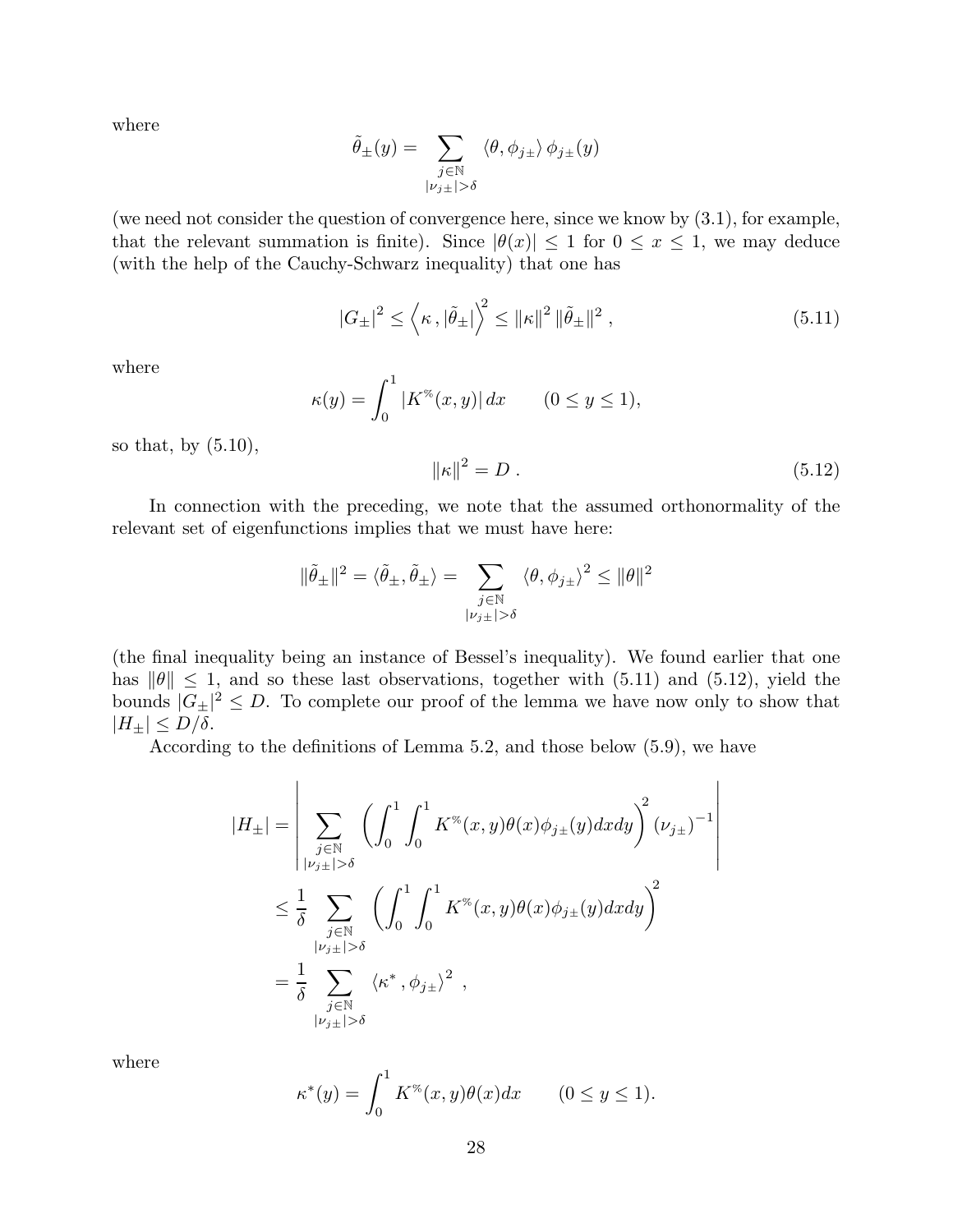It follows from this, by way of Bessel's inequality, that one has

$$
|H_{\pm}| \le \delta^{-1} \|\kappa^*\|^2 \,. \tag{5.13}
$$

Since  $|\theta(x)| \leq 1$  for  $0 \leq x \leq 1$ , we have

$$
|\kappa^*(y)| \le \int_0^1 |K^\%(x, y)| \, dx = \kappa(y) \qquad \text{for } 0 \le y \le 1
$$

( $\kappa$  here denoting the same function that it does in (5.11)). We therefore find that one has  $\|\kappa^*\| \le \|\kappa\|$ , and so, given (5.12) and (5.13), the required bound,  $|H_{\pm}| \le D/\delta$ , follows.  $\blacksquare$ 

Lemma 5.4. *The quantity* D *defined in (5.10) satisfies*

$$
0 \le D \le \frac{49\left(1 + \log N\right)}{N}
$$

Proof. Let

$$
\mathcal{V}(y) = \left\{ \left\lfloor \frac{N/y}{\ell} \right\rfloor : \ell \in \mathbb{N} \right\} \qquad (0 < y \le 1),
$$

and let  $K^{%}(x, y)$  be the non-symmetric kernel defined in the statement of Lemma 5.2. One then has, for each non-negative integer  $r < N,$ 

$$
\int_{\frac{r}{N}}^{\frac{r+1}{N}} |K^{\%}(x,y)| dx \le \begin{cases} \frac{1}{N} & \text{if } r \in \mathcal{V}(y), \\ \frac{1}{(r+1)ry} & \text{otherwise.} \end{cases}
$$
(5.14)

.

Indeed, assuming that  $r \in [0, N) \cap \mathbb{Z}$ , and that  $(x, y) \in (\frac{r}{N})$  $\frac{r}{N}, \frac{r+1}{N}$  $\frac{n+1}{N}$   $\times$  (0, 1), one has

$$
|K^{\infty}(x,y)| = \left| K(x,y) - K\left(\frac{r+1}{N},y\right) \right|
$$
  
\n
$$
= \left| \left\{ \frac{N}{(r+1)y} \right\} - \left\{ \frac{1}{xy} \right\} \right|
$$
  
\n
$$
= \left| \left( \frac{N}{(r+1)y} - \left[ \frac{N}{(r+1)y} \right] \right) - \left( \frac{1}{xy} - \left[ \frac{1}{xy} \right] \right) \right|
$$
  
\n
$$
\leq \left| \frac{N}{(r+1)y} - \frac{1}{xy} \right| + \left| \left[ \frac{1}{xy} \right] - \left[ \frac{N}{(r+1)y} \right] \right|
$$
  
\n
$$
= \left( \frac{1}{x} - \frac{N}{r+1} \right) y^{-1} + \sum_{\frac{N}{(r+1)y} < \ell \leq \frac{1}{xy}} 1.
$$
 (5.16)

.

Given an integer  $\ell$  satisfying the conditions of summation in (5.16), one would have  $\ell > 0$ and  $r + 1 > \frac{N/y}{\ell} \geq Nx > r$ , and so  $r = \left\lfloor \frac{N/y}{\ell} \right\rfloor \in V(y)$ . We therefore find that if  $r \notin V(y)$ then (5.16) leads to the bounds:

$$
|K^{\%}(x,y)| \le \left(\frac{1}{x} - \frac{N}{r+1}\right)y^{-1} \le \left(\frac{N}{r} - \frac{N}{r+1}\right)y^{-1} = \frac{N}{(r+1)ry}
$$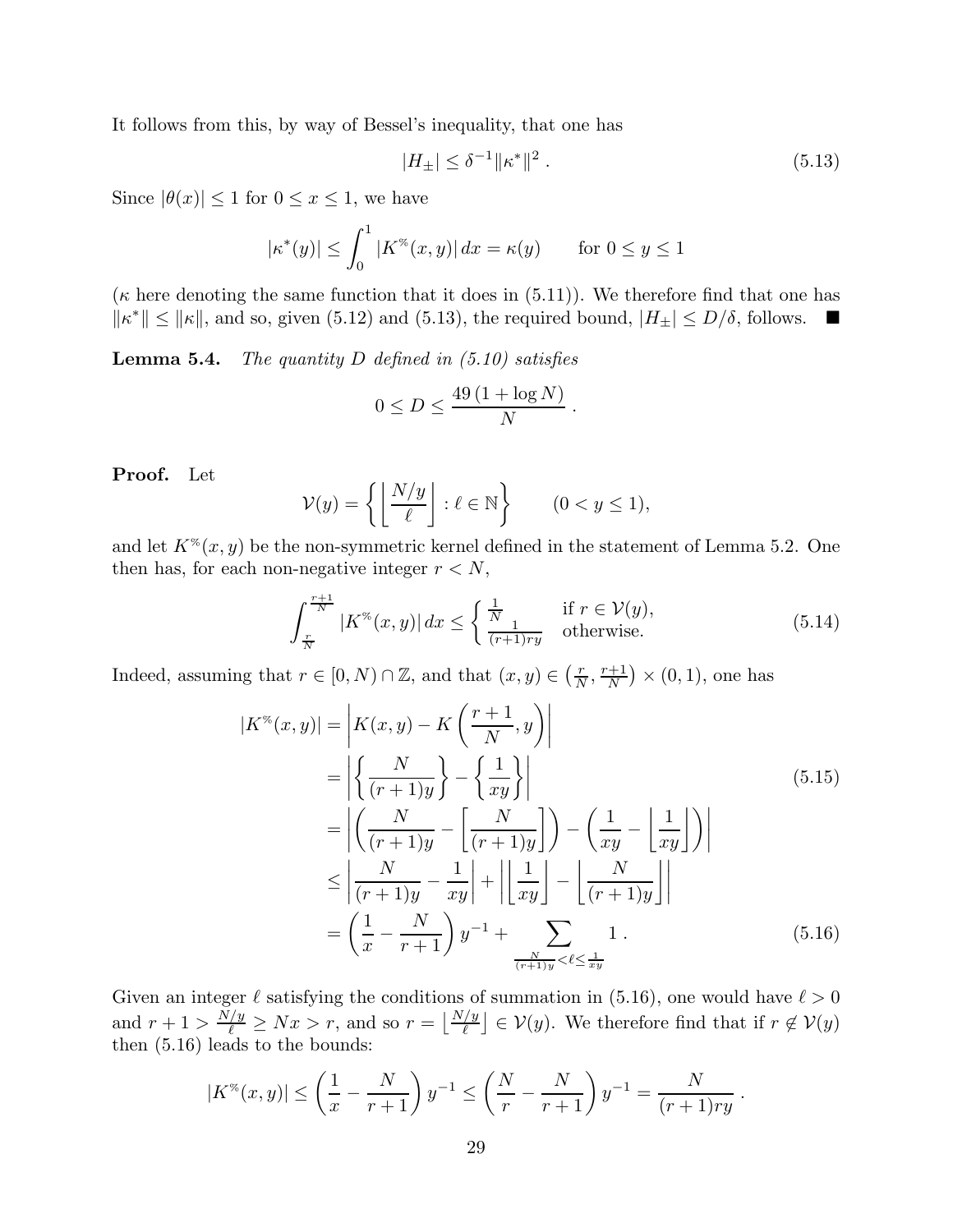In respect of the remaining cases, where r is an element of the set  $V(y)$ , we simply observe that, by (5.15), one is certain to have  $|K^{\%}(x, y)| < 1$ . As we have

$$
\int_{\frac{r}{N}}^{\frac{r+1}{N}} c dx = \frac{c}{N} \qquad (c \in \mathbb{R} \text{ independent of } x),
$$

the preceding two observations lead one immediately to the bound in (5.14).

Now clearly one has, for  $0 < y < 1$ ,

$$
\mathcal{V}(y) = \left\{ \left\lfloor \frac{N/y}{\ell} \right\rfloor : \ell \in \mathbb{N} \text{ and } \ell < \sqrt{N/y} \right\} \cup \left\{ \left\lfloor \frac{N/y}{\ell} \right\rfloor : \ell \in \mathbb{N} \text{ and } \ell \ge \sqrt{N/y} \right\}
$$

$$
\subseteq \left\{ \left\lfloor \frac{N/y}{\ell} \right\rfloor : \ell \in \mathbb{N} \text{ and } \ell < \sqrt{N/y} \right\} \cup \left\{ m \in \mathbb{Z} : 0 \le m \le \sqrt{N/y} \right\},\
$$

and so:

$$
|\mathcal{V}(y)| \le 1 + 2 \left\lfloor \sqrt{N/y} \right\rfloor \le 3(N/y)^{1/2} \,. \tag{5.17}
$$

One has also

$$
\frac{N/y}{\ell} - \frac{N/y}{\ell+1} = \frac{N/y}{(\ell+1)\ell} < 1 \qquad \text{when } \ell \ge \sqrt{N/y},
$$

and so, for  $0 < y < 1$ , the set  $V(y)$  will contain all non-negative integers m that are less than or equal to  $(N/y)/[\sqrt{N/y}]$ . Noting that, for  $N \ge 1 > y > 0$ , one has

$$
\frac{N/y}{\lceil {\sqrt{N/y}}\rceil} > \frac{N/y}{\sqrt{N/y} + 1} = \frac{\sqrt{N/y}}{1 + \sqrt{y/N}} > \left(1 - \sqrt{\frac{y}{N}}\right)\sqrt{\frac{N}{y}} = \sqrt{\frac{N}{y}} - 1 > 0,
$$

we may conclude that

$$
r \ge \max\left\{\sqrt{\frac{N}{y}} - 1, 1\right\} \ge \left(\frac{1}{2}\right)\sqrt{\frac{N}{y}} \quad \text{if } 0 < y < 1, \ r \in \mathbb{N} \cup \{0\} \text{ and } r \notin \mathcal{V}(y). \tag{5.18}
$$

By  $(5.14)$ ,  $(5.17)$  and  $(5.18)$ , we are able to conclude that, for  $0 < y < 1$ , one has:

$$
\int_{0}^{1} |K^{\%}(x,y)| dx = \sum_{r=0}^{N-1} \int_{r/N}^{(r+1)/N} |K^{\%}(x,y)| dx
$$
  
\n
$$
\leq \sum_{\substack{0 \leq r < N \\ r \in \mathcal{V}(y)}} \frac{1}{N} + \sum_{\substack{\frac{1}{2}\sqrt{N/y} \leq r < N \\ \frac{1}{2}\sqrt{N/y} \leq r \leq N}} \frac{1}{(r+1)ry}
$$
  
\n
$$
\leq N^{-1} \min\{N, |\mathcal{V}(y)|\} + \left\{ \frac{1}{\sqrt{N/y}} \text{ if } y > \frac{1}{4N}, \text{otherwise,}
$$
  
\n
$$
\leq \min\left\{1, \frac{3}{\sqrt{Ny}}\right\} + \min\left\{4, \frac{2}{\sqrt{Ny}}\right\} \leq 7 \min\left\{1, \frac{1}{\sqrt{Ny}}\right\}.
$$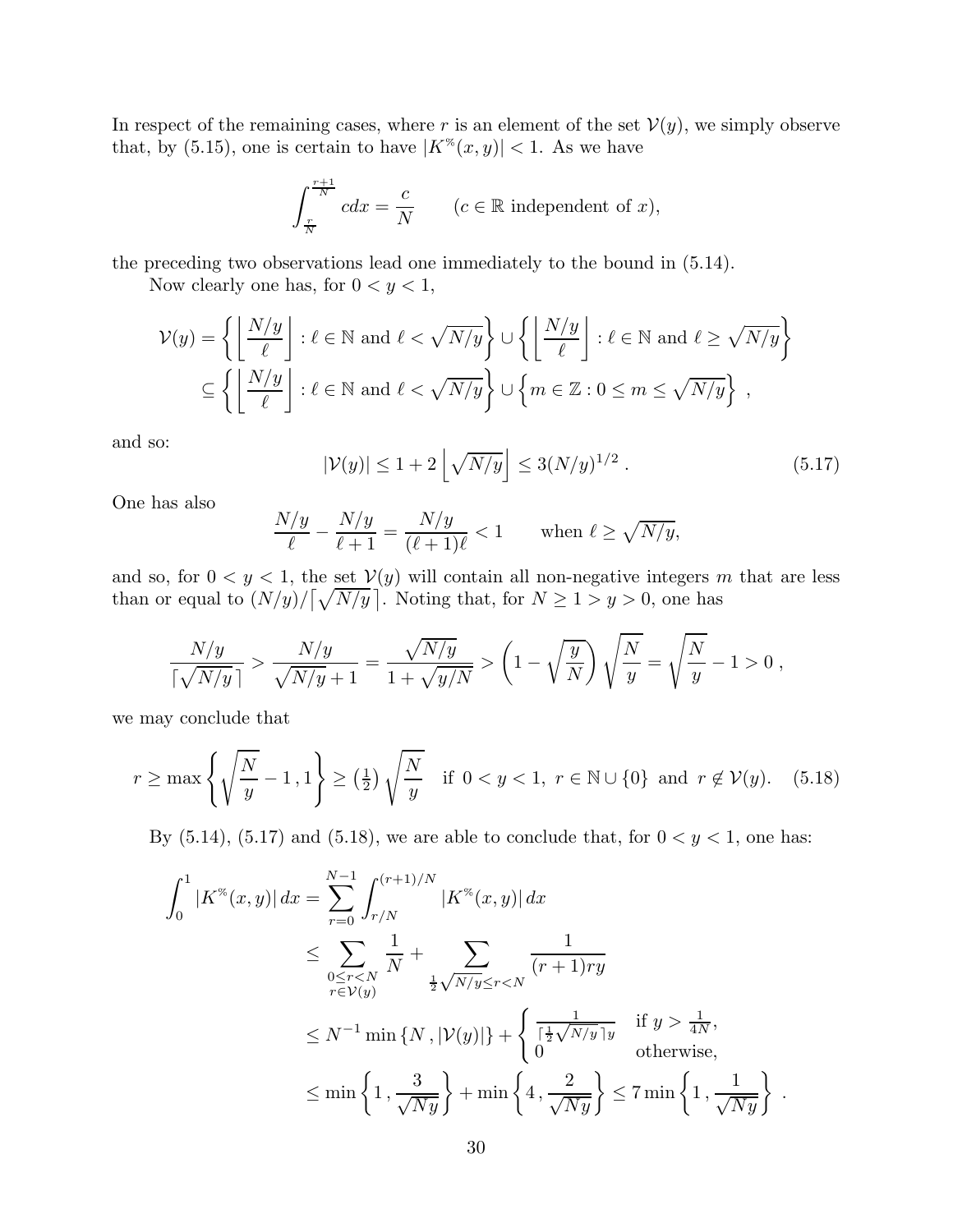Using this we find, by (5.10), that one has

$$
0 \le D \le \int_0^{1/N} 7^2 dy + \left(\frac{7}{\sqrt{N}}\right)^2 \int_{1/N}^1 \frac{dy}{y} = \frac{49(1 + \log N)}{N},
$$

as the lemma states.

By (5.9) and Lemmas 5.3 and 5.4, we obtain:

$$
J(\theta, \theta) = O(\delta) + F_+ + F_- + O\left(\sqrt{D}\right) + O\left(\delta^{-1}D\right)
$$
  
= F\_+ + F\_- + O\left(\max\left\{\delta, \delta^{-1}D\right\}\right) = F\_+ + F\_- + O\left(\max\left\{\delta, \frac{1 + \log N}{\delta N}\right\}\right).

By this and Lemma 5.1 it follows that

$$
J^{\dagger} = J^{\dagger}(\theta, \theta) = F_{+} + F_{-} + O(\delta) , \qquad (5.19)
$$

provided that we have  $\delta > \sqrt{\frac{(1 + \log N)}{N}}$  (which is the hypothesis (3.7) of Theorem 3).

Assuming that (3.7) holds (and given that  $N \geq 1$ ), it is trivially the case that the absolute value of the term  $2M(N)$  occurring in (5.1) will be less than  $2\delta N^2$ . We therefore obtain, by (5.1), (5.19) and the relevant definitions (for which, see below (5.7), and below  $(5.9)$ , the result that is stated in Theorem 3.

### §6. Proof of Theorem 4.

We assume throughout this section that N is an integer satisfying  $N \geq 3$ , and that  $\varepsilon$ and  $\delta$  satisfy both (1.8) and (1.9) (and so are both positive). We put  $\Delta = e^{\epsilon} > 1$ , so that, by (1.9),

$$
\Delta = \frac{1}{\delta} \,. \tag{6.1}
$$

We shall also use the notations  $x_j$   $(j = 1, ..., N+2)$ ,  $\mathcal{R}_{i,j}$   $(i, j \in \{1, ..., N+1\})$  and  $\mu_{i,j}$  $(i, j \in \mathbb{N}$  and  $i + j \leq N + 1$ ) that were defined in Section 1; we shall, in particular, take the kernel  $K^{\triangleleft}(x, y) = K^{\triangleleft, N}(x, y)$  to be as defined in the paragraph containing (1.8)-(1.14).

Lemma 6.1. *Subject to the assumptions just above, one has:*

$$
\sqrt{3} < e^{N\varepsilon} < \frac{1}{2\varepsilon} \,,\tag{6.2}
$$

$$
0 < \left(\frac{63}{256}\right) \left(\frac{\log N}{N}\right) < \varepsilon < \min\left\{\frac{1}{4}, \frac{\log N}{N}\right\} \tag{6.3}
$$

*and*

$$
\frac{1}{1+\varepsilon} < \frac{1-\delta}{\varepsilon} < 1 < \frac{\Delta - 1}{\varepsilon} < \frac{1}{1-\varepsilon} \,. \tag{6.4}
$$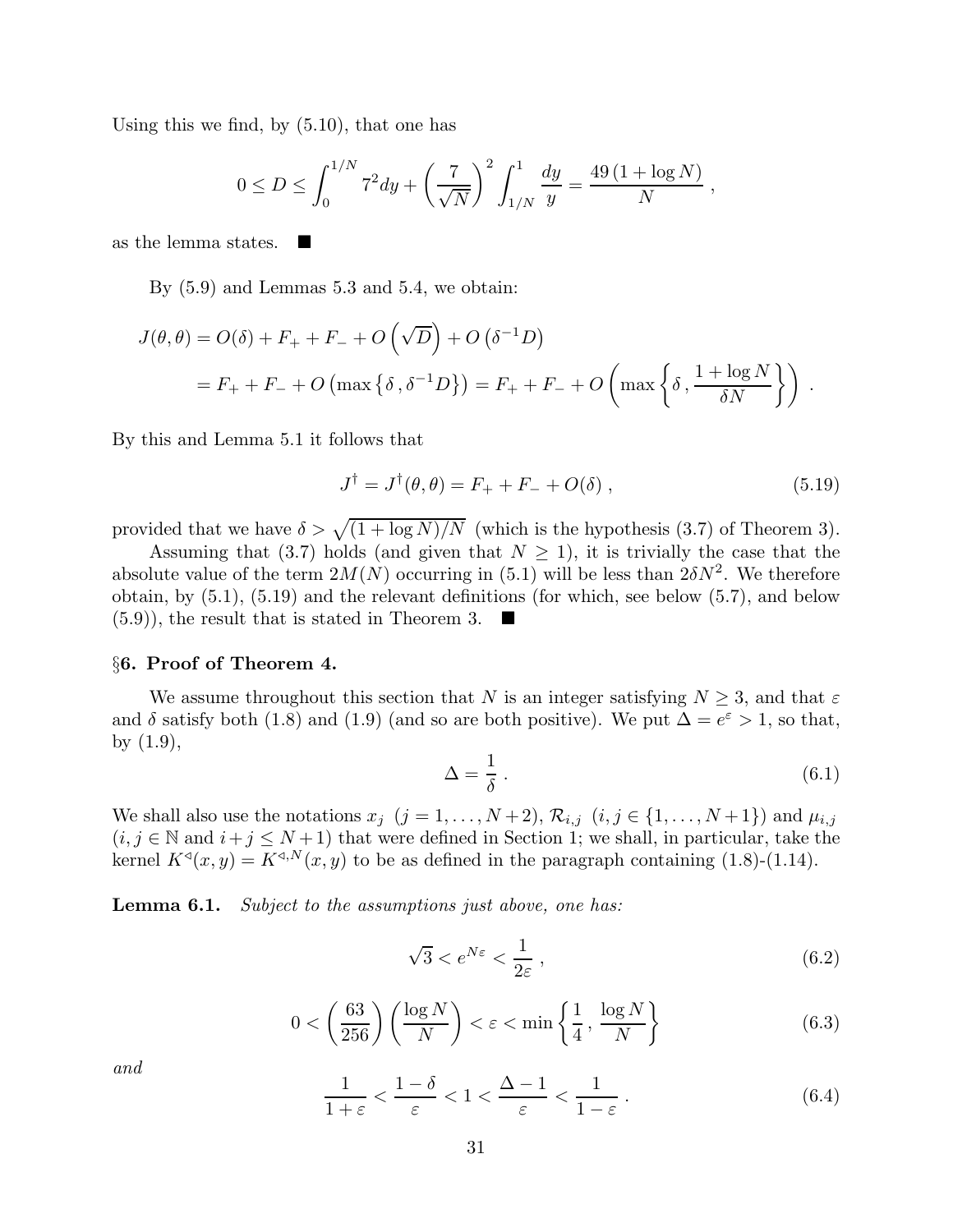*One has, in particular,*  $0 < \varepsilon < 1/4$ *,* 

$$
\left(\frac{4}{5}\right)\varepsilon < 1 - \delta < \varepsilon < \Delta - 1 < \left(\frac{4}{3}\right)\varepsilon \quad \text{and} \quad \frac{3}{4} < \delta < 1 < \Delta < \frac{4}{3} \,. \tag{6.5}
$$

**Proof.** By  $(1.8) \sinh(\epsilon) > 0$ , and so  $\epsilon > 0$ . The existence and uniqueness of  $\epsilon$  (given  $N$ ) follows from the facts that the left and right sides of  $(1.8)$  are continuous and strictly monotonic functions of  $\varepsilon$  (for  $\varepsilon > 0$ , that is); since  $2\sinh(0) = 0 < e^{-0N} = 1$ , while  $2\sinh(1/4) > 2/4 > e^{-3/4} \ge e^{-N/4}$ , the continuity of the two functions therefore guarantees that (1.8) holds for some  $\varepsilon \in (0, 1/4)$ ; the strict (and opposite) monotonicities of the two functions ensure that there cannot be two distinct choices of  $\varepsilon > 0$  that both satisfy (1.8), so we may conclude that  $\varepsilon$  (satisfying (1.8)) is a function of  $N \geq 3$ , and satisfies  $0 < \varepsilon < 1/4$  (for all such N).

Since  $\varepsilon > 0$ , we have  $\sinh(\varepsilon) = \varepsilon + \varepsilon^3/3! + \cdots > \varepsilon$ ; by this and (1.8), we obtain the rightmost inequality of (6.2), which is equivalent to the relation:

$$
N\varepsilon < \log\left(\frac{1}{2\varepsilon}\right) \,. \tag{6.6}
$$

For the other inequality in (6.2), we argue that, since  $N > 2$  and  $\varepsilon > 0$ , the equation (1.8) implies that we have  $e^{-N\varepsilon} = 2\sinh(\varepsilon) < 2\sinh(\varepsilon)\cosh(\varepsilon) = \sinh(2\varepsilon) < \sinh(N\varepsilon)$ , and so  $2e^{-N\varepsilon} < e^{N\varepsilon} - e^{-N\varepsilon}$ , from which the desired result follows.

The fact that  $\varepsilon > 0$  also ensures that we have  $\sinh(\varepsilon)/\varepsilon = 1 + \varepsilon^2/3! + \cdots$  $\exp\left(\varepsilon^2/6\right) = 1 + \frac{\varepsilon^2}{6}$ /1! +  $\frac{\varepsilon^2}{6^2}$ /2! + ···, and so it follows from (1.8) that  $e^{-N\varepsilon}$  <  $2\varepsilon \exp(\varepsilon^2/6)$ . We therefore have  $N\varepsilon > \log(1/(2\varepsilon)) - (\varepsilon^2/6)$ , which (as one has  $0 < \varepsilon < 1/4$ , and consequently  $\log(1/(2\varepsilon)) > \log 2 > 2/3$  implies that

$$
N\varepsilon > \left(1 - \frac{\varepsilon^2}{4}\right) \log\left(\frac{1}{2\varepsilon}\right) > \left(\frac{63}{64}\right) \log\left(\frac{1}{2\varepsilon}\right) > \left(\frac{63}{64}\right) \log 2 > \frac{1}{2} \,. \tag{6.7}
$$

It follows that we have  $1/(2\varepsilon) < N$ , and so may deduce from (6.6) that  $\varepsilon < (\log N)/N$ . Thus, the rightmost inequality of (6.3) holds. An immediate consequence is that one has  $1/(2\varepsilon) > N/(2 \log N)$ , and so

$$
\log\left(\frac{1}{2\varepsilon}\right) > \left(1 - \frac{\log(2) + \log\log(N)}{\log N}\right) \log N. \tag{6.8}
$$

By elementary calculus, the maximum value attained by the function  $x^{-1} \log(2x)$  ( $x >$ 0) is the number  $2/e < 3/4$ , and so (as  $log N > 0$ ) it follows from (6.8) that we have  $\log(1/(2\varepsilon)) > (\log N)/4$ ; by this and the first two inequalities of (6.7), we obtain the middle inequality of  $(6.3)$ . With the leftmost inequality of  $(6.3)$  being a consequence of having  $N \geq 3 > e$  (and so  $\log N > 1 > 0$ ), our proof of (6.3) is complete.

The results (6.2) and (6.3) have been proved. Since it has been shown that  $0 < \varepsilon < \frac{1}{4}$ , each relation in (6.5) follows directly from what is asserted in (6.4). The proof of the lemma will therefore be complete once we have demonstrated that (6.4) holds.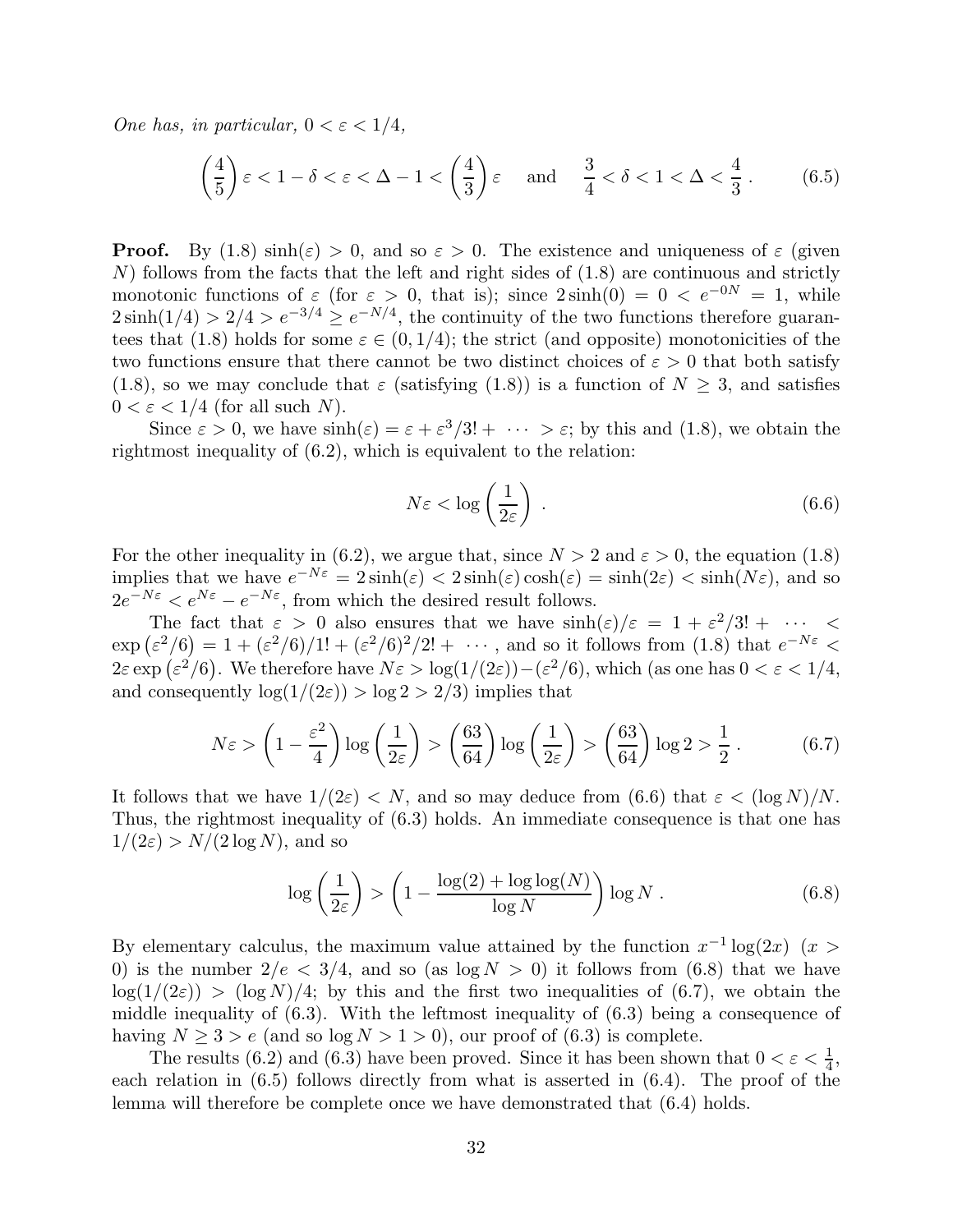For (6.4), we note firstly that, by (1.9), one has  $1 - \delta = 1 - e^{-\epsilon} = \int_{-}^{0}$  $\int_{-\varepsilon}^{0} e^{y} dy$ , and so  $(0 - (-\varepsilon))e^{-\varepsilon} < 1 - \delta < (0 - (-\varepsilon))e^{0}$ . Thus we have  $\varepsilon > 1 - \delta$  and  $1 - \delta > e^{-\varepsilon} \epsilon = \delta \varepsilon =$  $(1 - (1 - \delta))\varepsilon$ , which implies that  $(1 + \varepsilon)(1 - \delta) > \varepsilon$ : we are therefore able to conclude that the first two inequalities in  $(6.4)$  are satisfied. By similar reasoning, the number defined in (6.1) (that is,  $\Delta = 1/\delta = e^{\varepsilon}$ ) must satisfy  $\varepsilon < \Delta - 1 < \varepsilon e^{\varepsilon} = \Delta \varepsilon = (1 + (\Delta - 1)) \varepsilon$ . It follows that we have both  $\Delta - 1 > \varepsilon$  and  $(1 - \varepsilon)(\Delta - 1) < \varepsilon$ , and so we find (given that  $0 < \varepsilon < 1/4 < 1$ ) that the final two inequalities of (6.4) are satisfied: this completes the proof of (6.4) and, with that, the proof of the lemma

Lemma 6.1 is useful for simplifying some of the estimates that we shall obtain, later in this section. We take a first step towards the proof of Theorem 4 by noting that

$$
||K^{\bowtie}||^{2} = ||K - K^{\triangleleft}||^{2} = \int_{0}^{1} \int_{0}^{1} (K(x, y) - K^{\triangleleft}(x, y))^{2} dx dy
$$
  
= 
$$
\sum_{i=1}^{N+1} \sum_{j=1}^{N+1} \int_{\mathcal{R}_{i,j}} (K(x, y) - K^{\triangleleft}(x, y))^{2} dx dy = V_{0} + V_{1},
$$
 (6.9)

where, with  $I_{i,j}(\kappa)$  defined, for  $\kappa \in \mathbb{R}$  and  $i, j \in \{1, ..., N + 1\}$ , by

$$
I_{i,j}(\kappa) := \iint\limits_{\mathcal{R}_{i,j}} (K(x,y) - \kappa)^2 dx dy = \int_{x_{i+1}}^{x_i} \left( \int_{x_{j+1}}^{x_j} (K(x,y) - \kappa)^2 dy \right) dx , \qquad (6.10)
$$

we have:

$$
V_0 = \sum_{\substack{i,j \ge 1 \\ i+j \le N+1}} I_{i,j}(\mu_{i,j}) \quad \text{and} \quad V_1 = \sum_{\substack{i,j \le N+1 \\ i+j>N+1}} I_{i,j}(0) \,. \tag{6.11}
$$

The next two lemmas take care of the estimation of the sum  $V_1$ . Before stating them, we remark that, by its definition in  $(1.2)$ , the kernel K is such that

$$
K(x,y) = -\widetilde{B}_1\left(\frac{1}{xy}\right) \qquad (0 < x, y \le 1),
$$

where  $\tilde{B}_1(t) := \{t\} - \frac{1}{2}$  is the 'periodic Bernouilli function' associated with the Bernouilli polynomial of degree 1. For later reference, we recall here (from [OLBC, Section24.2]) that

$$
\widetilde{B}_n(t) = B_n(\lbrace t \rbrace) \qquad (n \in \mathbb{N} \text{ and } t \in \mathbb{R}),
$$

and that the Bernouilli polynomials of degrees 1 and 4 are:

$$
B_1(X) = X - \frac{1}{2}
$$
 and  $B_4(X) = X^4 - 2X^3 + X^2 - \frac{1}{30}$ .

**Lemma 6.2.** *Let*  $s \ge 0$ *. Then, for some*  $\theta = \theta(s)$  *satisfying*  $-1 \le 36\sqrt{3} \theta \le 1$ *, one has:* 

$$
\int_0^s \left(\widetilde{B}_1(u)\right)^2 du = \frac{s}{12} + \theta.
$$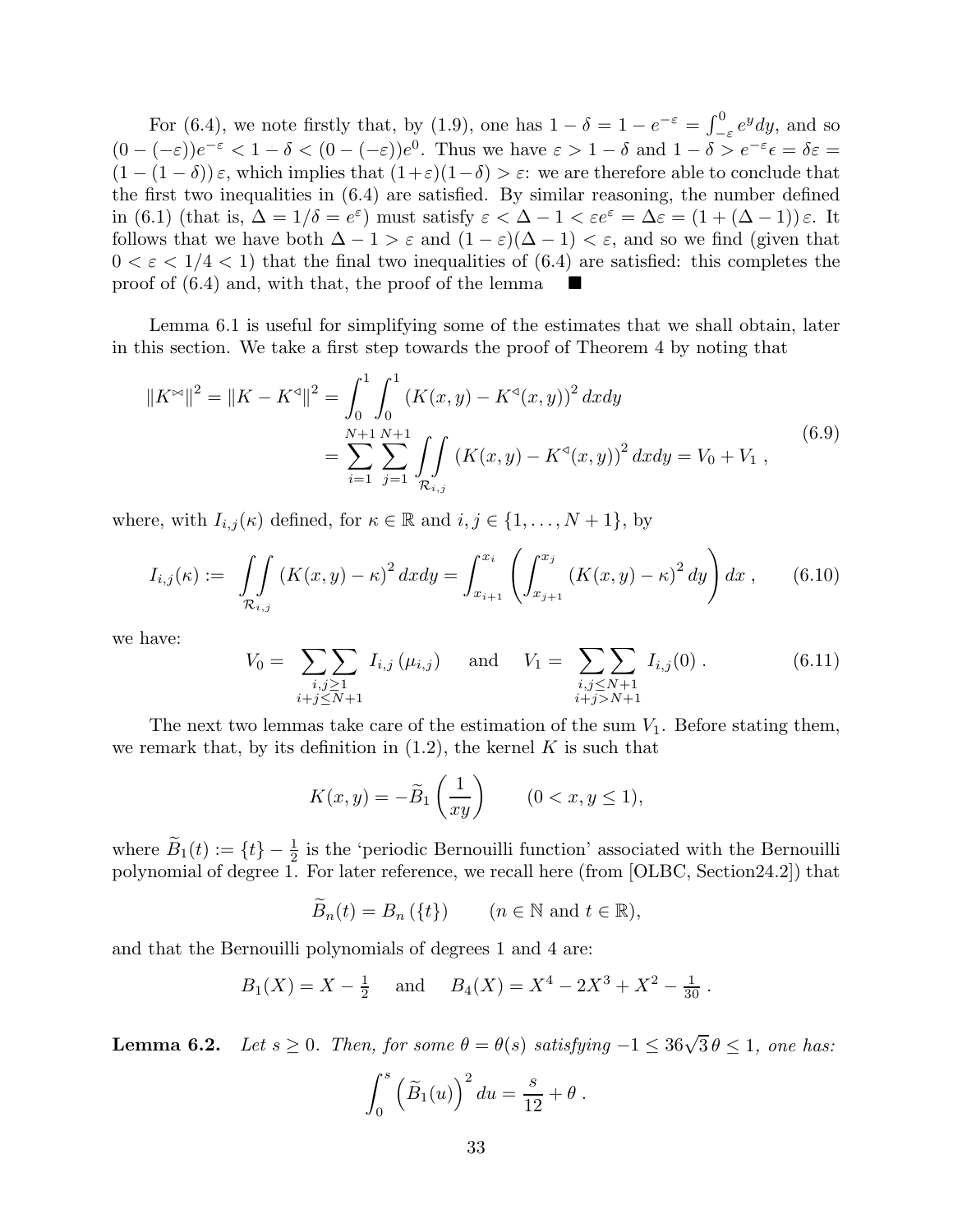**Proof.** Let  $n = |s|$  and  $\sigma = \{s\}$ , so that  $n \in \mathbb{Z}$ ,  $n \geq 0$ ,  $0 \leq \sigma < 1$  and  $s = n + \sigma$ . Then, by the periodicity of  $\widetilde{B}_1(u)$ ,

$$
\int_0^s \left(\widetilde{B}_1(u)\right)^2 du = n \int_0^1 \left(\widetilde{B}_1(u)\right)^2 du + \int_0^\sigma \left(\widetilde{B}_1(u)\right)^2 du.
$$

For  $0 \leq \tau \leq 1$ , we have

$$
\int_0^{\tau} \left( \widetilde{B}_1(u) \right)^2 du = \int_0^{\tau} \left( u - \frac{1}{2} \right)^2 du = \frac{\left( \tau - \frac{1}{2} \right)^3 + \frac{1}{8}}{3}.
$$

By this and the previous equation, one has

$$
\int_0^s \left( \widetilde{B}_1(u) \right)^2 du = \frac{1}{12}(s - \sigma) + \frac{\left( \sigma - \frac{1}{2} \right)^3 + \frac{1}{8}}{3} = \frac{s}{12} + \frac{P(\sigma)}{3} ,
$$

where  $P(\tau) = \left(\tau - \frac{1}{2}\right)$  $\frac{1}{2}$ )<sup>3</sup> –  $\frac{1}{4}$  $rac{1}{4}\tau + \frac{1}{8}$  $\frac{1}{8}$ . One has  $P'(\tau) = 0$  only if  $(\tau - \frac{1}{2})$  $\left(\frac{1}{2}\right)^2 = \frac{1}{12}$ , and in this case  $P(\tau) = \left(\frac{1}{2} - \tau\right)/6 = \pm \frac{1}{12\sqrt{3}}$ ; since we have also  $P(0) = P(1) = 0$ , it therefore follows (by elementary principles of calculus) that the maximum and minimum values attained by  $P(\tau)$  on the interval  $0 \leq \tau \leq 1$  are  $\frac{1}{12\sqrt{3}}$  and  $-\frac{1}{12\sqrt{3}}$ , respectively, and so we obtain what the lemma states (with  $\theta(s) = \frac{1}{3}P(\lbrace s \rbrace) \in \left[\frac{-1}{36\sqrt{3}}, \frac{1}{36\sqrt{3}}\right]$  $\vert$ )  $\blacksquare$ 

**Lemma 6.3.** The sum  $V_1$  given by  $(6.11)$ ,  $(6.10)$  and  $(1.2)$  satisfies

$$
V_1 \leq \left(\frac{N\varepsilon + 1}{12}\right)\Delta^{-N} + \left(\frac{N\varepsilon}{18\sqrt{3}}\right)\Delta^{-2N}.
$$

**Proof.** By (1.11) and (1.12), the sets  $\mathcal{R}_{i,j}$   $(i, j \in \{1, ..., N+1\})$  are pairwise disjoint open subsets of the square  $[0, 1] \times [0, 1]$ . It therefore follows from  $(6.10)$ ,  $(6.11)$ ,  $(1.10)$  and (1.12) that

$$
V_1 = \int_{\mathcal{T}} \int \left( K(x, y) \right)^2 dx dy ,
$$

where

$$
\mathcal{T} = \bigcup_{i=1}^{N+1} \bigcup_{j=N+2-i}^{N+1} \mathcal{R}_{i,j} \subset \bigcup_{i=1}^{N+1} \bigcup_{j=N+2-i}^{N+1} \left(0, \delta^{i-1}\right) \times \left(0, \delta^{j-1}\right) \subset (0,1) \times (0,1).
$$

We have here  $(x, y) \in \mathcal{T}$  only if  $(x, y) \in (0, 1) \times (0, 1)$  and there exists some pair of positive integers *i*, *j* such that  $i + j \geq N + 2$  and  $\delta^{i+j-2} = \delta^{i-1}\delta^{j-1} > xy$ . It follows (given that  $0 < \delta < 1$ , as was shown in Lemma 6.1) that each point  $(x, y) \in \mathcal{T}$  must satisfy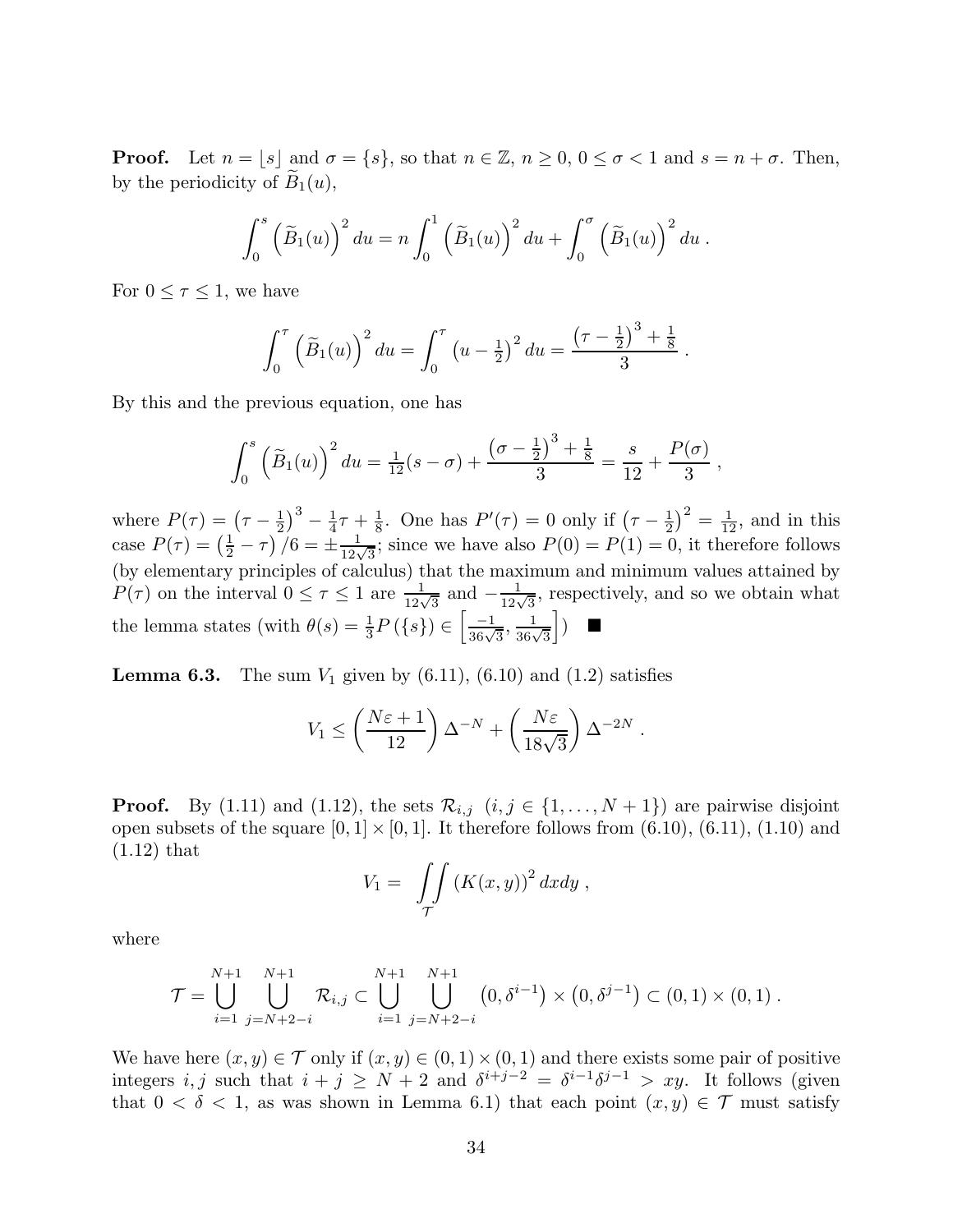$xy < \delta^{N+2-2} = \delta^N$  (as well as  $0 < x, y < 1$ ). This, together with the remarks preceding Lemma 6.2, leads us to the conclusion that one has:

$$
V_1 \leq \int_0^1 \int_0^{\min\{1,\delta^N/x\}} \left(\widetilde{B}_1\left(\frac{1}{xy}\right)\right)^2 dy dx.
$$

By making the change of variables  $1/(xy) = s$ ,  $y/x = t$  and noting that  $\delta^N = \Delta^{-N}$ , we find that this last upper bound on  $V_1$  becomes:

$$
V_1 \le \int_{\Delta^N}^{\infty} \int_{1/s}^s \left( \widetilde{B}_1(s) \right)^2 (2t)^{-1} dt s^{-2} ds = \int_{\Delta^N}^{\infty} \left( \widetilde{B}_1(s) \right)^2 s^{-2} \log(s) ds . \tag{6.12}
$$

By Lemma 6.2, we find that the application of integration by parts gives:

$$
\int_{\Delta^N}^{\infty} \left( \left( \widetilde{B}_1(s) \right)^2 - \frac{1}{12} \right) s^{-2} \log(s) ds = - \left( \frac{\log \left( \Delta^N \right)}{\Delta^{2N}} \right) \theta \left( \Delta^N \right) - \int_{\Delta^N}^{\infty} \left( \frac{1 - 2 \log s}{s^3} \right) \theta(s) ds,
$$

where  $\theta(s)$  is the (periodic) function of s that appears in Lemma 6.2. Therefore it follows by Lemma 6.2 (again), together with the first inequality of (6.2) (which implies that  $2 \log s > \log 3 > 1$  if  $s > \Delta^N$ , that we have:

$$
\int_{\Delta^N}^{\infty} \left( \left( \widetilde{B}_1(s) \right)^2 - \frac{1}{12} \right) s^{-2} \log(s) ds \leq \frac{\log \left( \Delta^N \right)}{18\sqrt{3} \, \Delta^{2N}}.
$$

By this, combined with (6.12) and the observations that

$$
\int_{\Delta^N}^{\infty} s^{-2} \log(s) ds = \frac{1 + \log(\Delta^N)}{\Delta^N} \quad \text{and} \quad \log(\Delta^N) = N \log \Delta = N \varepsilon,
$$

we obtain (after a very short calculation) just what the lemma states  $\Box$ 

We shall next consider the terms  $I_{i,j}(\mu_{i,j})$  occurring in the sum  $V_0$ , in (6.11): we assume (accordingly) that i and j are positive integers satisfying the condition

$$
i + j \le N + 1. \tag{6.13}
$$

We therefore have  $i, j \in \{1, ..., N\}$ , and so (by  $(1.10)-(1.12)$ ) have also:  $\mathcal{R}_{i,j} = (\delta^i, \delta^{i-1}) \times$  $(\delta^j, \delta^{j-1}) \subset (0, 1) \times (0, 1)$ . It is a special property of the mean value  $\mu_{i,j}$  (defined in (1.13)) that, with  $I_{i,j}(\kappa)$  defined by (6.10), one has:

$$
I_{i,j}(\kappa) = I_{i,j} \left(\mu_{i,j}\right) + \left(\mu_{i,j} - \kappa\right)^2 \iint\limits_{\mathcal{R}_{i,j}} dx dy \qquad (\kappa \in \mathbb{R}). \tag{6.14}
$$

We omit the (very straightforward) proof of this, but note that  $(6.14)$  is an instance of the 'parallel axis theorem': see [Li, Section 2.3.1] for a relevant discussion concerning the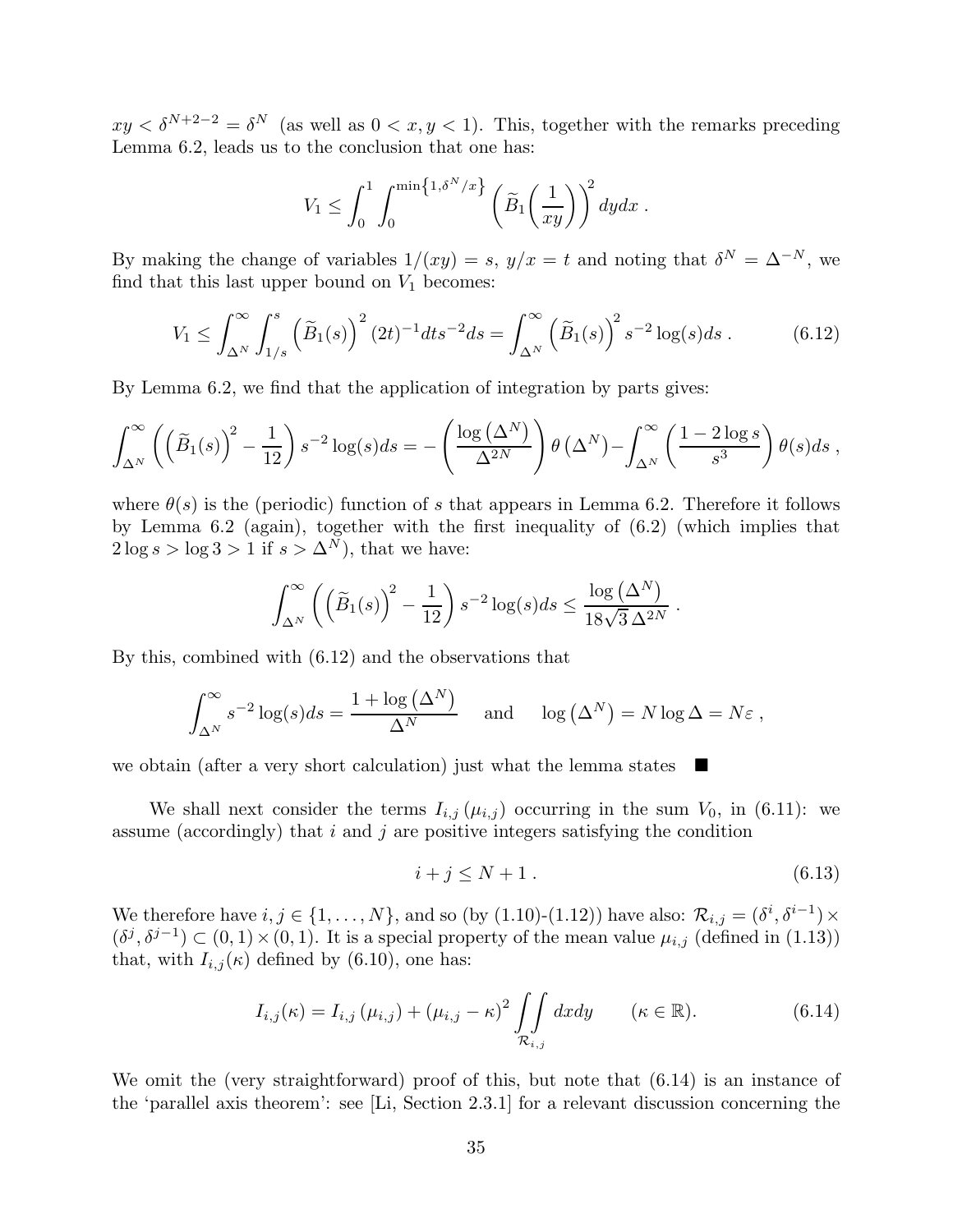variance of a random variable. As  $\mu_{i,j}$  is a real number, while the double integral appearing in (6.14) is positive (being, in fact, equal to  $(1 - \delta)^2 \delta^{i+j-2}$ ), it is therefore an immediate corollary of (6.14) that one has

$$
I_{i,j}(\mu_{i,j}) \le I_{i,j}(\kappa) \qquad (\kappa \in \mathbb{R}), \qquad (6.15)
$$

so that  $I_{i,j}(\mu_{i,j})$  is the minimum of the function  $I_{i,j}(\kappa)$ .

Putting  $\kappa = 0$  in (6.14), and then recalling (6.10), we obtain the identity

$$
I_{i,j}(\mu_{i,j}) = \iint\limits_{\mathcal{R}_{i,j}} (K(x,y))^2 dx dy - \mu_{i,j}^2 \iint\limits_{\mathcal{R}_{i,j}} dx dy , \qquad (6.16)
$$

which will appear somewhat familiar to statisticians: see [Li, Page 118], for example. Note that  $\mu_{i,j}$  and  $I_{i,j}(\mu_{i,j})$  are completely determined by the values of the three double integrals that occur in the pair of equations (1.13), (6.16). By (6.14), those three values also determine the real function  $\kappa \mapsto I_{i,j}(\kappa)$ . It is therefore significant that, if p is a non-negative integer, then, given the definition (1.2), it follows by the change of variables  $x = \delta^{i-1}u$ ,  $y = \delta^{j-1}v$ , that one has

$$
\iint\limits_{\mathcal{R}_{i,j}} \left( K(x,y) \right)^p dxdy = \delta^{n-1} \int_{\delta}^1 \int_{\delta}^1 \left( K\left( \delta^{n-1}uv, 1 \right) \right)^p dudv,
$$

where

$$
n = i + j - 1 \in \{1, ..., N\}.
$$
\n(6.17)

Note that the last double integral above depends only on  $\delta$  (itself determined by N), p and n. Bearing in mind what was deduced from (6.16), we conclude that, since the above holds for  $p = 0, 1, 2$  (in particular), the real function  $\kappa \mapsto I_{i,j}(\kappa)$ , and numbers  $I_{i,j}(\mu_{i,j})$ and  $\mu_{i,j}$ , must each be completely determined by just N and the integer n in (6.17). We therefore have (for *n* as defined in  $(6.17)$ ):

$$
\mu_{i,j} = \widetilde{\mu}_n := \mu_{n,1} \in \mathbb{R},\tag{6.18}
$$

$$
I_{i,j}(\kappa) = \widetilde{I}_n(\kappa) := I_{n,1}(\kappa) \quad (\kappa \in \mathbb{R})
$$
\n(6.19)

and (consequently)  $I_{i,j}(\mu_{i,j}) = \widetilde{I}_n(\widetilde{\mu}_n)$ . By (6.15), (6.18) and (6.19), it follows that

$$
\widetilde{I}_n(\widetilde{\mu}_n) \le \widetilde{I}_n(\kappa) \qquad (\kappa \in \mathbb{R} \text{ and } n \in \{1, \dots, N\}). \tag{6.20}
$$

**Remark.** By (1.18), (1.10) and (6.17)-(6.19), the elements  $h_{ij}$  of the  $N \times N$  matrix  $H(N)$ satisfy  $h_{ij} = \eta_{i+j-1}$   $(i, j \in \{1, ..., N\})$ , where, for  $n = 1, ..., 2N - 1$ , one has:

$$
\eta_n = \begin{cases} \left(\delta^{\frac{n-1}{2}} - \delta^{\frac{n+1}{2}}\right)\tilde{\mu}_n & \text{if } n \le N, \\ 0 & \text{otherwise.} \end{cases}
$$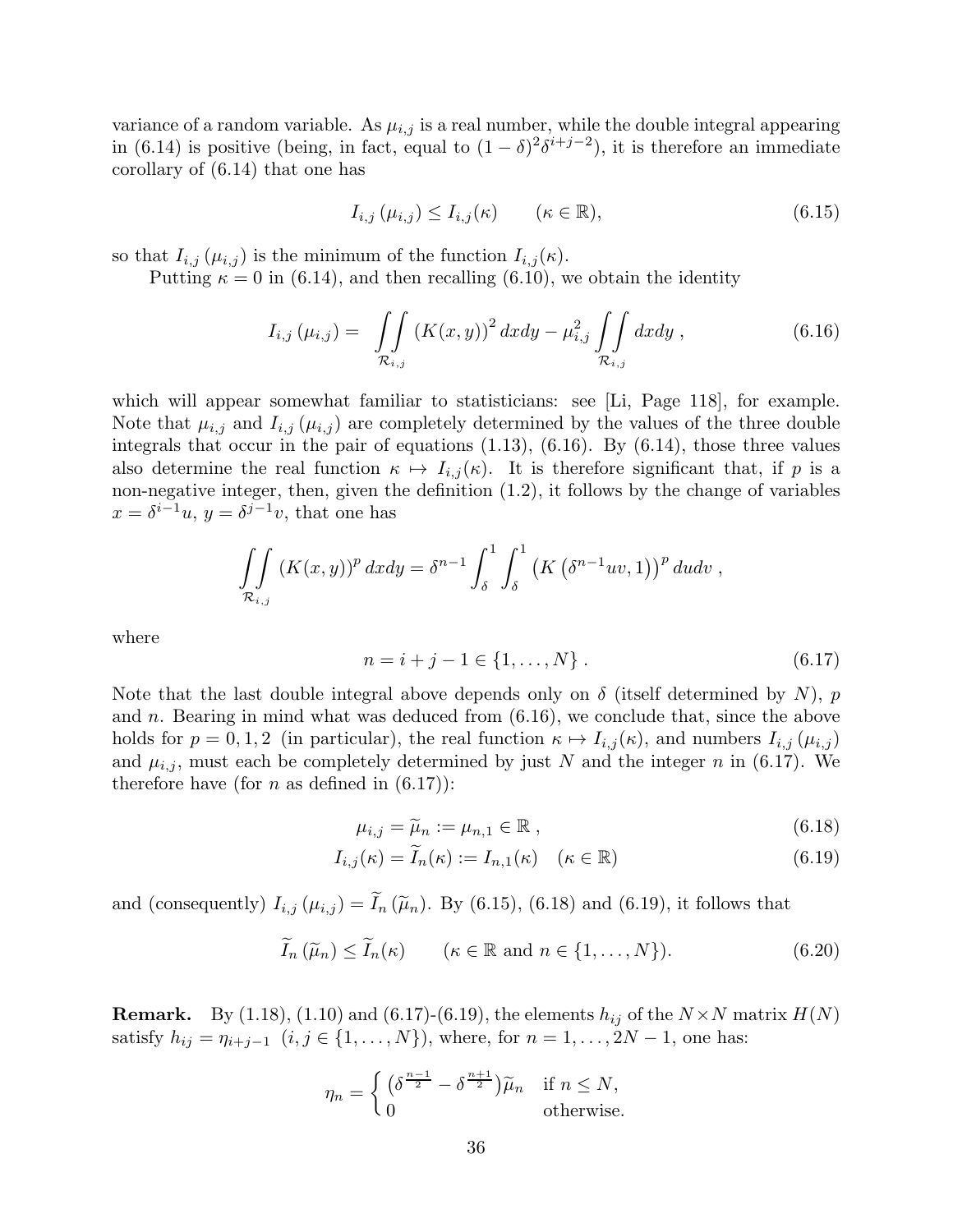Thus  $H(N)$  is indeed a Hankel matrix, as was mentioned in our Introduction.

In the preceding we have assumed only that i and j are integers satisfying  $(6.13)$  and  $i, j \geq 1$ , which are precisely the conditions of summation for the sum  $V_0$ , defined in (6.11). We therefore deduce from  $(6.11)$ ,  $(6.17)$ ,  $(6.18)$  and  $(6.19)$  that one has

$$
V_0 = \sum_{1 \leq i \leq n \leq N} \widetilde{I}_n \left( \widetilde{\mu}_n \right) = \sum_{n=1}^N n \cdot \widetilde{I}_n \left( \widetilde{\mu}_n \right) . \tag{6.21}
$$

In order to estimate  $V_0$  we require upper bounds for the numbers  $\widetilde{I}_1(\widetilde{\mu}_1), \ldots, \widetilde{I}_N(\widetilde{\mu}_N)$ . The next lemma is a preliminary step towards obtaining such bounds. Following it we have another lemma (really a corollary) stating a formula that, for  $N \in \mathbb{N}$ , facilitates the numerical evaluation of  $\tilde{\mu}_1, \ldots, \tilde{\mu}_N$ . In relation to our proof of Theorem 4, the latter lemma (i.e. Lemma 6.5) is merely incidental: see the Remark following its proof for some observations justifying its inclusion in this paper.

**Lemma 6.4.** *Let*  $n \leq N$  *be a positive integer. Then, for*  $\kappa \in \mathbb{R}$ *, one has* 

$$
\widetilde{I}_n(\kappa) = \varepsilon^2 e^{-n\varepsilon} \left( \int_{-1}^{\sigma_n} \left( \kappa + e^{(\sigma+n)\varepsilon} - \left( k_n - \frac{1}{2} \right) \right)^2 (1 - |\sigma|) e^{-\sigma \varepsilon} d\sigma \right) + \int_{\sigma_n}^1 \left( \kappa + e^{(\sigma+n)\varepsilon} - \left( k_n + \frac{1}{2} \right) \right)^2 (1 - |\sigma|) e^{-\sigma \varepsilon} d\sigma \right),
$$

*where*

$$
k_n := \left\lfloor e^{(n-1)\varepsilon} \right\rfloor + 1 \quad \text{and} \quad \sigma_n := \min\left\{1, \varepsilon^{-1} \log(k_n) - n\right\} \in (-1, 1]. \tag{6.22}
$$

**Proof.** Let  $\kappa \in \mathbb{R}$ . By (6.19), (6.10) and (1.2), we find that

$$
\widetilde{I}_n(\kappa) = I_{n,1}(\kappa) = \int_{x_{n+1}}^{x_n} \left( \int_{x_2}^{x_1} \left( \kappa - K(xy,1) \right)^2 dy \right) dx.
$$

By (1.9) and (1.10), we have also  $x_i = e^{(1-i)\varepsilon}$  for  $i = 1, ..., N + 1$ . Therefore, upon applying the substitions  $x = e^{(\theta - n)\varepsilon}$ ,  $y = e^{(\phi - 1)\varepsilon}$  to the last integral above, we obtain:

$$
\widetilde{I}_n(\kappa) = \varepsilon^2 e^{-(n+1)\varepsilon} \int_0^1 \int_0^1 \left( \kappa - K \left( e^{(\theta + \phi - (n+1))\varepsilon}, 1 \right) \right)^2 e^{(\theta + \phi)\varepsilon} d\theta d\phi.
$$

Then, by means of another pair of substitutions,  $\phi = \frac{1}{2}$  $\frac{1}{2}((1-\sigma)+\tau), \theta = \frac{1}{2}$  $\frac{1}{2}((1-\sigma)-\tau),$ we find that

$$
\widetilde{I}_n(\kappa) = \varepsilon^2 e^{-(n+1)\varepsilon} \int_{-1}^1 \int_{|\sigma|-1}^{1-|\sigma|} \left( \kappa - K\left(e^{-(\sigma+n)\varepsilon}, 1\right) \right)^2 e^{(1-\sigma)\varepsilon} \cdot \frac{1}{2} d\tau d\sigma
$$
\n
$$
= \varepsilon^2 e^{-n\varepsilon} \int_{-1}^1 \left( \kappa - K\left(e^{-(\sigma+n)\varepsilon}, 1\right) \right)^2 (1-|\sigma|) e^{-\sigma\varepsilon} d\sigma. \tag{6.23}
$$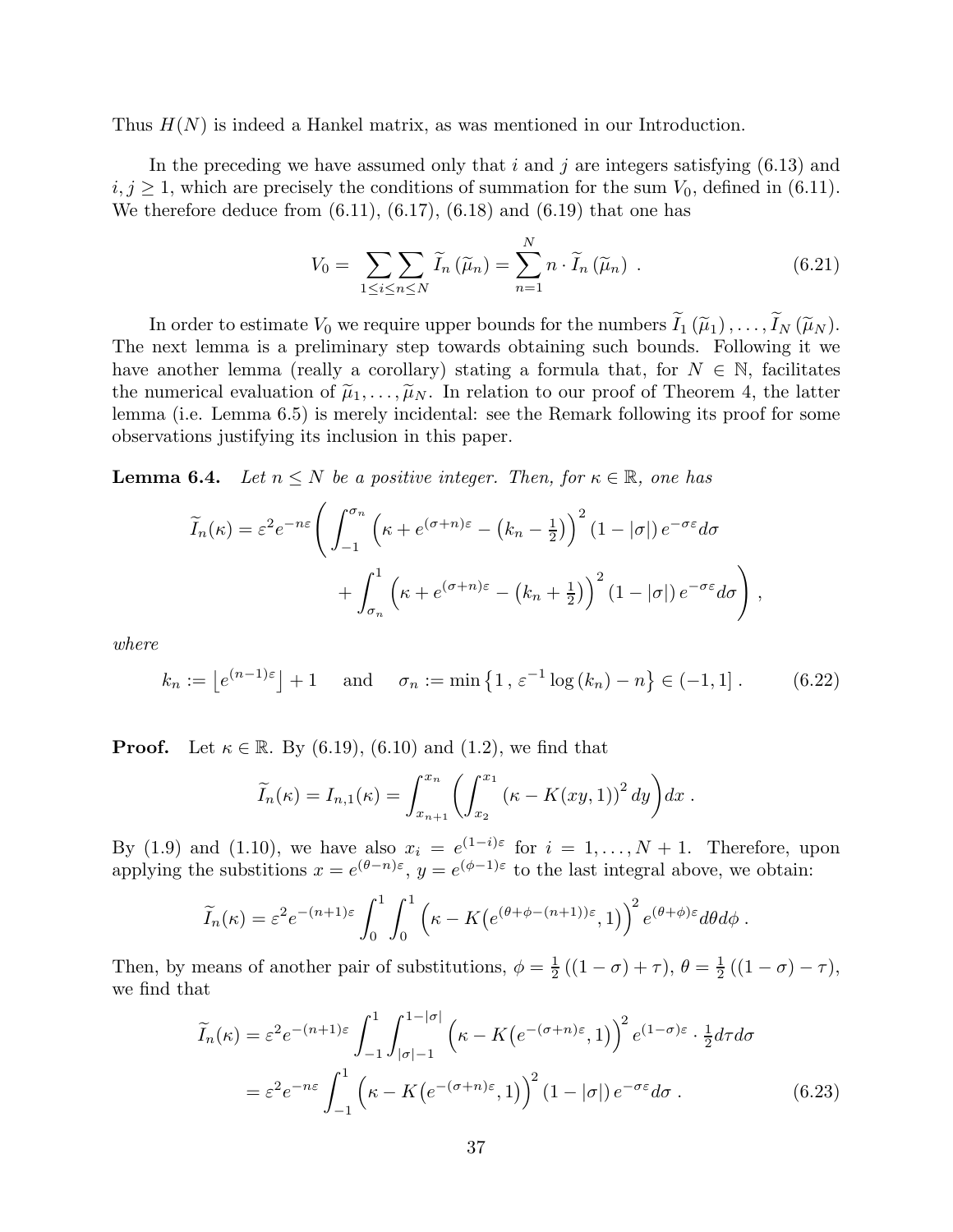By (1.2) we have here:

$$
-K\big(e^{-(\sigma+n)\varepsilon},1\big) = e^{(\sigma+n)\varepsilon} - \left(\big[e^{(\sigma+n)\varepsilon}\big] + \frac{1}{2}\right) .
$$

The stated result of the lemma will therefore follow from (6.23) if it can be shown that one has both

$$
\lfloor e^{(\sigma+n)\varepsilon} \rfloor = k_n - 1 \quad \text{for} \quad -1 < \sigma < \sigma_n \,, \tag{6.24}
$$

$$
\left[e^{(\sigma+n)\varepsilon}\right] = k_n \quad \text{for } \sigma_n < \sigma < 1 \,,\tag{6.25}
$$

and also  $-1 \leq \sigma_n \leq 1$ .

Regarding the last mentioned requirement (proof that  $-1 \leq \sigma_n \leq 1$ ), we observe that, by the first part of (6.22), one has  $k_n > e^{(n-1)\varepsilon}$ , and so  $\varepsilon^{-1} \log(k_n) - n > (n-1) - n = -1$ ; it therefore follows by the second part of (6.22) that  $\sigma_n \leq 1$  and  $\sigma_n \in \{1, \varepsilon^{-1} \log(k_n) - n\} \subset$  $(-1, \infty)$ , so that one has, in fact,  $-1 < \sigma_n \leq 1$ .

For (6.24) we observe that, when  $\sigma \in (-1, \sigma_n)$ , one has

$$
e^{(n-1)\varepsilon} < e^{(n+\sigma)\varepsilon} < e^{(n+\sigma_n)\varepsilon} \leq k_n = \left( \left\lfloor e^{(n-1)\varepsilon} \right\rfloor + 1 \right) \in \mathbb{Z}
$$

(the last two relations holding by virtue of (6.22)), and so

$$
k_n - 1 = \left\lfloor e^{(n-1)\varepsilon} \right\rfloor \le \left\lfloor e^{(n+\sigma)\varepsilon} \right\rfloor \le k_n - 1,
$$

by which we must have  $\lfloor e^{(n+\sigma)\varepsilon} \rfloor = k_n - 1$  (as was required to be shown).

Finally, for (6.25) we begin by noting that, when  $\sigma_n < \sigma < 1$ , one must have  $\sigma_n < 1$ , and so (by (6.22))  $\sigma_n = \varepsilon^{-1} \log(k_n) - n$ , which implies that  $k_n = e^{(n+\sigma_n)\varepsilon}$ . Therefore, assuming that  $\sigma_n < \sigma < 1$ , we will have

$$
e^{(n+1)\varepsilon} > e^{(\sigma+n)\varepsilon} > e^{(\sigma_n+n)\varepsilon} = k_n ,
$$

and so (given that we have  $\mathbb{Z} \ni k > e^{(n-1)\varepsilon}$ , as has already been noted) may deduce that

$$
e^{(n+1)\varepsilon} > \left\lfloor e^{(\sigma+n)\varepsilon} \right\rfloor \geq k_n > e^{(n-1)\varepsilon}
$$
.

Since  $n \leq N$ , it follows by this last sequence of three inequalities and (1.8) that

$$
0 \le \left\lfloor e^{(\sigma+n)\varepsilon} \right\rfloor - k_n < 2\sinh(\varepsilon)e^{n\varepsilon} \le 2\sinh(\varepsilon)e^{N\varepsilon} = 1 \;,
$$

when  $\sigma_n < \sigma < 1$ : as two integers that differ by less than 1 must be equal, this completes the proof of (6.25), and, with that, the proof of the lemma also

**Lemma 6.5.** Let  $n \leq N$  be a positive integer. Let  $\widetilde{\mu}_n$  be the real number defined by (6.18) *and (1.13). Then*

$$
\widetilde{\mu}_n = k_n - \frac{\varepsilon^2 e^{\varepsilon n} + \sinh(\varepsilon) - (|1 - e^{-\varepsilon \sigma_n}| + \varepsilon e^{-\varepsilon \sigma_n} (1 - |\sigma_n|))}{2 (\cosh(\varepsilon) - 1)},
$$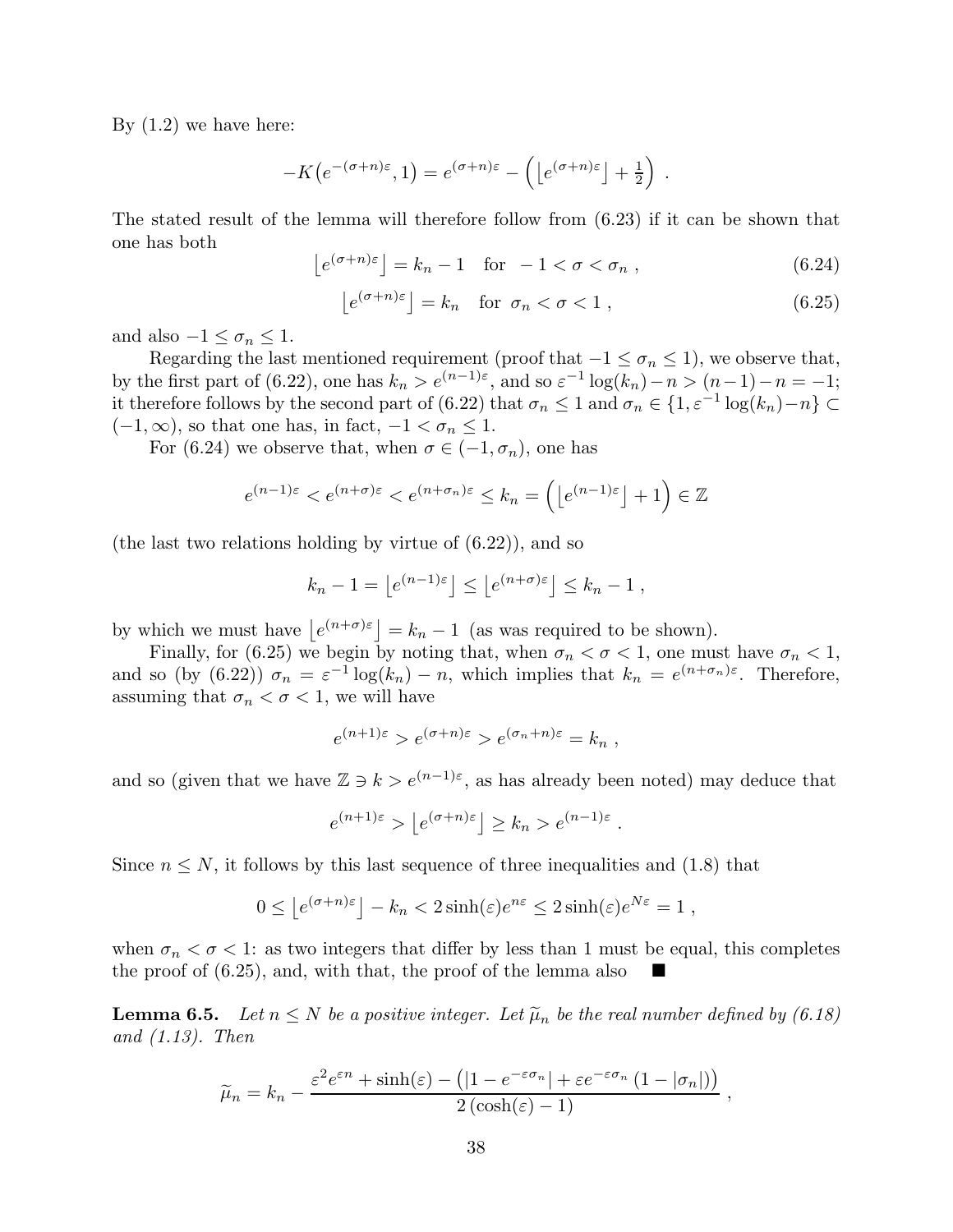*where*  $k_n$  *and*  $\sigma_n$  *are as in (6.22).* 

**Proof.** By (6.20), the real function  $\kappa \mapsto \widetilde{I}_n(\kappa)$  attains its global minimum at the point  $\kappa = \tilde{\mu}_n$ , and so (bearing in mind that  $\tilde{I}_n(\kappa)$  is a polymial in  $\kappa$ ) we must have have  $I'_n(\widetilde{\mu}_n) = 0$ . By this and Lemma 6.4, we find that one has

$$
0 = \int_{-1}^{\sigma_n} \left( \tilde{\mu}_n + e^{(\sigma + n)\varepsilon} - (k_n - \frac{1}{2}) \right) (1 - |\sigma|) e^{-\sigma \varepsilon} d\sigma
$$

$$
+ \int_{\sigma_n}^1 \left( \tilde{\mu}_n + e^{(\sigma + n)\varepsilon} - (k_n + \frac{1}{2}) \right) (1 - |\sigma|) e^{-\sigma \varepsilon} d\sigma ,
$$

and so:

$$
\left(\widetilde{\mu}_n - k_n\right) X(\varepsilon, -1) + e^{n\varepsilon} X(0, -1) = \frac{1}{2} X(\varepsilon, \sigma_n) \tag{6.26}
$$

where

$$
X(\omega,\alpha) := \int_{\alpha}^{1} (1 - |\sigma|) e^{-\sigma \omega} d\sigma - \int_{-1}^{\alpha} (1 - |\sigma|) e^{-\sigma \omega} d\sigma \qquad (6.27)
$$

for  $\omega \in \mathbb{R}$ ,  $\alpha \in [-1, 1]$ . Here  $X(0, -1)$  is the area of the triangle with vertices at  $(-1, 0)$ ,  $(0, 1)$  and  $(0, 1)$ , which is, of course, equal to 1. By elementary calculus, we have also:

$$
X(\omega, -1) = \frac{2(\cosh(\omega) - 1)}{\omega^2} = \left(\frac{\sinh\left(\frac{1}{2}\omega\right)}{\frac{1}{2}\omega}\right)^2 \quad (\mathbb{R} \ni \omega \neq 0). \tag{6.28}
$$

By (6.26), (6.27), (6.28) and the equality  $X(0, -1) = 1$ , we have:

$$
\widetilde{\mu}_n - k_n = \frac{\frac{1}{2}\varepsilon^2 X(\varepsilon, \sigma_n) - \varepsilon^2 e^{n\varepsilon}}{2(\cosh(\varepsilon) - 1)}.
$$

Therefore the stated result of the lemma follows if it can be shown that one has:

$$
\frac{1}{2}X(\varepsilon, \sigma_n) = \frac{e^{-\varepsilon \sigma_n} (1 - |\sigma_n|)}{\varepsilon} + \frac{|1 - e^{-\varepsilon \sigma_n}| - \sinh(\varepsilon)}{\varepsilon^2}.
$$
 (6.29)

We begin the verification of (6.29) with the observation that, if  $0 \leq \alpha \leq 1$  and  $\mathbb{R} \ni \omega \neq 0$ , then, by (6.27) and (6.28), one has:

$$
\frac{1}{2}X(\omega,\alpha) = \frac{1}{2}\left(2\int_{\alpha}^{1}(1-\sigma)e^{-\sigma\omega}d\sigma - X(\omega,-1)\right)
$$

$$
= \frac{(1-\alpha)e^{-\alpha\omega}}{\omega} + \frac{e^{-\omega} - e^{-\alpha\omega}}{\omega^2} - \frac{\cosh(\omega) - 1}{\omega^2}
$$

$$
= \frac{e^{-\alpha\omega}(1-\alpha)}{\omega} + \frac{(1 - e^{-\alpha\omega}) - \sinh(\omega)}{\omega^2}.
$$
(6.30)

Given that we have  $\varepsilon > 0$ , it follows immediately from (6.30) that (6.29) is valid when  $0 \leq \sigma_n \leq 1$ . In dealing with the remaining cases (where  $-1 < \sigma_n < 0$ ) we find that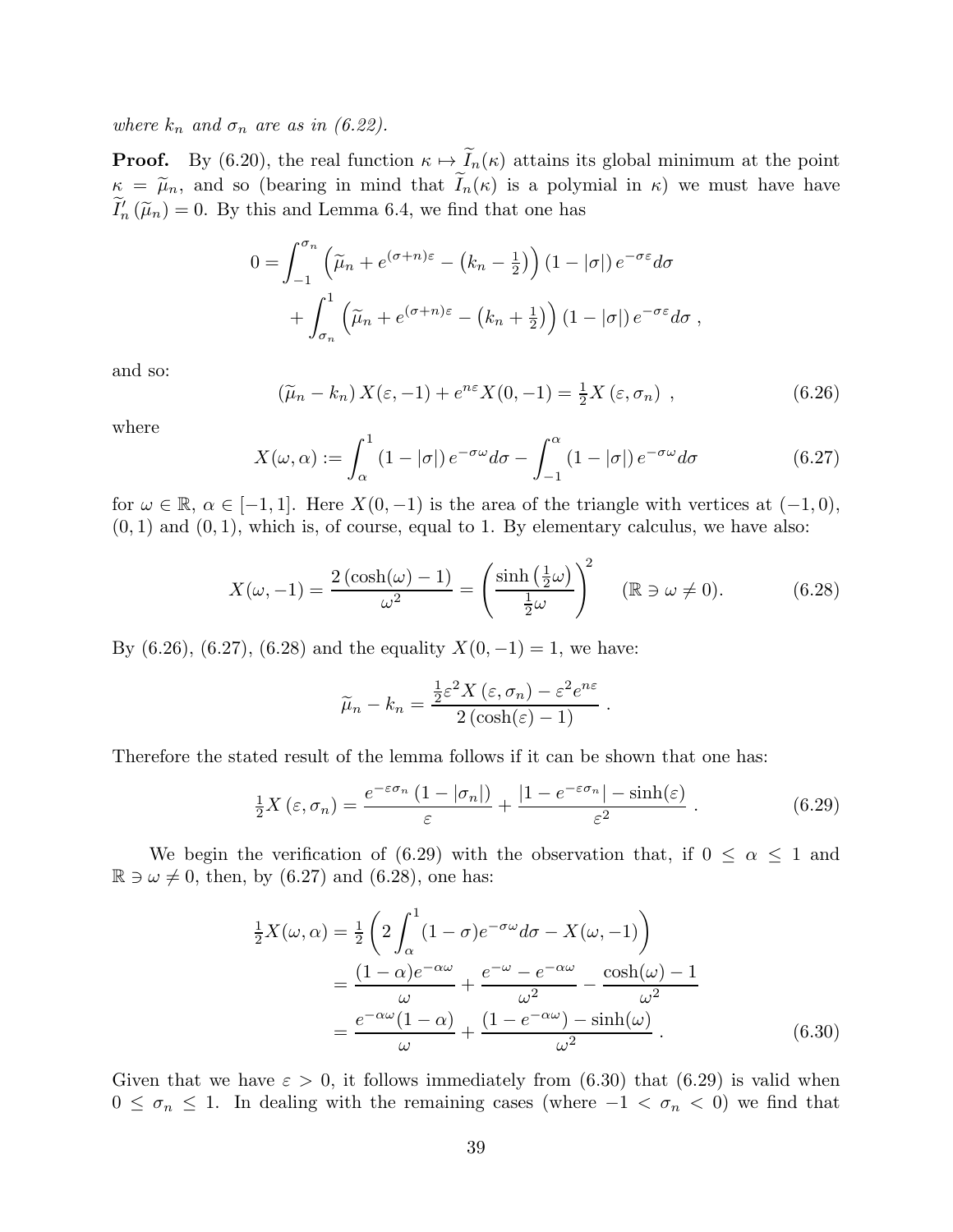the substitution  $\sigma = -\tau$  (in (6.27)) gives  $X(\varepsilon, \sigma_0) = -X(-\varepsilon, -\sigma_0)$ , and so, by (6.30) for  $\omega = -\varepsilon \in \mathbb{R} \backslash \{0\}, \, \alpha = -\sigma_0 \in (0, 1),$  we obtain

$$
\frac{1}{2}X(\varepsilon, \sigma_n) = -\left(\frac{e^{-\varepsilon\sigma_0}(1+\sigma_0)}{(-\varepsilon)} + \frac{(1-e^{-\varepsilon\sigma_0}) + \sinh(\varepsilon)}{\varepsilon^2}\right),
$$

$$
= \frac{e^{-\varepsilon\sigma_0}(1+\sigma_0)}{\varepsilon} + \frac{(e^{-\varepsilon\sigma_0} - 1) - \sinh(\varepsilon)}{\varepsilon^2},
$$

which is in exact agreement with (6.29), given we are supposing here that  $\sigma_0 < 0$ , and  $\varepsilon > 0$ . This completes the proof of the lemma

Remark. Lemma 6.5 is not part of our proof of Theorem 4, but is of use in computing eigenvalues of the kernel  $K^{\triangleleft,N}$ : see Section 7 for some details of this.

It can be shown that, when  $\sigma_n$  (as defined in (6.22)) is equal to 1, one has

$$
\widetilde{I}_n\left(\widetilde{\mu}_n\right) = \varepsilon^2 e^{n\varepsilon} \left( \frac{\sinh^2\left(\frac{1}{2}\varepsilon\right)}{\left(\frac{1}{2}\varepsilon\right)^2} - \frac{\left(\frac{1}{2}\varepsilon\right)^2}{\sinh^2\left(\frac{1}{2}\varepsilon\right)} \right) ,\qquad (6.31)
$$

which (by virtue of (1.9) and the identity  $4\sinh^2 x = e^{2x} + e^{-2x} - 2$ ) is a certain rational function of  $\delta$ ,  $\delta^n$  and  $\varepsilon^2$ . With more work one can compute a rational function of  $\delta$ ,  $\delta^n$ ,  $\varepsilon$ , n,  $k_n$  and  $\sigma_n$  (the last two being given by (6.22)) that is equal to  $I_n(\tilde{\mu}_n)$  if  $0 \le \sigma_n < 1$ , as well as another such function that is equal to  $\widetilde{I}_n(\widetilde{\mu}_n)$  if  $-1 < \sigma_n \leq 0$ . The latter two exact results (pertaining to cases where  $-1 < \sigma_n < 1$ ) are complicated enough to dissuade us from using them in our proof of Theorem 4, and so it would serve no purpose to provide more details of those results in this paper. We seek instead to work with simpler approximate results, and (what is more) do not believe that the complicated exact results are an ideal starting point from which to make our way to a satisfactory 'simple' approximation to  $I_n(\widetilde{\mu}_n)$ . For these reasons we take a different approach: our goal becomes a reasonably sharp upper bound on  $I_n(\tilde{\mu}_n)$ , to be obtained by the application of the inequality (6.20) for a suitably chosen  $\kappa \in \mathbb{R}$  (which, in light of (6.14), must necessarily be an approximation to  $\tilde{\mu}_n$ ).

In order to arrive at a suitable choice for  $\kappa$ , in applying (6.20), we revisit the equations  $(6.26)$ - $(6.28)$  that occur in the proof of Lemma 6.5. By  $(6.26)$  and  $(6.27)$ , we have

$$
\left(\widetilde{\mu}_n + e^{(n+\sigma_n)\varepsilon} - k_n\right) X(\varepsilon, -1)
$$
  
= 
$$
\int_{-1}^1 \left( e^{(n+\sigma_n)\varepsilon} - e^{(n+\sigma)\varepsilon} \right) (1 - |\sigma|) e^{-\sigma\varepsilon} d\sigma + \frac{1}{2} X(\varepsilon, \sigma_n)
$$
  
= 
$$
e^{(n+\sigma_n)\varepsilon} \int_{-1}^1 \left( 1 - e^{(\sigma-\sigma_n)\varepsilon} \right) (1 - |\sigma|) e^{-\sigma\varepsilon} d\sigma + \frac{1}{2} X(\varepsilon, \sigma_n)
$$

We next modify the above equation, replacing each term of form  $X(\varepsilon, \alpha)$  by  $X(0, \alpha)$ , while replacing  $\tilde{\mu}_n$  by some  $\mu'_n$ . Note that  $X(0,-1) = 1$ , and that by (6.28) we have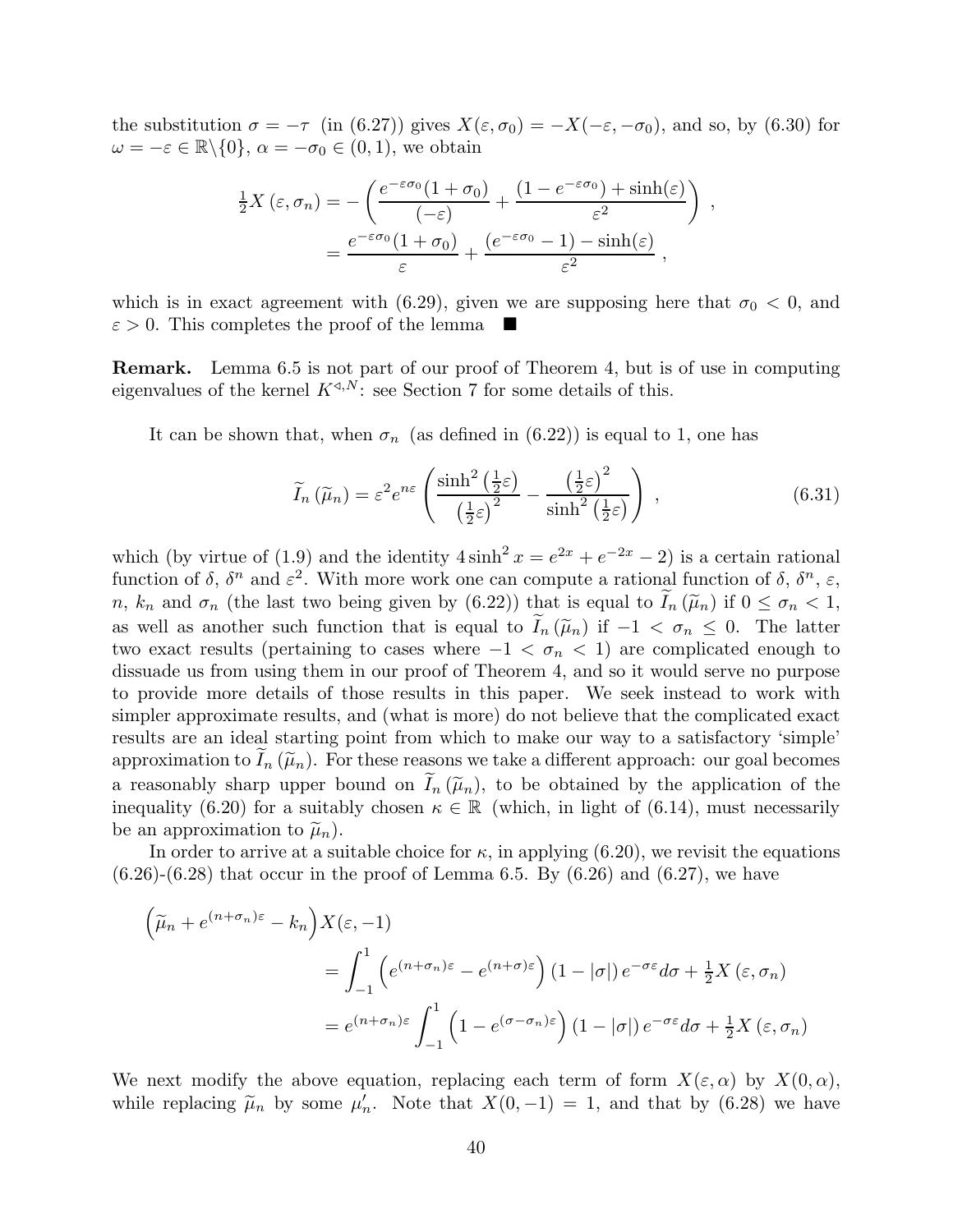$X(\varepsilon, -1) = 1 + O(\varepsilon^2) = (1 + O(\varepsilon^2)) X(0, -1)$ . By (6.22) and (6.27), we have also  $X(\varepsilon, \sigma_n) = X(0, \sigma_n) + O(\varepsilon)$ . Thus, given the result (6.3) of Lemma 6.1, we see that if N is large enough then  $X(0, -1)$  and  $X(0, \sigma_n)$  will be quite good approximations for  $X(\varepsilon, -1)$ and  $X(\varepsilon, \sigma_n)$ , respectively, and so the number  $\mu'_n$  satisfying

$$
\mu'_{n} + e^{(n+\sigma_{n})\varepsilon} - k_{n} = e^{(n+\sigma_{n})\varepsilon} \int_{-1}^{1} \left(1 - e^{(\sigma-\sigma_{n})\varepsilon}\right) (1-|\sigma|) e^{-\sigma\varepsilon} d\sigma + \frac{1}{2} X(0, \sigma_{n}) \quad (6.32)
$$

will then be a reasonable approximation for  $\tilde{\mu}_n$ .

We note that the integrand occurring in the last equation has, as a factor, the product:

$$
\left(1-e^{(\sigma-\sigma_n)\varepsilon}\right)e^{-\sigma\varepsilon}=\left(-(\sigma-\sigma_n)\varepsilon+O\left(\varepsilon^2\right)\right)\left(1+O(\varepsilon)\right)=-\left(\sigma-\sigma_n\right)\varepsilon+O\left(\varepsilon^2\right).
$$

By this, (6.32), (6.27), and a short calculation, we arrive at a second, simpler, approximation to  $\widetilde{\mu}_n$ :

$$
\mu_n^{\prime\prime} := (k_n - e^{(n+\sigma_n)\varepsilon}) - \varepsilon e^{(n+\sigma_n)\varepsilon} \int_{-1}^1 (1 - |\sigma|) (\sigma - \sigma_n) d\sigma + \frac{1}{2} X (0, \sigma_n)
$$
  
=  $(k_n - e^{(n+\sigma_n)\varepsilon}) + \varepsilon \sigma_n e^{(n+\sigma_n)\varepsilon} X(0, -1) + \frac{1}{2} X (0, \sigma_n)$   
=  $k_n + (\varepsilon \sigma_n - 1) e^{(n+\sigma_n)\varepsilon} - \frac{1}{2} \chi(\sigma_n) \in \mathbb{R}$ , (6.33)

where

$$
\chi(\alpha) := -X(0, \alpha) = (2 - |\alpha|) \alpha \qquad (-1 \le \alpha \le 1). \tag{6.34}
$$

Our application of the inequality (6.20) will, in all cases, be made with  $\kappa = \mu_n^{\prime\prime}$ . The following lemma is therefore central to the completion of our proof of Theorem 4.

**Lemma 6.6.** *Let*  $n \leq N$  *be a positive integer. Then* 

$$
\widetilde{I}_n(\mu_n'') \le \frac{\left(1-\chi^2(\sigma_n)\right)}{4} \varepsilon^2 e^{(1-n)\varepsilon} + \psi(\sigma_n) \varepsilon^3 e^{(1+\sigma_n)\varepsilon} + \frac{1}{6} \varepsilon^4 e^{(n+1+2\sigma_n)\varepsilon} + \left(\frac{1}{6} + \sigma_n^2\right) e^{2\varepsilon} \varepsilon^4,
$$

*where*

$$
\psi(\alpha) := -\frac{2}{3} |\alpha|^3 + \alpha^2 - \frac{1}{3} \qquad (-1 \le \alpha \le 1), \tag{6.35}
$$

*while*  $k_n$ ,  $\sigma_n$ ,  $\mu''_n$  and  $\chi(\sigma)$  are as defined in (6.22), (6.33) and (6.34).

Proof. By (6.33) and Lemma 6.4, one has

$$
\widetilde{I}_n(\mu_n^{\prime\prime}) = \varepsilon^2 \int_{-1}^1 \left( (\varepsilon \sigma_n - 1) e^{(n+\sigma_n)\varepsilon} + e^{(\sigma+n)\varepsilon} - \phi(\sigma_n, \sigma) \right)^2 \left( \frac{1 - |\sigma|}{e^{(n+\sigma)\varepsilon}} \right) d\sigma
$$
\n
$$
= \varepsilon^2 \int_{-1}^1 \left( \phi(\sigma_n, \sigma) + e^{(n+\sigma_n)\varepsilon} \varrho((\sigma - \sigma_n)\varepsilon) - e^{(n+\sigma_n)\varepsilon} \varepsilon \sigma \right)^2 \left( \frac{1 - |\sigma|}{e^{(n+\sigma)\varepsilon}} \right) d\sigma, \quad (6.36)
$$

where:

$$
\phi(x,y) := \frac{1}{2}\chi(x) + \left\lfloor \frac{1}{2}(y-x) \right\rfloor + \frac{1}{2} \qquad (-1 < x, y \le 1) \tag{6.37}
$$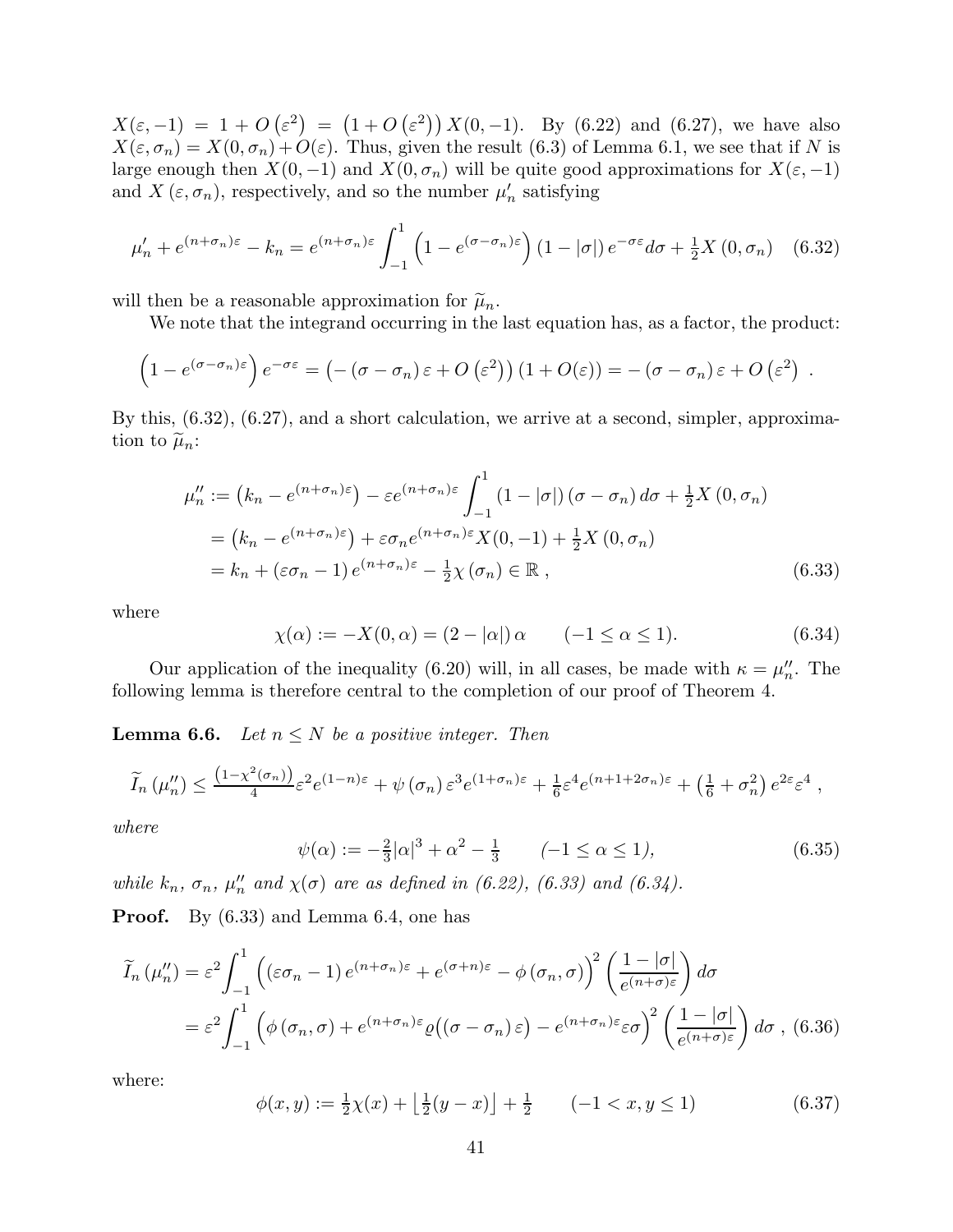and

$$
\varrho(t) := 1 + t - e^t \qquad (t \in \mathbb{R}).
$$
\n(6.38)

By 'Taylor's formula with remainder', one has here  $\rho(t) = -\frac{1}{2}$  $\frac{1}{2}t^2e^{\vartheta(t)t}$ , where the range of the function  $\vartheta(t)$  is contained in the interval  $(0, 1)$ . It follows that

$$
0 \ge \varrho(t) \ge -\frac{1}{2}t^2 e^{\max\{0,t\}} \qquad (t \in \mathbb{R}). \tag{6.39}
$$

As a preliminary to the application of (6.39), we consider now the range of the function

$$
f(\sigma) := \phi(\sigma_n, \sigma) + e^{(n+\sigma_n)\varepsilon} \varrho((\sigma - \sigma_n)\varepsilon) - e^{(n+\sigma_n)\varepsilon}\varepsilon\sigma \qquad (-1 < \sigma < 1),
$$

the square of which is a factor of the integrand seen in (6.36). We note firstly that, when  $-1 < \sigma < \sigma_n \leq 1$ , it follows by (6.37) and (6.38) that one has both

$$
\phi(\sigma_n, \sigma) = \frac{1}{2}\chi(\sigma_n) - \frac{1}{2} \quad \text{and} \quad \varrho((\sigma - \sigma_n)\varepsilon) - \varepsilon\sigma = 1 - \sigma_n\varepsilon - e^{(\sigma - \sigma_n)\varepsilon} > -\sigma_n\varepsilon,
$$

and so

$$
f(\sigma) > -\left(e^{(n+\sigma_n)\varepsilon}\sigma_n\varepsilon + \frac{1}{2} - \frac{1}{2}\chi(\sigma_n)\right) . \tag{6.40}
$$

When  $-1 < \sigma_n \leq \sigma < 1$ , one finds instead that

$$
\phi(\sigma_n, \sigma) = \frac{1}{2}\chi(\sigma_n) + \frac{1}{2} \quad \text{and} \quad \varrho((\sigma - \sigma_n)\varepsilon) - \varepsilon\sigma > -(\sigma_n\varepsilon + e^{(1-\sigma_n)\varepsilon} - 1).
$$

Therefore, given that one has

$$
e^{(n+\sigma_n)\varepsilon} \left(e^{(1-\sigma_n)\varepsilon} - 1\right) = \left(e^{\varepsilon} - e^{\sigma_n \varepsilon}\right) e^{n\varepsilon} < 2\sinh(\varepsilon) e^{n\varepsilon} = e^{(n-N)\varepsilon} \le 1
$$

(the penultimate relation here following by (1.8)), we may conclude that the inequality (6.40), shown (earlier) to hold for all  $\sigma \in (-1, \sigma_n)$ , does in fact hold for all  $\sigma \in (-1, 1)$ .

We observe, secondly, that  $-1 < \sigma_n \leq 1$ , and that if  $\sigma_n < 0$ , so that  $\sigma_n \in (-1,0)$ , then it follows by (6.34) that

$$
e^{(n+\sigma_n)\varepsilon}\sigma_n\varepsilon + \frac{1}{2} - \frac{1}{2}\chi(\sigma_n) < \frac{1}{2} - \frac{1}{2}\chi(\sigma_n) < \frac{1}{2} - \frac{1}{2}\chi(-1) = 1;
$$

if instead  $0 \le \sigma_n \le 1$ , then, by (1.8), (1.9), (6.1) and the result (6.5) of Lemma 6.1, one has

$$
e^{(n+\sigma_n)\varepsilon}\sigma_n\varepsilon + \frac{1}{2} - \frac{1}{2}\chi(\sigma_n) \le e^{(N+1)\varepsilon}\sigma_n\varepsilon + \frac{1}{2} - \frac{1}{2}\sigma_n
$$
  
=  $\left(\frac{\Delta\varepsilon}{\sinh(2\varepsilon)} - \frac{1}{2}\right)\sigma_n + \frac{1}{2}$   
 $< \left(\frac{\Delta-1}{2}\right)\sigma_n + \frac{1}{2} \le \left(\frac{\Delta-1}{2}\right)(1) + \frac{1}{2} = \frac{\Delta}{2} < \frac{2}{3}.$ 

By these observations, together with (6.40), we deduce that

$$
f(\sigma) > -1 \qquad (-1 < \sigma < 1). \tag{6.41}
$$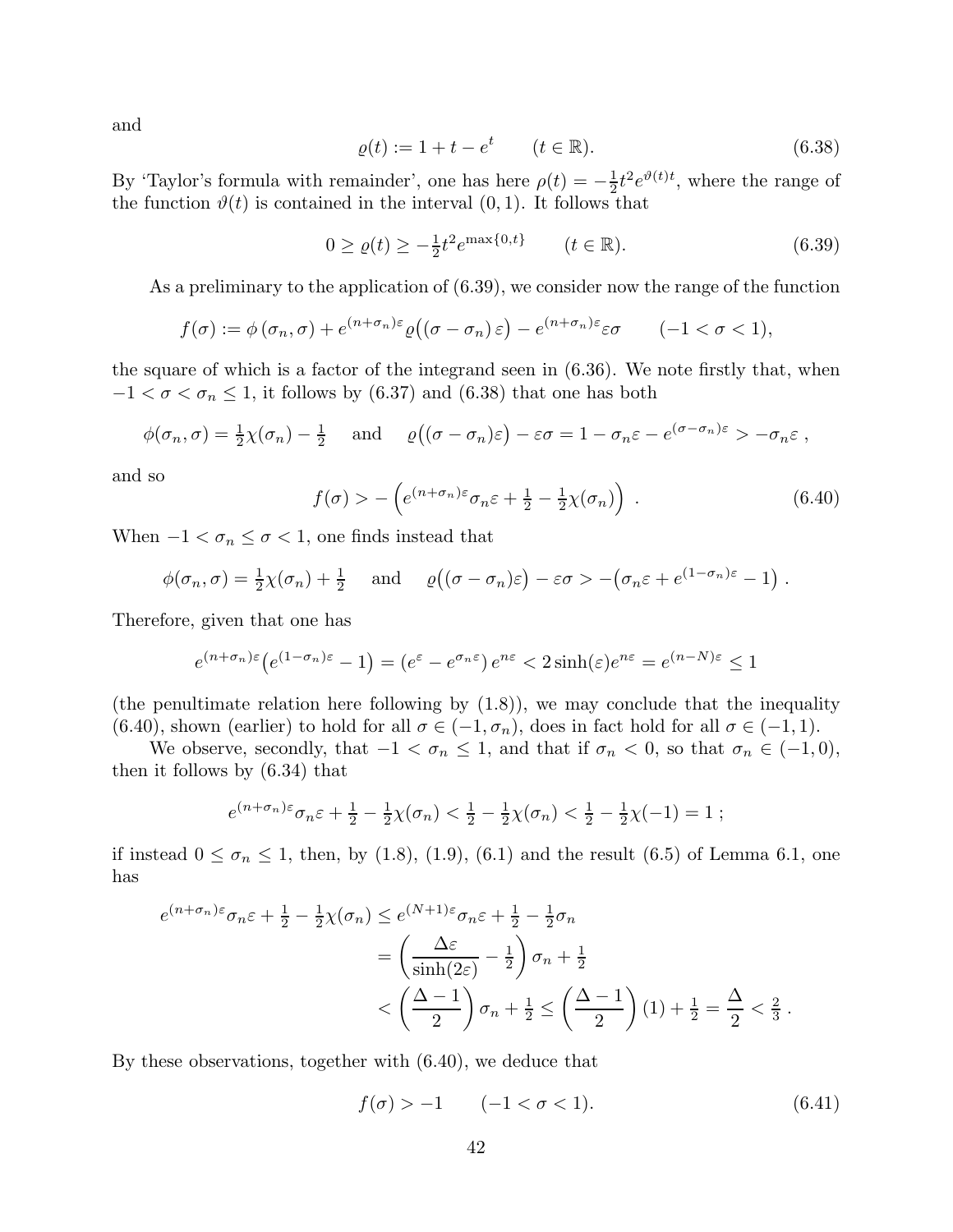By (6.39) and the definition of  $f(\sigma)$ , we have

$$
f(\sigma) \le g(\sigma) := \phi(\sigma_n, \sigma) - e^{(n+\sigma_n)\varepsilon} \varepsilon \sigma \qquad (-1 < \sigma < 1),
$$

and so it follows by (6.41) that, for  $-1 < \sigma < 1$ , we have:

$$
f^{2} \le f^{2} + (f - g)^{2} = g^{2} - 2(g - f)f < g^{2} + 2(g - f) \qquad (f = f(\sigma), g = g(\sigma)).
$$

By (6.39) (again), we have here

$$
g(\sigma) - f(\sigma) = -e^{(n+\sigma_n)\varepsilon} \varrho((\sigma - \sigma_n)\varepsilon) \le \frac{1}{2}\varepsilon^2 (\sigma - \sigma_n)^2 e^{(n+\max\{\sigma_n, \sigma\})\varepsilon} \qquad (-1 < \sigma < 1),
$$

and so may deduce that

$$
f^{2}(\sigma) \le g^{2}(\sigma) + \varepsilon^{2} (\sigma - \sigma_{n})^{2} e^{(n+1)\varepsilon} \qquad (-1 < \sigma < 1).
$$
 (6.42)

Since we have

$$
\int_{-1}^{1} (\sigma - \sigma_n)^2 e^{(n+1)\varepsilon} \left( \frac{1 - |\sigma|}{e^{(n+\sigma)\varepsilon}} \right) d\sigma \le e^{2\varepsilon} \int_{-1}^{1} (\sigma - \sigma_n)^2 (1 - |\sigma|) d\sigma
$$
  
=  $2e^{2\varepsilon} \int_{0}^{1} (\sigma^2 + \sigma_n^2) (1 - \sigma) d\sigma = \left( \frac{1}{6} + \sigma_n^2 \right) e^{2\varepsilon}$ ,

it follows from (6.36) and (6.42) that

$$
\widetilde{I}_{n}(\mu_{n}^{"}) \leq \varepsilon^{2} \int_{-1}^{1} g^{2}(\sigma) \left( \frac{1 - |\sigma|}{e^{(n+\sigma)\varepsilon}} \right) d\sigma + \left( \frac{1}{6} + \sigma_{n}^{2} \right) e^{2\varepsilon} \varepsilon^{4}
$$
\n
$$
= \left( \frac{1}{6} + \sigma_{n}^{2} \right) e^{2\varepsilon} \varepsilon^{4} + \varepsilon^{2} \int_{-1}^{1} \left( \phi\left(\sigma_{n}, \sigma\right) - e^{(n+\sigma_{n})\varepsilon} \varepsilon \sigma \right)^{2} \left( \frac{1 - |\sigma|}{e^{(n+\sigma)\varepsilon}} \right) d\sigma
$$
\n
$$
\leq \left( \frac{1}{6} + \sigma_{n}^{2} \right) e^{2\varepsilon} \varepsilon^{4} + \varepsilon^{2} e^{(1-n)\varepsilon} \int_{-1}^{1} \left( \phi\left(\sigma_{n}, \sigma\right) - e^{(n+\sigma_{n})\varepsilon} \varepsilon \sigma \right)^{2} (1 - |\sigma|) d\sigma. \tag{6.43}
$$

By (6.37), the value of the integral occurring in the last inequality above is:

$$
\int_{-1}^{\sigma_n} \left( \frac{1}{2} \chi(\sigma_n) - \frac{1}{2} - e^{(n+\sigma_n)\varepsilon} \varepsilon \sigma \right)^2 (1 - |\sigma|) d\sigma
$$
  
+ 
$$
\int_{\sigma_n}^1 \left( \frac{1}{2} \chi(\sigma_n) + \frac{1}{2} - e^{(n+\sigma_n)\varepsilon} \varepsilon \sigma \right)^2 (1 - |\sigma|) d\sigma
$$
  
= 
$$
\int_{-1}^1 \left( \left( \frac{1}{2} \chi(\sigma_n) - e^{(n+\sigma_n)\varepsilon} \varepsilon \sigma \right)^2 + \frac{1}{4} \right) (1 - |\sigma|) d\sigma
$$
  
+ 
$$
\int_{\sigma_n}^1 \left( \frac{1}{2} \chi(\sigma_n) - e^{(n+\sigma_n)\varepsilon} \varepsilon \sigma \right) (1 - |\sigma|) d\sigma
$$
  
- 
$$
\int_{-1}^{\sigma_n} \left( \frac{1}{2} \chi(\sigma_n) - e^{(n+\sigma_n)\varepsilon} \varepsilon \sigma \right) (1 - |\sigma|) d\sigma = J_1 + J_2 - J_3 \quad \text{(say)}.
$$
 (6.44)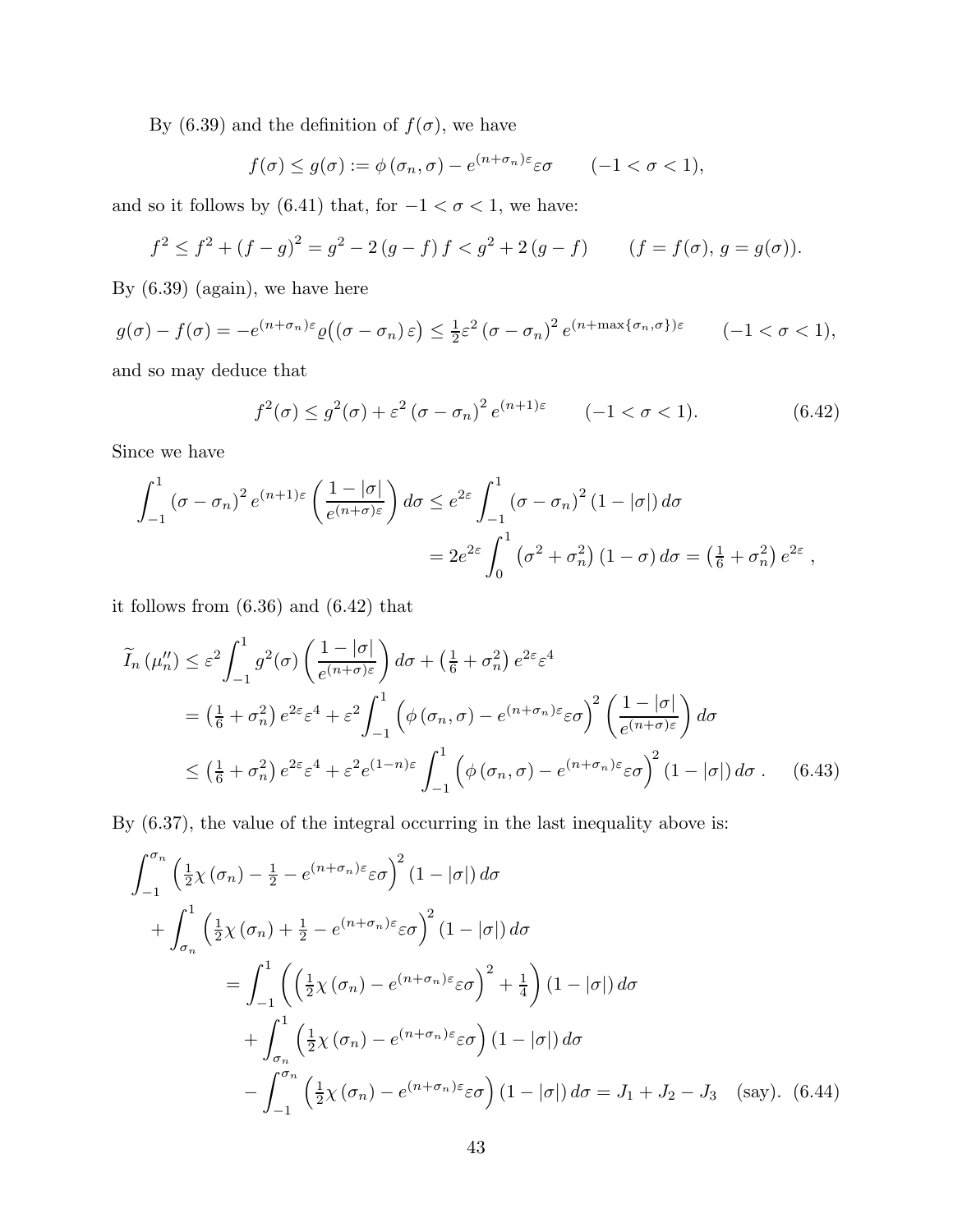Since  $\int_{-1}^{1} \sigma(1-|\sigma|)d\sigma = 0$ , we have here

$$
J_1 = \frac{1}{4} \left( \chi^2 (\sigma_n) + 1 \right) \int_{-1}^1 (1 - |\sigma|) d\sigma + \varepsilon^2 e^{2(n + \sigma_n)\varepsilon} \int_{-1}^1 \sigma^2 (1 - |\sigma|) d\sigma
$$
  
=  $\frac{1}{4} \left( \chi^2 (\sigma_n) + 1 \right) (1) + \frac{1}{6} \varepsilon^2 e^{2(n + \sigma_n)\varepsilon}$ . (6.45)

We have, moreover,

$$
J_2 - J_3 = \frac{1}{2}\chi(\sigma_n) X(0, \sigma_n) - \varepsilon e^{(n+\sigma_n)\varepsilon} Y(\sigma_n) ,
$$

where  $X(\omega, \alpha)$  is given by (6.27), while

$$
Y(\alpha) := \int_{\alpha}^{1} \sigma (1 - |\sigma|) d\sigma - \int_{-1}^{\alpha} \sigma (1 - |\sigma|) d\sigma \qquad (-1 \le \alpha \le 1).
$$

Use of the substitution  $\sigma = -\tau$  reveals that the function  $Y(\alpha)$  is even: we find that, for  $-1 \leq \alpha \leq \alpha$ , one has

$$
Y(\alpha) = Y(|\alpha|) = 2 \int_{|\alpha|}^{1} \sigma (1 - |\sigma|) d\sigma - \int_{-1}^{1} \sigma (1 - |\sigma|) d\sigma = 2 \int_{|\alpha|}^{1} \sigma (1 - |\sigma|) d\sigma = -\psi(\alpha) ,
$$

with  $\psi(\alpha)$  as defined in (6.35). By these observations and (6.34), it follows that

$$
J_2 - J_3 = \psi(\sigma_n) \varepsilon e^{(n+\sigma_n)\varepsilon} - \frac{1}{2}\chi^2(\sigma_n) .
$$

This, combined with  $(6.43)$ ,  $(6.44)$  and  $(6.45)$ , yields the stated result of the lemma

Lemma 6.6 will (shortly) be used to bring us a step nearer to completing our proof of Theorem 4. Another, different, use for Lemma 6.6 is its application to the problem of computing, for a chosen (sufficiently large) positive integer  $N$ , a useful numerical upper bound on the real number  $||K^{\bowtie}||^2 = ||K^{\bowtie,N}||^2$ . Indeed, one solution of this problem of numerical computation is to appeal to  $(6.9)$ , Lemma 6.3 and  $(6.21)$ , and then bound each term of the sum over n in  $(6.21)$  through separate applications of Lemma 6.6 (combined with the case  $\kappa = \mu_n''$  of (6.20)): the bound obtained for that sum over *n* is then just the sum of the N separate numerical bounds computed for its terms. In the context of such 'computational' applications, the result in Lemma 6.6 has the practical advantage of it being (essentially) the strongest upper bound on  $I_n(\mu_n)$  that we are able to prove, and this outweighs the minor drawback of its being a somewhat complicated result to state. In our approach to the proof of Theorem 4, however, we are happy to give up some degree of the precision offered by Lemma 6.6 in exchange for a simpler upper bound on  $I_n(\mu_n)$ . At the same time, we aim to be precise enough to ensure that the 'leading term' in the resulting upper bound for  $||K^{\bowtie}||^2$  is essentially optimal, subject to the constraints imposed by our method of obtaining this bound.

Our first simplification of the result of Lemma 6.6 is based on the observation that the definition (6.35) implies that the range of the function  $\psi(\alpha)$  (−1 ≤  $\alpha$  ≤ 1) is the interval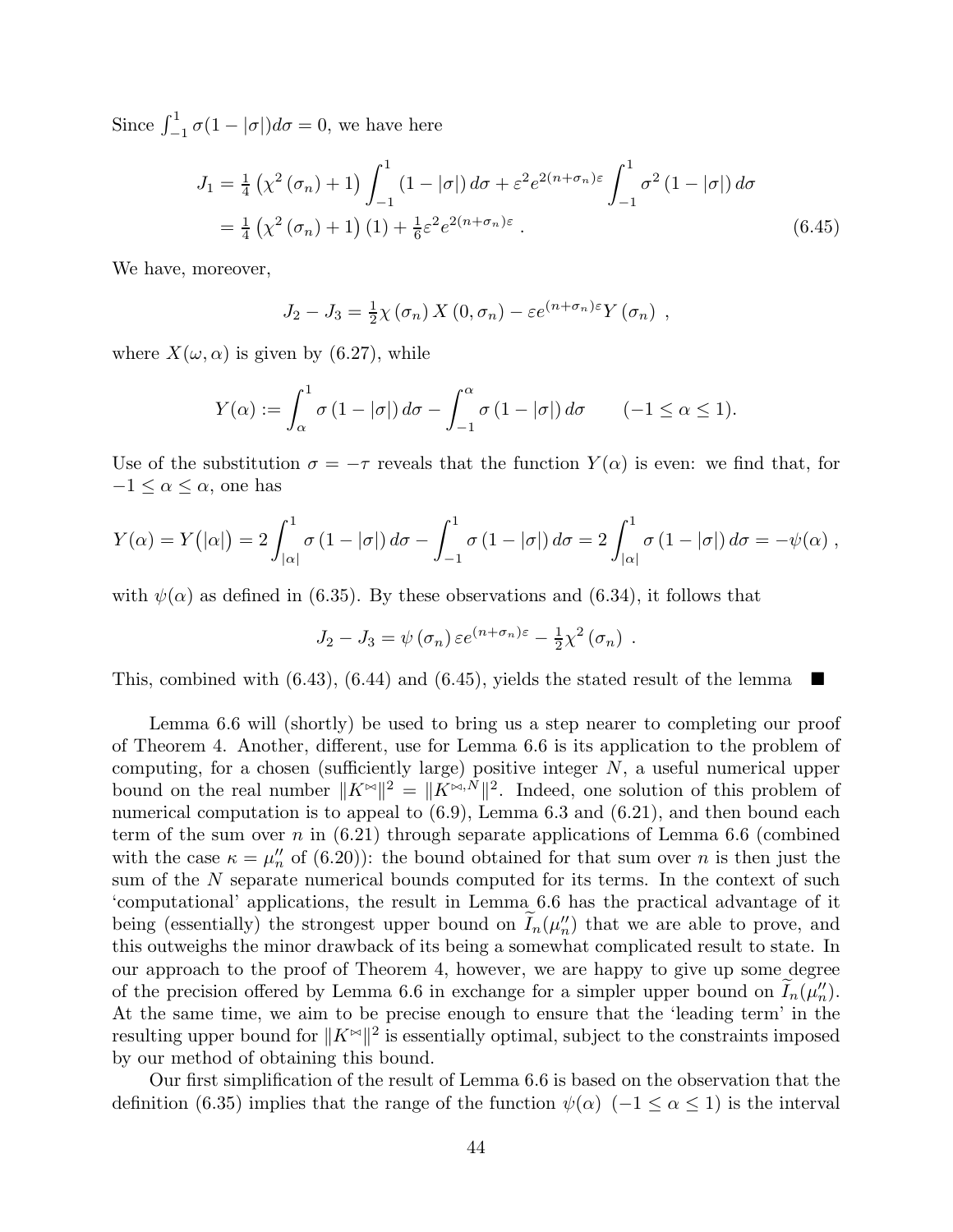$[\psi(0), \psi(1)] = [-\frac{1}{3}]$  $\frac{1}{3}$ , 0. It follows that the second term in the bound of Lemma 6.6 for  $I_n(\mu''_n)$ , which is the term  $\psi(\sigma_n) \varepsilon^3 e^{(1+\sigma_n)\varepsilon}$ , is always less than or equal to 0, so that one may omit this term from the inequality stated in Lemma 6.6: the inequality will remain valid. To simplify the result further, we observe that (since  $\varepsilon > 0$ ) it follows by (6.22) that one has  $\frac{1}{6} + \sigma_n^2 \leq \frac{7}{6}$  $\frac{7}{6}$  and max  $\{e^{(n+1+2\sigma_n)\varepsilon}, e^{2\varepsilon}\}\leq e^{(n+3)\varepsilon}$ , for  $n=1,\ldots,N$ : by  $(1.9)$ ,  $(6.1)$ and (6.5), we have here  $1 < e^{\varepsilon} = \Delta < \frac{4}{3}$  $\frac{4}{3}$ , and so may conclude that, as a consequence of Lemma 6.6, (6.33) and (6.20) (for  $\kappa = \mu_n''$ ), one has

$$
\widetilde{I}_n\left(\widetilde{\mu}_n\right) \le \widetilde{I}_n\left(\mu_n''\right) \le \frac{\left(1 - \chi^2\left(\sigma_n\right)\right)\varepsilon^2}{4e^{(n-1)\varepsilon}} + O\left(\varepsilon^4 e^{n\varepsilon}\right) \;, \tag{6.46}
$$

for  $n = 1, \ldots, N$ .

By (6.34),  $1 - \chi^2(\alpha) = 0$  if  $\alpha = \pm 1$ : in particular,  $1 - \chi^2(\sigma_n) = 0$  if  $\sigma_n = 1$ . It follows, by virtue of the definitions (6.22), that if  $k_n \geq e^{(n+1)\epsilon}$  then one may omit the first term on the right-hand side of the rightmost inequality in (6.46) (for that term will then be equal to 0); if instead  $k_n < e^{(n+1)\varepsilon}$ , then, by (6.22),  $k_n$  is a positive integer lying in the open interval  $(e^{(n-1)\varepsilon}, e^{(n+1)\varepsilon}) = (\Delta^{n-1}, \Delta^{n+1}),$  so that  $e^{(n-1)\varepsilon} > \Delta^{-2}k_n$ , while  $\sigma_n = \varepsilon^{-1} \log(k_n) - n$ . It therefore follows from (6.46) that, for  $n = 1, ..., N$ , one has

$$
\widetilde{I}_n\left(\widetilde{\mu}_n\right) \le O\left(\varepsilon^4 e^{n\varepsilon}\right) + \frac{1}{4}\Delta^2 \varepsilon^2 \sum_{\Delta^{n-1} < k < \Delta^{n+1}} \frac{1 - \chi^2\left(\frac{\log k}{\varepsilon} - n\right)}{k} \tag{6.47}
$$

(we use here the fact that, since  $\Delta = e^{\varepsilon} > 1$ , the definition (6.34) ensures that every term of the last sum is defined and greater than or equal to 0). We remark that, when  $n \leq N$ , it follows by (1.8), (1.9), (6.1) and (6.5), that one has  $\Delta^{n+1} - \Delta^{n-1} < \Delta^{n-N} < 1$ , so that the sum over  $k$  in  $(6.47)$  contains at most one term. When there exists a unique integer k satisfying  $\Delta^{n-1} < k < \Delta^{n+1}$ , that integer must then be the least integer greater than  $\Delta^{n-1}$ , and this (given (6.22)) implies that  $k = k_n$ . We conclude that, for  $n = 1, ..., N$ , the bound in (6.47) is never more than a factor of  $\Delta^2$  greater than the upper bound on  $\widetilde{I}_n(\mu''_n)$  in (6.46): since (6.3) and (6.5) give us  $\Delta = 1 + O((\log N)/N)$  (as  $N \to \infty$ ), what we lose by using (6.47) instead of (6.46) is so little as to be insignificant.

The next lemma is an upper bound for the term  $V_0$  that occurs in (6.9). To prove it we shall use of (6.47), combined with the observation in (6.21).

**Lemma 6.7** Let  $\overline{B}_4(t)$  be the periodic Bernouilli function associated with the Bernouilli *polynomial*  $B_4(X)$  *of degree* 4*. Then one has* 

$$
V_0 \leq \left(\frac{7}{60} + O\left(\frac{1}{\log N}\right)\right) N^{-1} \log^3(N) + \frac{1}{2}\varepsilon R,
$$

*where*

$$
R := -\sum_{1 < k < \Delta^{N+1}} (\log k) k^{-1} \widetilde{B}_4 \left( \frac{\log k}{\varepsilon} \right) \,. \tag{6.48}
$$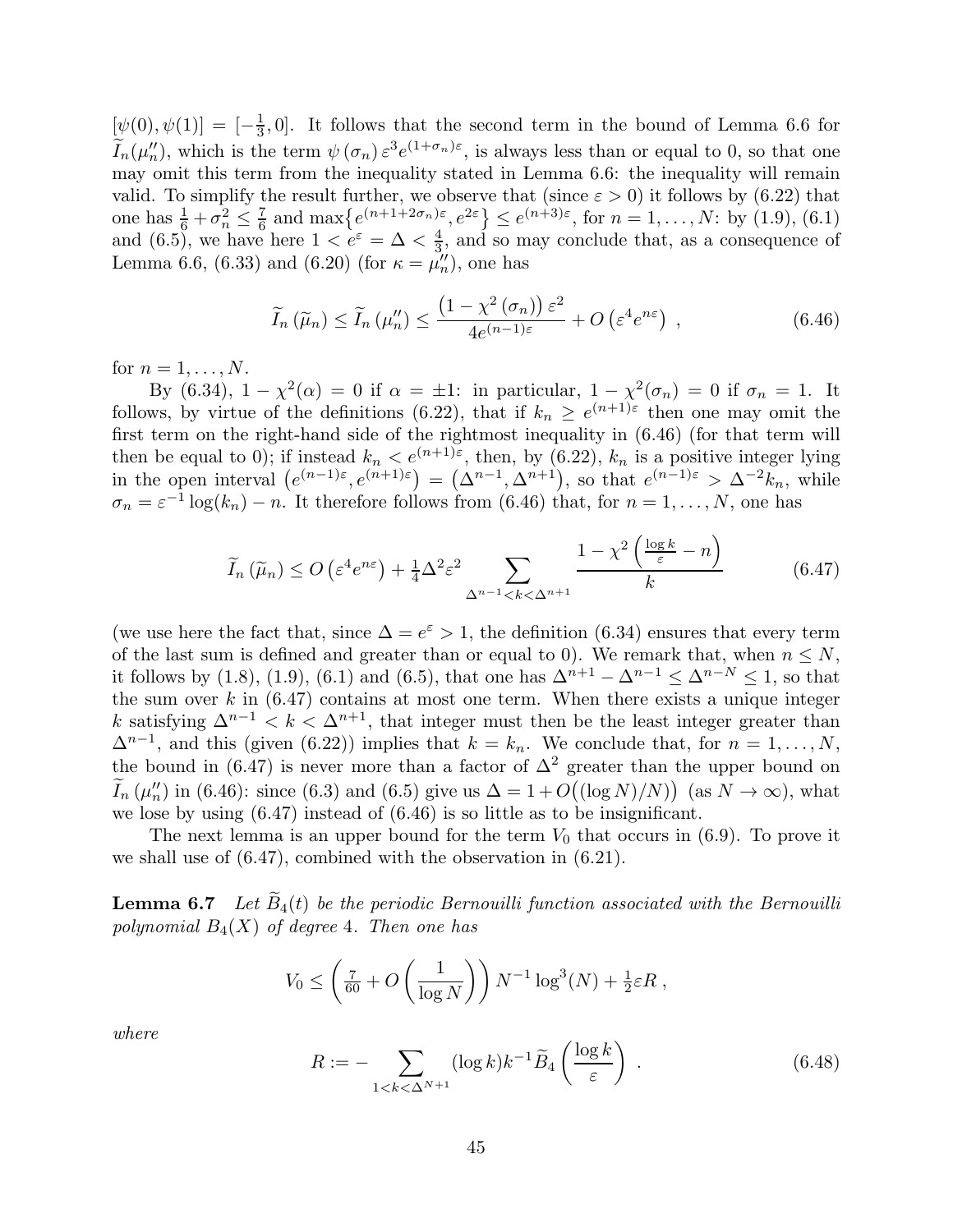**Proof.** By  $(6.21)$  and  $(6.47)$ , one has

$$
V_0 = P + \frac{1}{4} \Delta^2 \varepsilon^2 Q \,, \tag{6.49}
$$

where

$$
P = \sum_{n=1}^{N} n \cdot O\left(\varepsilon^4 e^{n\varepsilon}\right) \ll \frac{N\varepsilon^4 e^{N\varepsilon}}{1 - e^{-\varepsilon}} \ll N\varepsilon^2 \tag{6.50}
$$

(the last two relation following by virtue of (6.2) and the inequalities  $0 < \varepsilon < \frac{1}{4}$ ), while

$$
Q = \sum_{n=1}^{N} n \sum_{\Delta^{n-1} < k < \Delta^{n+1}} \frac{1 - \chi^2 \left(\frac{\log k}{\varepsilon} - n\right)}{k}
$$
\n
$$
= \sum_{1 < k < \Delta^{N+1}} \frac{1}{k} \sum_{\frac{\log k}{\varepsilon} - 1 < n \le \frac{\log k}{\varepsilon} + 1} \left(1 - \chi^2 \left(\frac{\log k}{\varepsilon} - n\right)\right) n \tag{6.51}
$$

(the last of these equalities following by virtue of  $(6.1)$ ,  $(6.5)$ ,  $(1.9)$  and  $(6.34)$ , the last of which ensures that summand in the last sum over  $n$  occurring in  $(6.51)$  is equal to 0 in any cases where  $n = \varepsilon^{-1} \log(k) + 1$ .

Now a given  $n \in \mathbb{N}$  satisfies the conditions of summation seen in the final line of (6.51) if and only if n lies in one of the two disjoint intervals  $(\varepsilon^{-1} \log(k) - 1, \varepsilon^{-1} \log(k))$ ,  $\left(\varepsilon^{-1}\log(k), \varepsilon^{-1}\log(k)+1\right]$ . The integer *n* lies in the first of these two intervals if and only if  $n = \lfloor \varepsilon^{-1} \log(k) \rfloor$ ; it lies in the second interval if and only if  $n = \lfloor \varepsilon^{-1} \log(k) \rfloor + 1$ . We conclude that, in the final line of  $(6.51)$ , the sum over n may be expressed as the sum

$$
(1 - \chi^2(\beta))m + (1 - \chi^2(\beta - 1))(m + 1) = (2 - \chi^2(\beta) - \chi^2(\beta - 1)) \varepsilon^{-1} \log k + O(1),
$$

where  $\beta = {\varepsilon^{-1} \log(k)} \in [0, 1)$  and  $m = {\varepsilon^{-1} \log(k)} - \beta = {\varepsilon^{-1} \log(k)}$ : note that we have here used the fact that (6.34) implies that  $|\chi(\alpha)| \le 1$  for  $-1 \le \alpha \le 1$ . By (6.34) (again), we find that when  $0 \le \beta < 1$  one has:  $\chi^2(\beta) + \chi^2(\beta - 1) = (2 - \beta)^2 \beta^2 + (1 + \beta)^2 (\beta - 1)^2 =$  $2\beta^4 - 4\beta^3 + 2\beta^2 + 1 = 2B_4(\beta) + \frac{16}{15}.$ 

By (6.51), (1.9), (6.1), (6.2) and the points noted in the preceding paragraph, it follows that

$$
Q = O\left(\log\left(\Delta^{N+1}\right)\right) + \frac{1}{\varepsilon} \sum_{1 < k < \Delta^{N+1}} \left(\frac{14}{15} - 2B_4\left(\left\{\frac{\log k}{\varepsilon}\right\}\right)\right) k^{-1} \log k
$$
\n
$$
= O\left((N+1)\varepsilon\right) + \frac{14}{15}\varepsilon^{-1}\left(O(1) + \frac{1}{2}(N+1)^2\varepsilon^2\right) - \frac{2}{\varepsilon} \sum_{1 < k < \Delta^{N+1}} \widetilde{B}_4\left(\frac{\log k}{\varepsilon}\right) k^{-1} \log k
$$
\n
$$
= \frac{7}{15}\varepsilon N^2 + 2\varepsilon^{-1}R + O\left(\varepsilon^{-1}\right) ,
$$

with R as defined in  $(6.48)$ . By this, together with  $(6.49)$  and  $(6.50)$ , we find (given  $(6.2)$ ) and  $(6.5)$  that

$$
V_0 = \left(\frac{7}{60}\varepsilon^3 N^2 + \frac{1}{2}\varepsilon R\right)\Delta^2 + O\left(\varepsilon^2 N\right) \,. \tag{6.52}
$$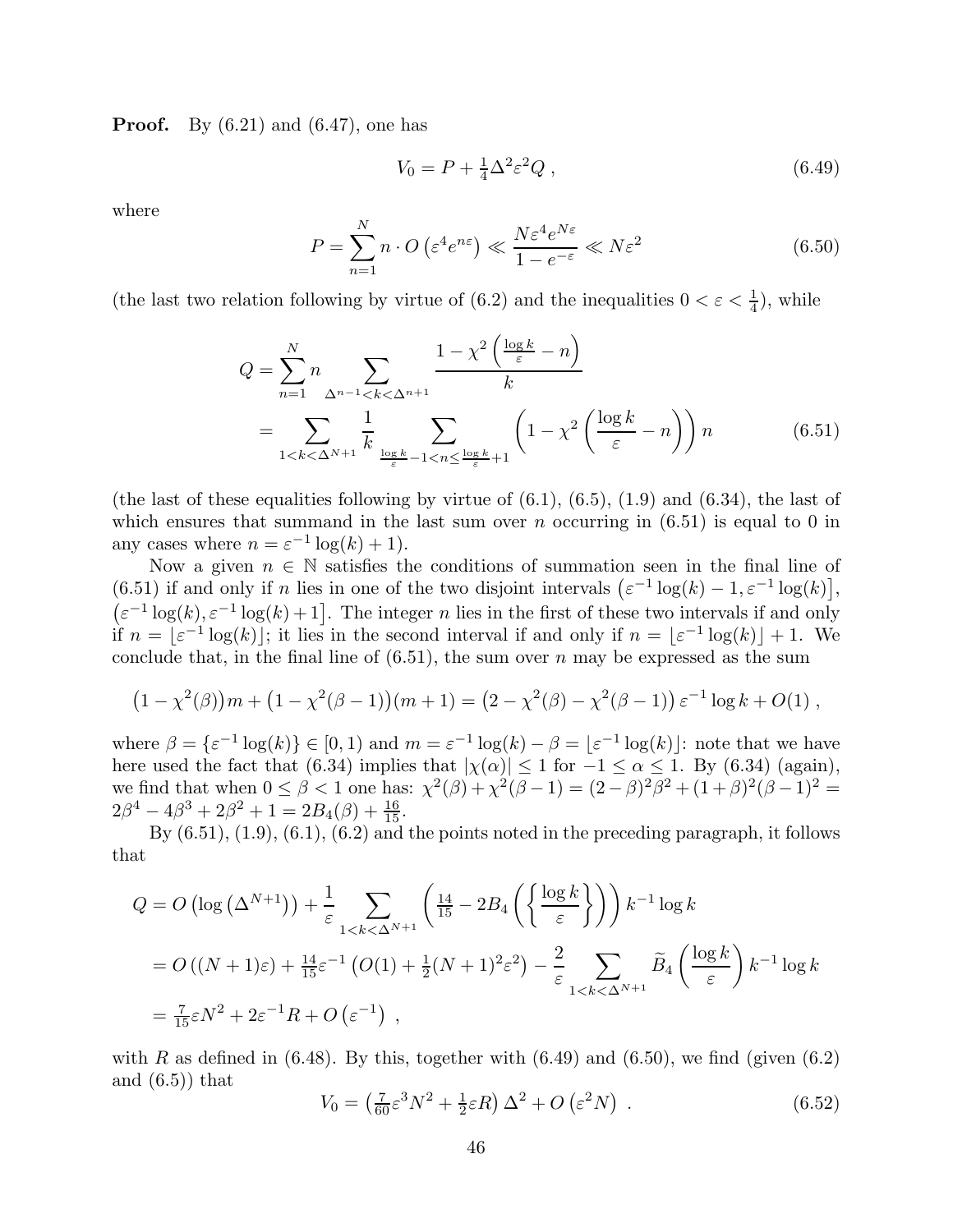By  $(6.3)$  and  $(6.5)$ , we have here

$$
\varepsilon^3 N^2 < N^{-1} \log^3 N \;, \qquad \varepsilon^2 N < N^{-1} \log^2 N = (\log N)^{-1} N^{-1} \log^3 N
$$

and

$$
\Delta^{2} = (1 + O(\varepsilon))^{2} = 1 + O(\varepsilon) = 1 + O\left(\frac{\log N}{N}\right) = 1 + O\left(\frac{1}{\log N}\right),
$$

and so also:

$$
(\Delta^2 - 1) \varepsilon R \ll \varepsilon^2 R \ll \varepsilon^2 \log^2 (\Delta^{N+1}) = \varepsilon^4 (N+1)^2 \ll N^{-2} \log^4 N \ll N^{-1}
$$

(the bound  $R \ll \log^2 (\Delta^{N+1})$  being an essentially trivial consequence of (6.48)). With the help of these observations we find that (6.52) implies what is stated in the lemma

As noted in the above proof, the term R defined by (6.48) certainly satisfies  $R \ll$  $\log^2(\Delta^{N+1})$ , and so (given (1.9), (6.1) and (6.3)) one has:  $\frac{1}{2}\varepsilon R \ll \varepsilon^3 N^2 < N^{-1}\log^3 N$ . Thus Lemma 6.7 implies the (weaker) result that  $V_0$  satisfies  $V_0 \ll N^{-1} \log^3 N$ . In completing the proof of Theorem 4 we shall need to sharpen the above mentioned bound on R (which is essentially a trivial estimate). We seek a bound on  $R$  that will, at the very least, enable us to deduce from Lemma 6.1 that

$$
V_0 \le \left(\frac{7}{60} + o(1)\right) N^{-1} \log^3 N \qquad (N \to \infty). \tag{6.53}
$$

A first step towards (6.53) is the observation that the periodic function  $\widetilde{B}_4(x)$  has the Fourier expansion

$$
\widetilde{B}_4(x) = -\frac{4!}{(2\pi i)^4} \sum_{\substack{\ell=-\infty \\ \ell \neq 0}}^{\infty} \frac{e^{2\pi i \ell x}}{\ell^4} = -\frac{3}{\pi^4} \cdot \text{Re}\left(\sum_{\ell=1}^{\infty} \frac{e^{-2\pi i \ell x}}{\ell^4}\right) ,
$$

which (see [OLBC, 24.2(iii) and 24.8.3]) is valid for all real x. By application of this observation in respect of each term  $\log(k)k^{-1}\widetilde{B}_4\left(\varepsilon^{-1}\log k\right)$  that occurs in the sum in  $(6.48)$ , we find that

$$
R = \frac{3}{\pi^4} \sum_{1 < k < \Delta^{N+1}} (\log k) k^{-1} \cdot \text{Re}\left(\sum_{\ell=1}^{\infty} \frac{e^{-2\pi i \ell \varepsilon^{-1} \log k}}{\ell^4}\right)
$$
\n
$$
= \frac{3}{\pi^4} \sum_{\ell=1}^{\infty} \ell^{-4} \cdot \text{Re}\left(\sum_{1 < k < \Delta^{N+1}} (\log k) k^{-1-2\pi \ell \varepsilon^{-1} i}\right). \tag{6.54}
$$

We recall that  $\zeta'(s)$ , the first derivative of the Riemann zeta-function, has the Dirichlet series expansion

$$
\zeta'(s) = -\sum_{k=2}^{\infty} \frac{\log k}{k^s} \qquad (\text{Re}(s) > 1),
$$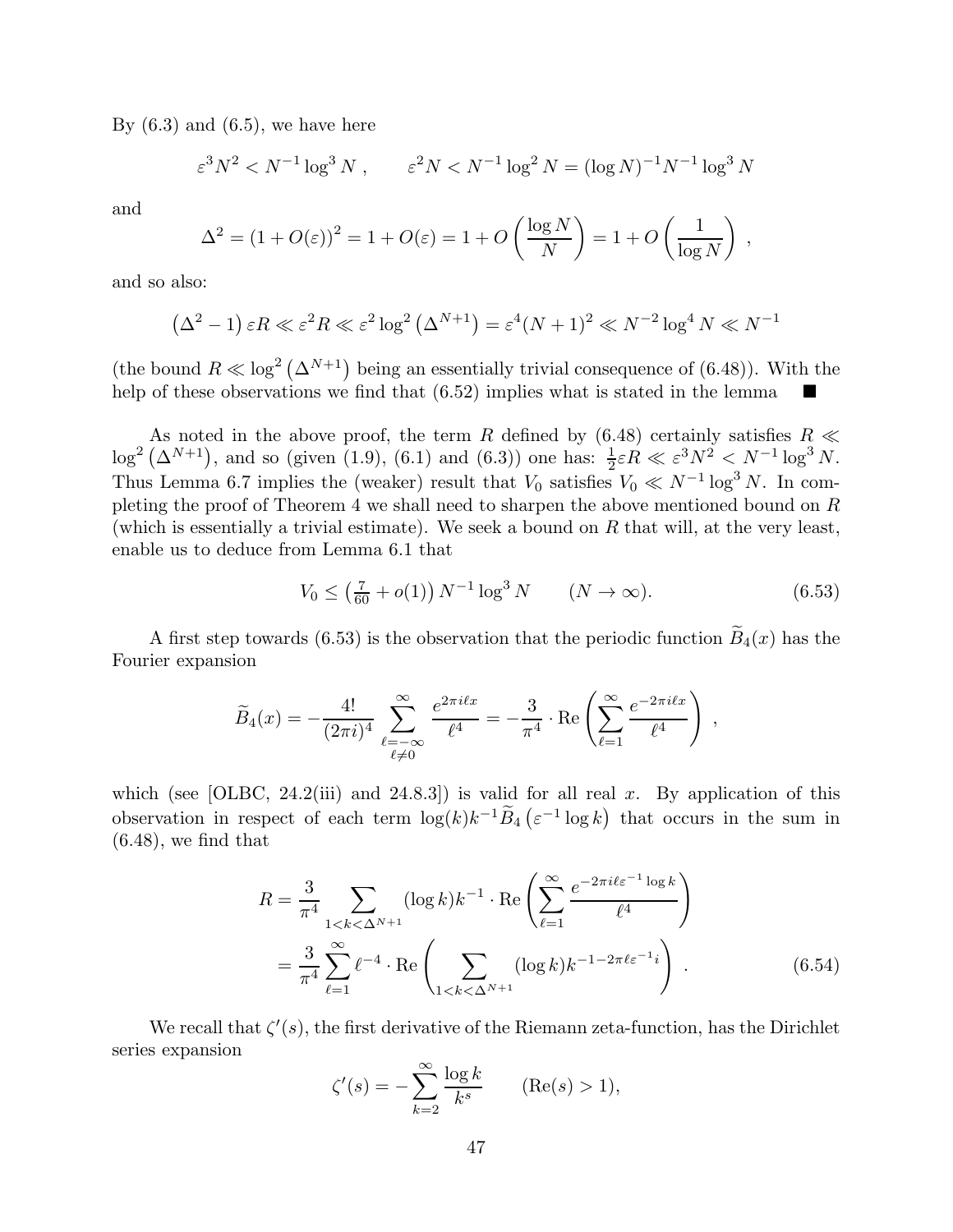which suggests that  $\zeta' (1 + 2\pi \ell \varepsilon^{-1} i)$  might be a useful approximation for the value of the sum over k that occurs in the last line of  $(6.54)$ : that this is indeed the case is shown by the following lemma.

**Lemma 6.8.** Let  $\ell \in \mathbb{N}$ . Then, given what we assume in respect of N,  $\varepsilon$  and  $\Delta$ , one has

$$
- \sum_{1 \le k \le \Delta^{N+1}} (\log k) k^{-1-2\pi \ell \varepsilon^{-1} i} = \zeta' \left( 1 + 2\pi \ell \varepsilon^{-1} i \right) + O\left( \ell^{1/2} N^{-1/2} \log^{3/2} N \right) ,
$$

*where the implicit constant is absolute (and so is, in particular, independent of*  $\ell$ *).* 

**Proof.** We let  $x = \Delta^{N+1}$  and define  $f(s)$  to be the function defined, for  $s \in \mathbb{C} \setminus \{1\}$ , by:

$$
f(s) = \zeta(s) - \sum_{k < x} k^{-s} \; .
$$

We put also  $\sigma_0 = 1$ ,  $t_0 = 2\pi \ell \varepsilon^{-1}$  and  $s_0 = \sigma_0 + it_0$ . It suffices for proof proof of the lemma that we show that one has  $f'(s_0) \ll l^{1/2} N^{-1/2} \log^{3/2} N$  (with an implicit constant that is absolute). This will follow if it is shown that, with

$$
r := \frac{1}{4\log x} \;,
$$

one has

$$
f(s) \ll \ell^{1/2} N^{-1/2} \log^{1/2} N \qquad (|s - s_0| \le r), \tag{6.55}
$$

with an implicit constant that is absolute: for, by the residue calculus, one will then have

$$
f'(s_0) = \frac{1!}{2\pi i} \int_C \frac{f(s)ds}{(s - s_0)^2}
$$

when C is the (positively oriented) circle with radius r and centre at  $s_0$ , and so, by (6.55) (again), may deduce that

$$
|f'(s_0)| \le \frac{1}{2\pi} \int_C |ds| \cdot \max\left\{ \left| f(s) \left( s - s_0 \right)^{-2} \right| : s \in \mathbb{C} \text{ and } |s - s_0| = r \right\}
$$
  
=  $r \cdot r^{-2} \cdot \max\left\{ |f(s)| : s \in \mathbb{C} \text{ and } |s - s_0| = r \right\}$   
 $\ll r^{-1} \ell^{1/2} N^{-1/2} \log^{1/2} N ,$ 

with the factor  $r^{-1}$  satisfying  $r^{-1} = 4 \log x = 4(N+1)\varepsilon < 6N\varepsilon < \log N$  (the last three relations following by virtue of  $(1.9)$ ,  $(6.1)$ ,  $(6.3)$  and our assumption that  $N > 3$ .

We now work to establish (6.55) (and so complete the proof of the lemma). The bounds

$$
t_0 > 8\pi\ell \ge 8\pi\tag{6.56}
$$

and

$$
r < \frac{1}{4N\varepsilon} < \frac{1}{4\log\sqrt{3}} < \frac{1}{2} \tag{6.57}
$$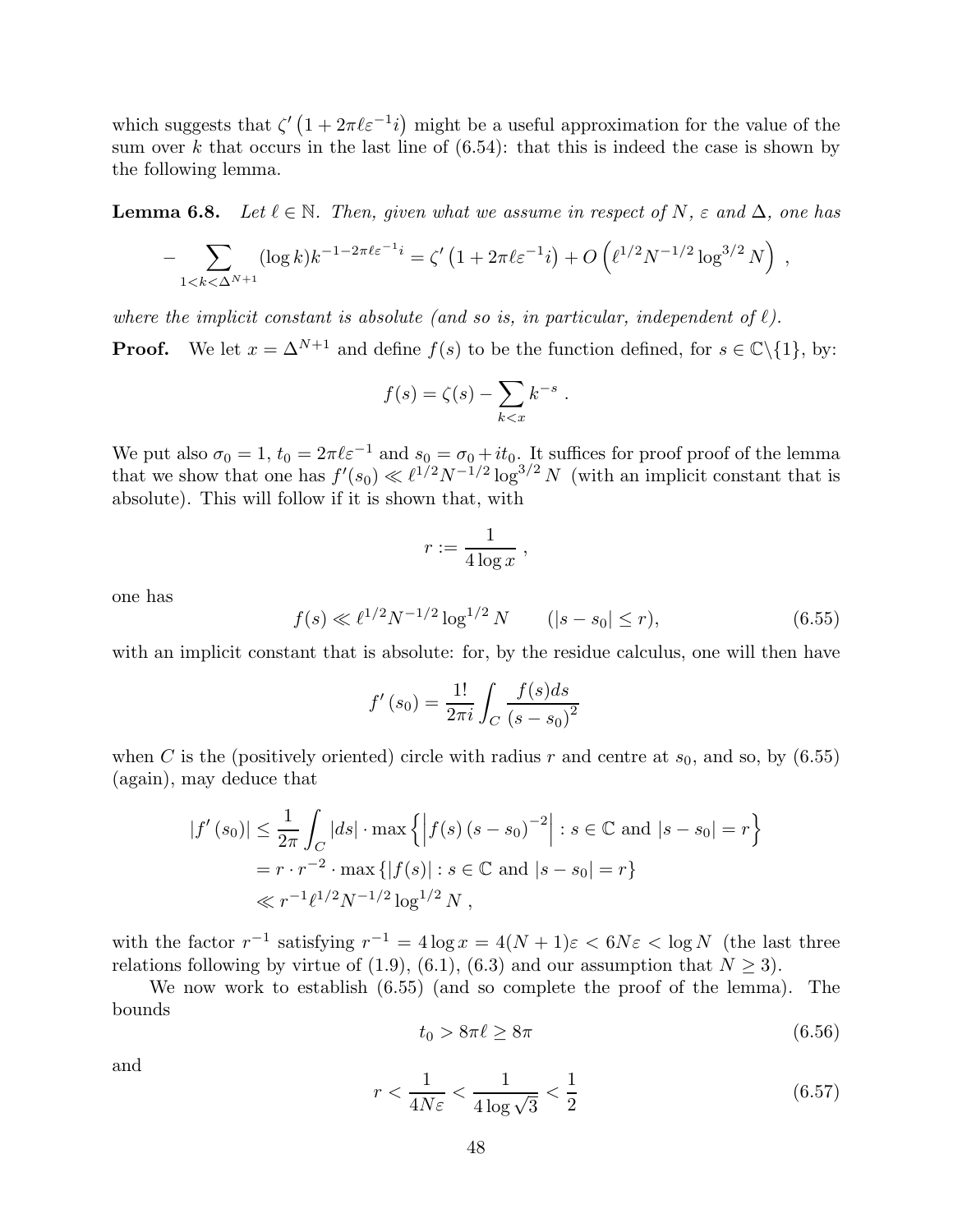will be helpful: they are consequences of (6.2) and (6.3). We suppose that  $s \in \mathbb{C}$  satisfies the condition in (6.55). It follows that  $s = \sigma + it$  for some real numbers  $\sigma, t$  such that one has both  $r \ge |\sigma - \sigma_0| = |\sigma - 1|$  and  $r \ge |t - t_0|$ . Upon combining this with (6.56), (6.57) and the definition of  $r$ , we find that

$$
\frac{1}{2} < 1 - \frac{1}{4\log x} \le \sigma \le 1 + \frac{1}{4\log x} < \frac{3}{2} \tag{6.58}
$$

and (similarly)

$$
2t_0 > t > \frac{t_0}{2} > 4\pi \ . \tag{6.59}
$$

By (6.59), (1.9), (6.1), (1.8) and (6.5), the number  $y := (2\pi x)^{-1}t = (2\pi)^{-1}\Delta^{-N-1}t$ satisfies

$$
y > \frac{t_0}{4\pi x} = \frac{\ell}{2\varepsilon\Delta^{N+1}} = \left(\frac{\sinh(\varepsilon)}{\varepsilon}\right)\left(\frac{\ell}{\Delta}\right) > \frac{1}{\Delta} > \frac{3}{4},\tag{6.60}
$$

while, by (6.5), we have also  $x = \Delta^{N+1} > 1$ . It therefore follows, by application of the case  $(H, K) = (\frac{3}{2}, \frac{3}{4})$  $\frac{3}{4}$ ) of the approximate functional equation obtained in [H-L], that

$$
f(s) = \chi(s) \sum_{n < y} n^{s-1} + O\left(x^{-\sigma}\right) + O\left(y^{\sigma - 1} t^{\frac{1}{2} - \sigma}\right) \,,\tag{6.61}
$$

where  $\chi(s) = \frac{\zeta(s)}{\zeta(1-s)} = 2^s \pi^{s-1} \sin\left(\frac{\pi}{2}\right)$  $(\frac{\pi}{2}s) \Gamma(1-s)$  ( $\Gamma(z)$  being Euler's Gamma-function) and both implicit constants are absolute. By (6.58) we have

$$
\left| \sum_{n < y} n^{s-1} \right| \le \sum_{n < y} n^{\sigma - 1} \le 2y^{\sigma}
$$

and may also deduce (given  $(6.59)$ ) that the estimate in [Ti,  $(4.12.3)$ ] implies that we have  $\chi(s) \ll t^{\frac{1}{2}-\sigma}$ . By these observations, combined with (6.60) and (6.61), we may conclude that  $f(s) \ll x^{-\sigma} + y^{\sigma} t^{\frac{1}{2}-\sigma}$ . Here, by (6.58), (6.5), (6.3) and (6.59), we have both

$$
x^{-\sigma} \ll x^{-1} = \Delta^{-N-1} < \Delta^{-N} = 2\sinh(\varepsilon) \ll \varepsilon
$$

and

$$
y^{\sigma}t^{\frac{1}{2}-\sigma}=t^{\frac{1}{2}}(2\pi x)^{-\sigma}\ll t_0^{\frac{1}{2}}\varepsilon=(2\pi\ell\varepsilon)^{\frac{1}{2}},
$$

and so, given (6.3), and given that  $\ell \geq 1$ , we are able to verify that (6.55) does indeed hold (and thereby complete this proof)  $\blacksquare$ 

Since  $\sum_{\ell=1}^{\infty} \ell^{-\frac{7}{2}} = \zeta(\frac{7}{2})$  $\frac{1}{2}$  <  $\infty$ , we may deduce from the results in (6.54) and Lemma 6.8 that the term  $R$  (given by  $(6.48)$ ) satisfies:

$$
R = -\frac{3}{\pi^4} \sum_{\ell=1}^{\infty} \ell^{-4} \cdot \text{Re}\left(\zeta' \left(1 + 2\pi \ell \varepsilon^{-1} i\right)\right) + O\left(N^{-\frac{1}{2}} \log^{\frac{3}{2}} N\right) \,. \tag{6.62}
$$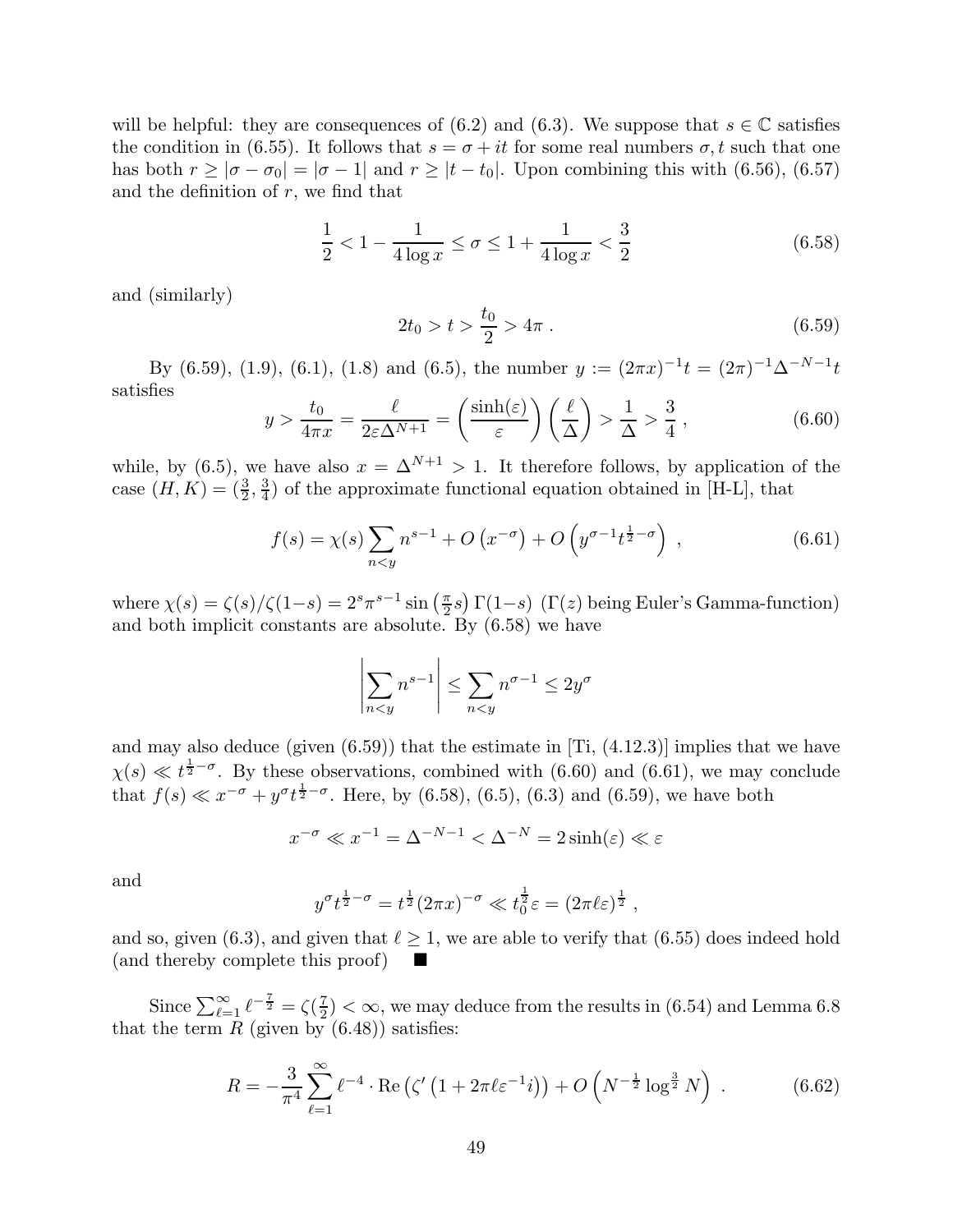It is known that one has  $\zeta(1+it) \ll (\log t)^{\frac{2}{3}}$  and  $\zeta'(1+it)/\zeta(1+it) \ll (\log t)^{\frac{2}{3}}(\log \log t)^{\frac{1}{3}}$ for  $t \geq 2$  (see [Ti, Section 6.19] for a relevant discussion, including references to the papers in which these bounds were obtained). An obvious consequence of these estimates is that one has  $\zeta'(1+it) \ll (\log t)^{\frac{4}{3}} (\log \log t)^{\frac{1}{3}}$  for  $t \geq 2$ . Although this last bound might well be considered adequate, in respect of its application in bounding the sum in (6.62), we shall nevertheless take the trouble to sharpen it very slightly, by removal of the factor  $(\log \log t)^{\frac{1}{3}}$ . The key to this small improvement is the estimate

$$
\zeta(\sigma + it) \ll t^{\sqrt{10^4 (1 - \sigma)^3}} \log^{\frac{2}{3}} t \qquad (\frac{1}{2} \le \sigma \le 1, t \ge 2), \tag{6.63}
$$

which is a special case of bounds for the Hurwitz zeta-function obtained in a paper [Ri] of Richert. Note that (6.63) features in the above mentioned discussion in [Ti, Section 6.19]. The implicit constant in (6.63) is absolute (i.e. independent of both t and  $\sigma$ ). The following is a corollary of (6.63): we state it as a lemma (requiring proof), since we were unable to find a statement of this result in the existing literature.

#### Lemma 6.9.  $\mathcal{C}(1+it) \ll \log^{\frac{4}{3}} t \text{ for } t \geq 17.$

**Proof.** By [Iv, Lemma 1.3], it follows that, for  $1 < \sigma \leq \frac{3}{2}$  $\frac{3}{2}$  and  $t \geq 1$ , one has  $\zeta(\sigma + it) \ll$  $1 + |\zeta(1 + i(t + v))|$  (with an implicit constant that is absolute), for some real  $v = v(\sigma, t)$ satisfying  $|v| \leq \log^2 t$ . Therefore, given that  $0 \leq \log^2 t \leq (2/e)^2 t < \frac{3}{5}t$  for  $t \geq 1$ , it may be deduced from the case  $\sigma = 1$  of (6.63) that one has:

$$
\zeta(\sigma + it) \ll \log^{\frac{2}{3}} t \qquad (1 < \sigma \le \frac{3}{2}, t \ge 5).
$$
 (6.64)

Let  $t \geq e^{\sqrt{8}}$ . By an application of the residue calculus similar to that seen in the proof of Lemma 6.8, we find that  $|\zeta'(1+it)| \leq \varrho^{-1} \cdot \max\{|\zeta(s)| : s \in \mathbb{C} \text{ and } |s-(1+it)| = \varrho\},\$ provided only that  $0 < \varrho < t$ . One may, in particular, specify that  $\varrho = (\log t)^{-\frac{2}{3}}$  here: note that this choice ensures that  $0 < \varrho \leq \frac{1}{2}$  $\frac{1}{2}$ . Then, when  $s = 1 + it + \varrho e^{i\theta}$  for some  $\theta \in \left(-\frac{\pi}{2}\right)$  $\frac{\pi}{2}, \frac{\pi}{2}$  $\frac{\pi}{2}$ , it follows by (6.64) that  $\zeta(s) \ll \log^{\frac{2}{3}} t = \varrho^{-1}$ . When  $s = 1 + it + \varrho e^{i\theta}$  for some  $\theta \in \left[\frac{\pi}{2}\right]$  $\frac{\pi}{2}, \frac{3\pi}{2}$  $\frac{3\pi}{2}$ , one finds, by (6.63), that

$$
\zeta(s) \ll (2t)^{\sqrt{10^4 \varrho^3}} \log^{\frac{2}{3}}(2t) = (2t)^{100/\log t} \log^{\frac{2}{3}}(2t) \leq 2^{25\sqrt{2}} e^{100} (2 \log t)^{\frac{2}{3}}.
$$

The last two observations show that  $\max\left\{|\zeta(s)| : s \in \mathbb{C} \text{ and } |s-(1+it)| = \varrho\right\} \ll \varrho^{-1}$ , so that (by the application of the residue calculus mentioned earlier) one must have  $|\zeta'(1+it)| \ll \varrho^{-2} = \log^{\frac{4}{3}} t$ : as  $e^{\sqrt{8}} < 17$ , the lemma has been proved  $\blacksquare$ 

Remark. If the Riemann Hypothesis is true then the upper bound in Lemma 6.9 can be improved to  $O((\log \log t)^2)$ : this would follow from certain conditional estimates for  $\log \zeta(s)$  that are mentioned in [Ti, Section 14.33]. Based on preliminary calculations, we believe it therefore follows that the result stated in Theorem 4 could, on the Riemann Hypothesis, be refined to:

$$
||K^{d,N}||^{2} \leq \left(\frac{7}{60}(\varepsilon N)^{3} + \frac{1}{12}(\varepsilon N)^{2} + O\left((\log \log N)^{2} \varepsilon N\right)\right) N^{-1}
$$
  

$$
\leq \frac{7}{60} \left(1 - \frac{3 \log \log (N^{\beta})}{\log N} + O\left(\left(\frac{\log \log N}{\log N}\right)^{2}\right)\right) N^{-1} \log^{3} N ,
$$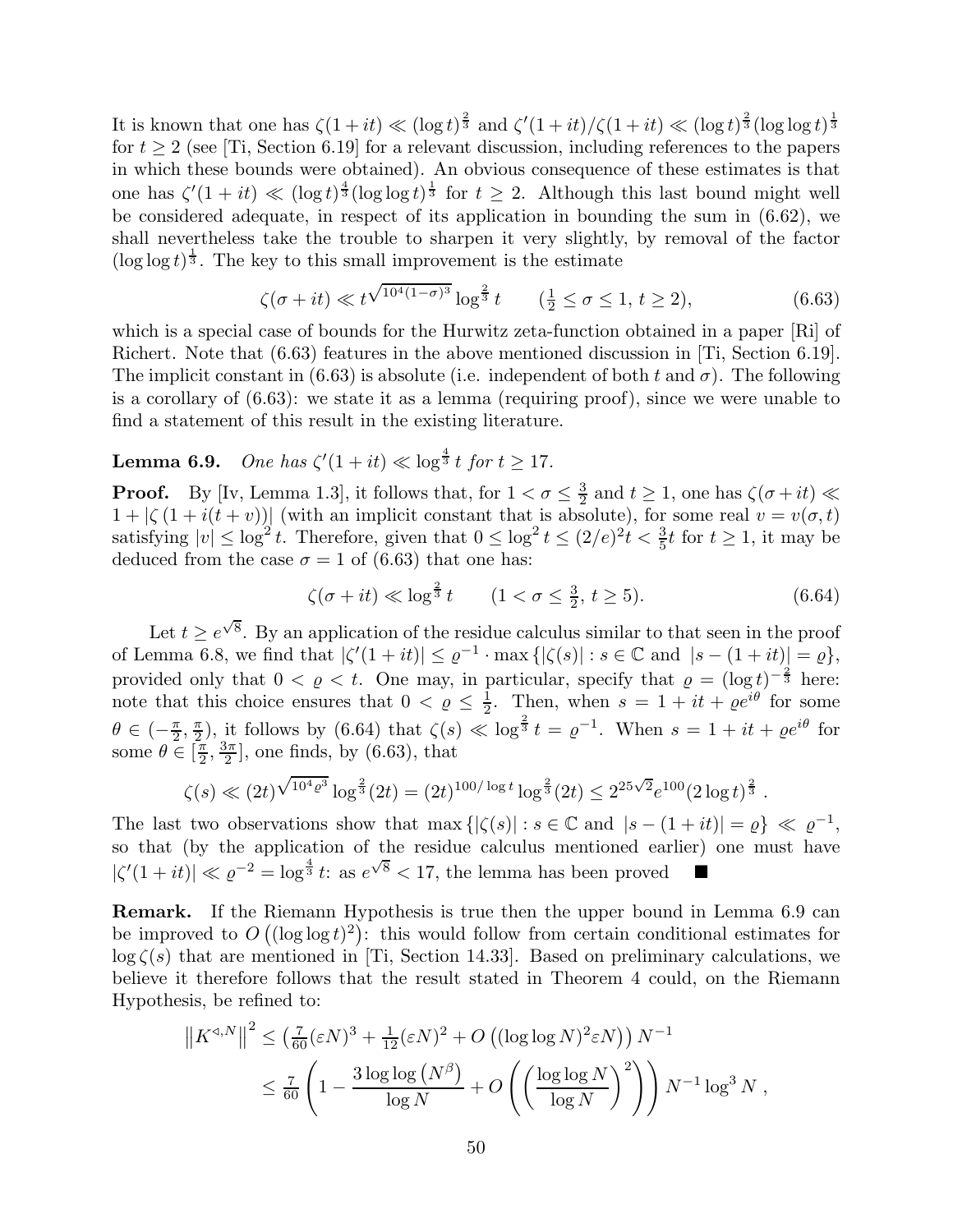with  $\beta = 2e^{-\frac{5}{21}}$ . We omit the details of those calculations, except to mention that they involve asymptotic estimation of the contribution of the term  $\psi(\sigma_n) \varepsilon^3 e^{(1+\sigma_n)\varepsilon}$  occurring in the statement of Lemma 6.6, rather than the use of the bound  $\psi(\sigma_n) \varepsilon^3 e^{(1+\sigma_n)\varepsilon} \leq 0$ .

The proof of Theorem 4. By (6.9), we have  $||K^{\infty}||^2 = V_0 + V_1$ , where, by Lemmas 6.3 and 6.7, and (1.8), (1.9), (6.1), (6.2) and (6.3), one has:  $V_1 \n\t\leq \frac{1}{6}(N\varepsilon + 1)\sinh(\varepsilon) +$  $N \epsilon^2 \geq N \epsilon \sinh^2(\epsilon) \ll N \epsilon^2 \ll N^{-1} \log^2 N$  and  $V_c \ll \frac{7}{\epsilon} N^{-1} \log^3 N + O(N)$  $\frac{2}{9\sqrt{3}}N\varepsilon \sinh^2(\varepsilon) \ll N\varepsilon^2 < N^{-1}\log^2 N$  and  $V_0 \leq \frac{7}{60}N^{-1}\log^3 N + O(N^{-1}\log^2 N) + \frac{1}{2}$  $rac{1}{2}\varepsilon R,$ with  $R$  as defined in (6.48). Thus

$$
\left\|K^{\bowtie}\right\|^2 \le \frac{7}{60}N^{-1}\log^3 N + O\left(N^{-1}\log^2 N\right) + O\left(\varepsilon|R|\right) \,. \tag{6.65}
$$

We have shown (above) that  $R$  satisfies (6.62). In each term of the sum that occurs in (6.62) one has  $2\pi\ell\varepsilon^{-1} > 8\pi\ell \geq 8\pi$  (by virtue of (6.3) and the fact that the summation in (6.62) is over  $\ell \in \mathbb{N}$ ). We are therefore able to apply the result of Lemma 6.9 to each term of the sum in (6.62), and find (thereby) that

$$
|R| \leq \frac{3}{\pi^4} \sum_{\ell=1}^{\infty} \ell^{-4} \cdot O\left(\log^{\frac{4}{3}} \left(2\pi \ell \varepsilon^{-1}\right)\right) + O\left(N^{-\frac{1}{2}} \log^{\frac{3}{2}} N\right)
$$
  

$$
\ll 1 + \sum_{\ell \leq 2\pi/\varepsilon} \ell^{-4} \log^{\frac{4}{3}} \left(4\pi^2 \varepsilon^{-2}\right) + \sum_{\ell > 2\pi/\varepsilon} \ell^{-4} \log^{\frac{4}{3}} \left(\ell^2\right)
$$
  

$$
\leq 1 + 2^{\frac{4}{3}} \zeta(4) \cdot \log^{\frac{4}{3}} \left(2\pi \varepsilon^{-1}\right) + 2^{\frac{4}{3}} \sum_{\ell=2}^{\infty} \ell^{-4} \log^{\frac{4}{3}} \ell \ll \log^{\frac{4}{3}} \left(\varepsilon^{-1}\right) .
$$

By this and  $(6.3)$  we have, in the second O-term of  $(6.65)$ ,

$$
\varepsilon |R| \ll \varepsilon \log^{\frac{4}{3}} \left( \varepsilon^{-1} \right) \ll \left( \frac{\log N}{N} \right) \cdot \log^{\frac{4}{3}} \left( \frac{N}{\log N} \right) \ll N^{-1} \log^{\frac{7}{3}} N
$$

(using that  $N \geq 3$ ), and so we obtain what the theorem states

## §7. Numerical Results.

As already noted (in the paragraph below the proof of Lemma 6.6) Lemmas 6.3 and 6.6 may be used in computing, for a chosen integer N, a numerical upper bound on  $||K^{\bowtie,N}||$ . Lemma 6.5, on the other hand, enables one to compute the numerical values of the elements of the corresponding Hankel matrix  $H(N)$ , which (by (1.19) and (1.20)) has as its nonzero eigenvalues the reciprocal eigenvalues of the kernel  $K^{\triangleleft, N} = K - K^{\bowtie, N}$ . Thus, given a suitable machine (and software including the necessary algorithms), one can compute good numerical approximations to the reciprocal eigenvalues of  $K^{\triangleleft,N}$ : such approximations, when combined with a numerical upper bound on  $||K^{\bowtie,N}||$ , lead (via (3.6)) to numerical bounds (both upper and lower) for the corresponding reciprocal eigenvalues of K.

In putting the above observations into practice, we have made use of the 'GNU Octave' software, installed on a desktop computer. We found that, when  $N = 10^6$  and  $K^{\bowtie} = K^{\bowtie, N}$ , one has  $V_0 < 0.000135821302$  and  $V_1 < 0.000021043522$ , so that it follows by (6.9) that

$$
||K^{\bowtie}|| = \sqrt{V_0 + V_1} < 0.012524569 \,. \tag{7.1}
$$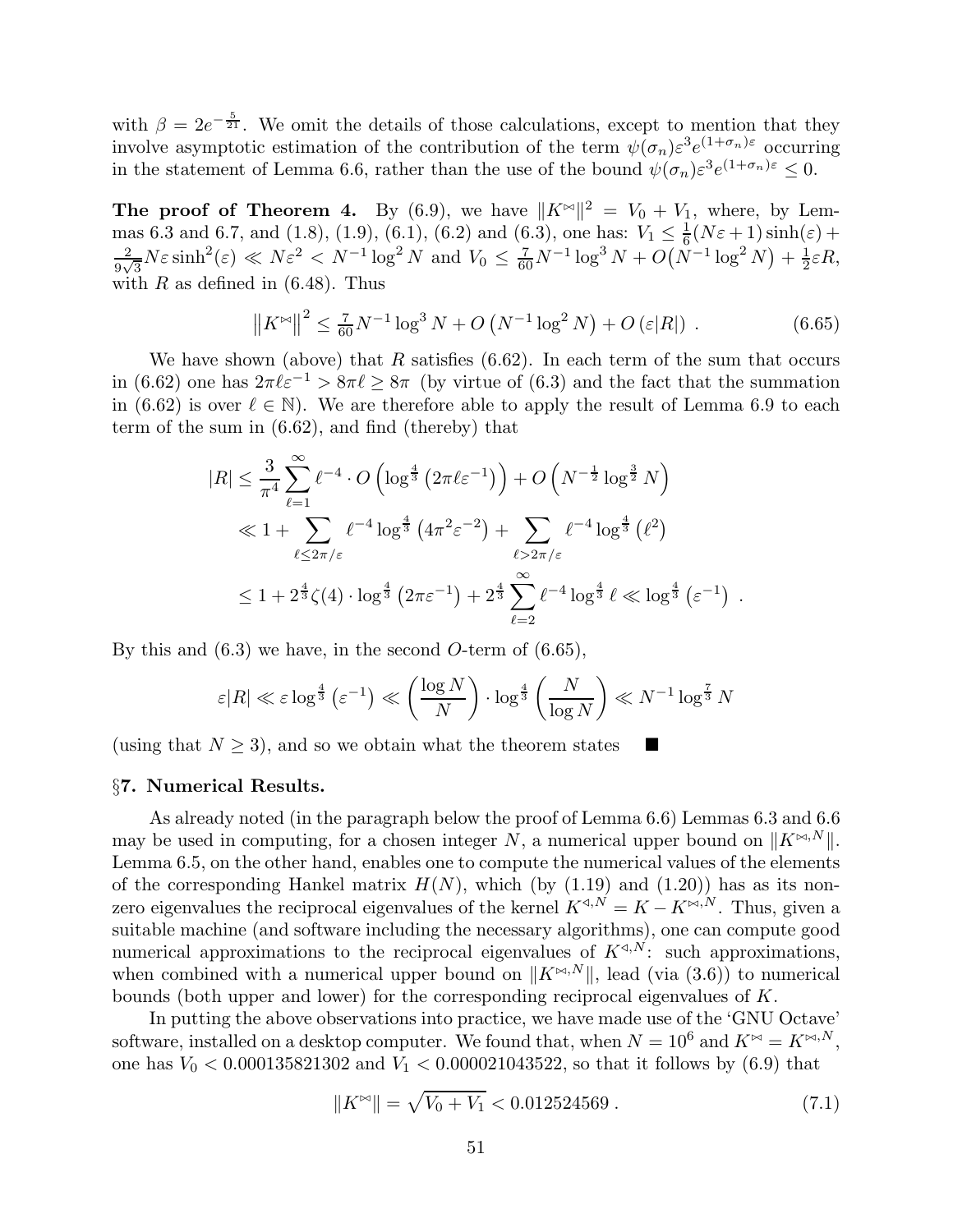We also computed (again, for  $N = 10^6$ ) the following table of approximations to the twelve largest (in absolute value) of the reciprocal eigenvalues of the kernel  $K^{\triangleleft} = K^{\triangleleft, N}$ .

| k                           | $\nu_{k_{-}}^{\triangleleft}$ | $\nu_{k_\pm}^\mathbb{N}$ |
|-----------------------------|-------------------------------|--------------------------|
| 1                           | $-0.0690165028$               | 0.0796889109             |
| $\mathcal{D}_{\mathcal{L}}$ | $-0.0566761531$               | 0.0690322925             |
| 3                           | $-0.0506170103$               | 0.0552247168             |
| 4                           | $-0.0441382847$               | 0.0458979695             |
| 5                           | $-0.0417049532$               | 0.0440302591             |
| 6                           | $-0.0370487294$               | 0.0377564244             |

Although we think it likely that the entries in this table are accurate to at least 8 decimal places, we admit to some uncertainty on this point, as we have not given due consideration to, for example, the possible effect of accumulated rounding errors (not to mention other potential sources of error). Assuming that these approximations are indeed accurate to 8 decimal places, it follows by (3.6), (7.1) and the first row of data in the above table that one has  $0.0815411 > -\nu_{1-} > 0.0564919$  and  $0.0922135 > \nu_{1+} > 0.0671643$ . Upon comparing these bounds with the second row of data in the above table, we are forced to concede that, even if it were reliable, the numerical data presented here would seem to be insufficient to establish (for certain) that one does not have both  $\nu_{2+} = \nu_{1+}$  and  $\nu_{2-} = \nu_{1-}$ .

We can, at least, make slightly more efficient use of our data by observing that it follows by Lemmas 3.1, the Cauchy-Schwarz inequality and Lemma 2.1 that one has:

$$
\nu_{1+} - \nu_{3+} \geq (\nu_{1+}^4 + \nu_{1-}^4) - (\nu_{3+}^4 + \nu_{1+}^4)
$$
  
\n
$$
\geq \nu_{1+}^4 - \nu_{3+}^4 - 2^{\frac{1}{2}} ((\nu_{1-}^4)^2 + (\nu_{1+}^4)^2)^{\frac{1}{2}}
$$
  
\n
$$
\geq \nu_{1+}^4 - \nu_{3+}^4 - 2^{\frac{1}{2}} ||K^{\bowtie}||.
$$

By this, along with (7.1) and the data from the above table, we arrive at the bound  $\nu_{1+}-\nu_{3+} > 0.0067517$ . We find (similarly) that  $|\nu_{1-}|-|\nu_{3-}| > 0.0006870$ . It therefore would appear that each one of the numbers  $\lambda_{1+} = 1/\nu_{1+}$ ,  $\lambda_{1-} = 1/\nu_{1-}$  is an eigenvalue (of K) that has index less than or equal to 2: if this is not so, then our computed approximations to the relevant eigenvalues of  $K^{\triangleleft}$  must be disappointingly inaccurate.

The results of the numerical computations just described could certainly be improved by means of similar computations in respect of a significantly increased value of N. However, our attempts to carry out such computations have essentially failed. This is due partly to limitations on the precision with which arithmetic operations are carried out in GNU Octave, and partly to limitations on working memory (when running Octave under a Windows operating system). Taking a different approach, one may instead seek to utilise the information on eigenvectors of the matrix  $H(N)$  that one obtains as a by-product of the computation of the eigenvalues of that matrix. We have had some success with this second approach (without needing to consider any  $N > 10^6$ ). The present paper, however, is not the right place for a full discussion of this matter, as such a discussion would (ideally)